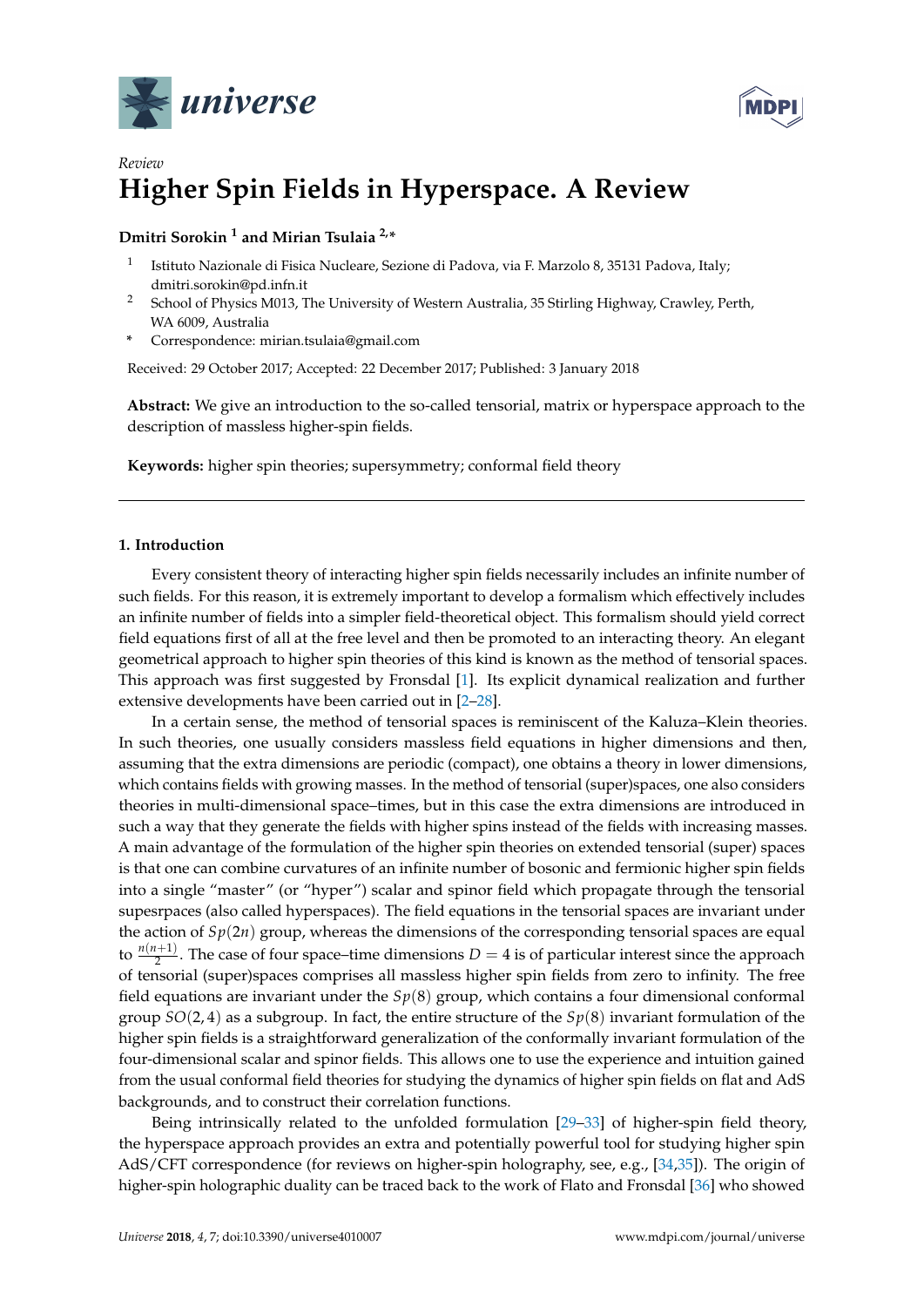that the tensor product of single-particle states of a 3D massless conformal scalar and spinor fields (singletons) produces the tower of all single-particle representations of 4D massless fields whose spectrum matches that of 4D higher spin gauge theories. The hyperspace formulation provides an explicit field theoretical realization of the Flato-Fronsdal theorem in which higher spin fields are embedded in a single scalar and spinor fields, though propagating in hyperspace. The relevance of the unfolded and hyperspace formulation to the origin of holography has been pointed out in [\[33\]](#page-41-2). In this interpretation, holographically dual theories share the same unfolded formulation in extended spaces which contains twistor-like variables and each of these theories corresponds to a different reduction, or "visualization", of the same "master" theory.

In what follows, we will review main features and latest developments of the tensorial space approach, and associated generalized conformal theories. It is mainly based on Papers [\[3,](#page-40-2)[8,](#page-40-3)[10,](#page-40-4)[13,](#page-41-6)[23,](#page-41-7)[24,](#page-41-8)[27\]](#page-41-9). We hope that this will be a useful complement to a number of available reviews on the higher-spin gauge theories which reflect other aspects and different approaches to the subject

- Frame-like approach in higher-spin field theory [\[37](#page-41-10)[–42\]](#page-41-11).
- Metric-like approach [\[43–](#page-41-12)[55\]](#page-42-0).
- Review that address the both approaches [\[56\]](#page-42-1).
- Higher-spin Holography [\[34](#page-41-3)[,35](#page-41-4)[,57](#page-42-2)[,58\]](#page-42-3).
- Reviews which contain both the metric-like approach and the hyperspace approach [\[59](#page-42-4)[,60\]](#page-42-5).
- A short review on the hyperspace approach [\[61\]](#page-42-6).
- A short review that contains frame-like approach, hyperspaces and higher-spin holography [\[62\]](#page-42-7).

The review is organized as follows. In Section [2](#page-2-0) we introduce a general concept of flat hyperspaces. To this end we use somewhat heuristic argument, which includes a direct generalization of the famous twistor-like representation of a light-light momentum of a particle to higher dimensional tensorial spaces i.e., to hyperspaces. The basic fields in this set up are one bosonic and one fermionic hyperfield, which contain infinite sets of bosonic and fermionic field strengths of massless fields with spins ranging from zero to infinity. Physically interesting examples are hyperspaces associated with ordinary space–times of dimensions  $D = 3, 4, 6$  and 10. In what follows, we will always keep in mind these physical cases, though from the geometric perspective the tensorial spaces of any dimension have the same properties.

We demonstrate in detail that the solutions of wave equations in hyperspace are generating functionals for higher spin fields. These equations are nothing but a set of free conformal higher spin equations in  $D = 3, 4, 6$  and 10. The case of  $D = 3$  describes only scalar and spinor fields, the case of *D* = 4 comprises the all massless bosonic and fermionic higher spin fields with spins from 0 to  $\infty$ and the cases of  $D = 6$  and  $D = 10$  describe infinite sets of fields whose field strengths are self-dual multiforms. These fields carry unitary irreducible representations of the higher-dimensional conformal group and are sometimes called "spinning singletons" [\[63\]](#page-42-8).

We then describe a generalized conformal group  $Sp(2n)$  which contains a convention conformal group  $SO(2, D)$  as its subgroup (for  $D = 3, 4, 6, 10$  and  $n = 2, 4, 8, 16$ , respectively) and show how the coordinates in hyperspace and the hyperfields transform under these generalized conformal transformations.

In Section [3,](#page-9-0) we consider an example of curved hyperspaces which are *Sp*(*n*) group manifolds. An interesting property of these manifolds is that they are hyperspace generalizations of  $AdS_D$  spaces. Similarly to the *AdS<sup>D</sup>* space which can be regarded as a coset space of the conformal group *SO*(2, *D*), the  $Sp(n)$  group manifold is a coset space of the generalized conformal group  $Sp(2n)$ . This results in the fact that the property of the conformal flatness of the *AdS<sup>D</sup>* spaces (i.e., the existence of a basis in which the *AdS* metric is proportional to a flat metric) is also generalized to the case of hyperspaces. In particular, a metric on the  $Sp(n)$  group manifold is flat up to a rotation of the  $GL(n)$  group, the property that we call "*GL*–flatness".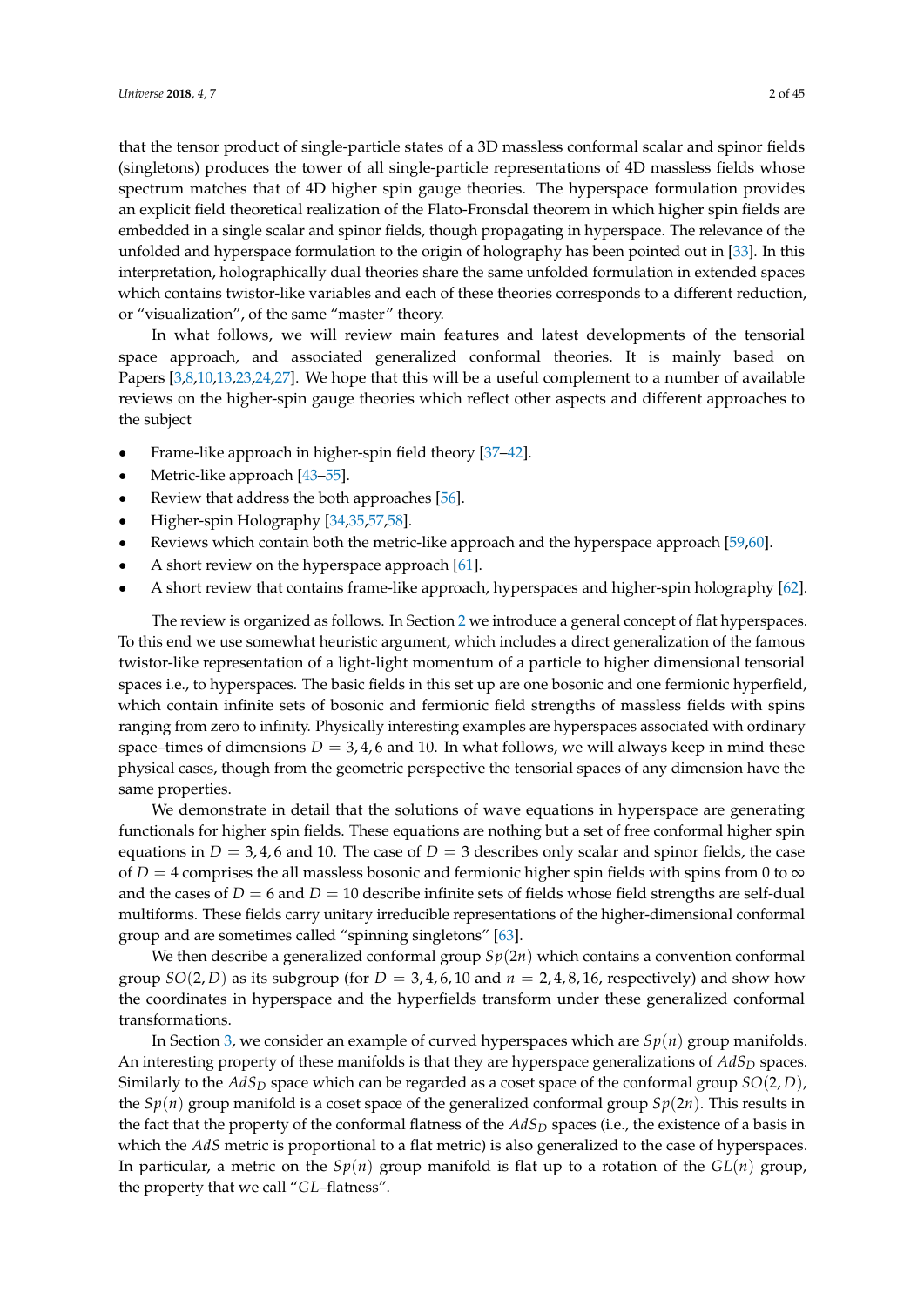In Section [4,](#page-11-0) we briefly discuss how the field equations given in the previous Sections can be obtained as a result of the quantization of (super)particle models on hyperspaces.

In Section [5,](#page-14-0) we derive the field equations on *Sp*(*n*) group manifolds. We show that the field equations on flat hyperspaces and  $Sp(n)$  group manifolds can be transformed into each other by performing a generalized conformal rescaling of the hyperfields. We discus plane wave solutions on generalized *AdS* spaces and present a generalized conformal (i.e., *Sp*(2*n*)) transformations of the hyperfields on the *Sp*(*n*) group manifolds. In all these considerations, the property of *GL*(*n*) flatness plays a crucial role.

Section [6](#page-18-0) describes a supersymmetric generalization of the construction considered in Section [2](#page-2-0) and Section [7](#page-22-0) deals with the supersymmetric generalization of the field theory on *Sp*(*n*) introduced in Section [3.](#page-9-0) The generalization is straightforward but nontrivial. Instead of hyperspace, we consider hyper-superspaces and instead of hyperfields we consider hyper-superfields. The generalized superconformal symmetry is the *OSp*(1|2*n*) supergroup and the generalized super-*AdS* spaces are  $OSp(1|n)$  supergroup manifolds. We show that all the characteristic features of the hyperspaces and hyperfield equations are generalized to the supersymmetric case as well.

The direct analogy with usual *D*-dimensional CFTs suggests a possibility of considering generalized conformal field theories in hyperspaces. Sections [8](#page-24-0) and [9](#page-30-0) deal with such a theory which is based on the invariance of correlation functions under the generalized conformal group  $Sp(2n)$ . The technique used in these Sections is borrowed from usual *D*-dimensional CFTs and the correlation functions are obtained via solving the generalized Ward identities in (super) hyperspaces.

In Section [8,](#page-24-0) we derive  $OSp(1|2n)$  invariant two-, three- and four-point functions for scalar super-hyperfields. The correlation functions for component fields can be obtained by simply expanding the results in series of the powers of Garssmann coordinates. Therefore, we shall not consider the derivation of *Sp*(2*n*) invariant correlation functions for the component fields separately.

Finally, in Section [9,](#page-30-0) we introduce generalized conserved currents and generalized stress-tensors. Their explicit forms and the transformation rules under  $Sp(2n)$  can be readily obtained from the free field equations and the transformation rules of the free hyperfields.

Further, we show how one can compute  $Sp(2n)$  invariant correlation functions which involve the basic hyperfields together with higher rank tensors such as conserved currents and the generalized stress tensor. We show that the  $Sp(2n)$  invariance itself does not impose any restriction on the generalized conformal dimensions of the basic hyperfields even if the conformal dimensions of the current and stress tensor remains canonical.

However, the further requirements of the conservation of the generalized current and generalized stress tensor fixes also the conformal dimensions of the basic hyperfields, implying that the generalized conformal theory will not allow for nontrivial interactions.

We briefly discuss possibilities of avoiding these restrictions by considering spontaneously broken *Sp*(2*n*) symmetry or local *Sp*(2*n*) invariance, which may lead to an interacting hyperfield theory.

Appendices contain some technical details such as conventions used in the review, a derivation of the field equations on  $Sp(n)$  group manifolds and some useful identities.

#### <span id="page-2-0"></span>**2. Flat Hyperspace**

Let us formulate the basic idea behind the introduction of tensorial space. We shall mainly concentrate on a tensorial extension of four-dimensional Minkowski space–time. A generalization to higher dimensional  $D = 6$  and  $D = 10$  spaces will be given later in this Section.

Consider a four dimensional massless scalar field. Its light-like momentum  $p_m p^m = 0$ ,  $m = 0, 1, 2, 3$  can be expressed via the Cartan–Penrose (twistor) representation as a bilinear combination of a commuting Weyl spinor  $\lambda_A$  and its complex conjugate  $\overline{\lambda}_A$  (A,  $\overline{A} = 1, 2$ )

<span id="page-2-1"></span>
$$
p^{m} = \lambda^{A} (\sigma^{m})_{A\dot{A}} \tilde{\lambda}^{\dot{A}}, \quad \text{or} \quad P_{A\dot{A}} = \lambda_{A} \overline{\lambda}_{\dot{A}}.
$$
 (1)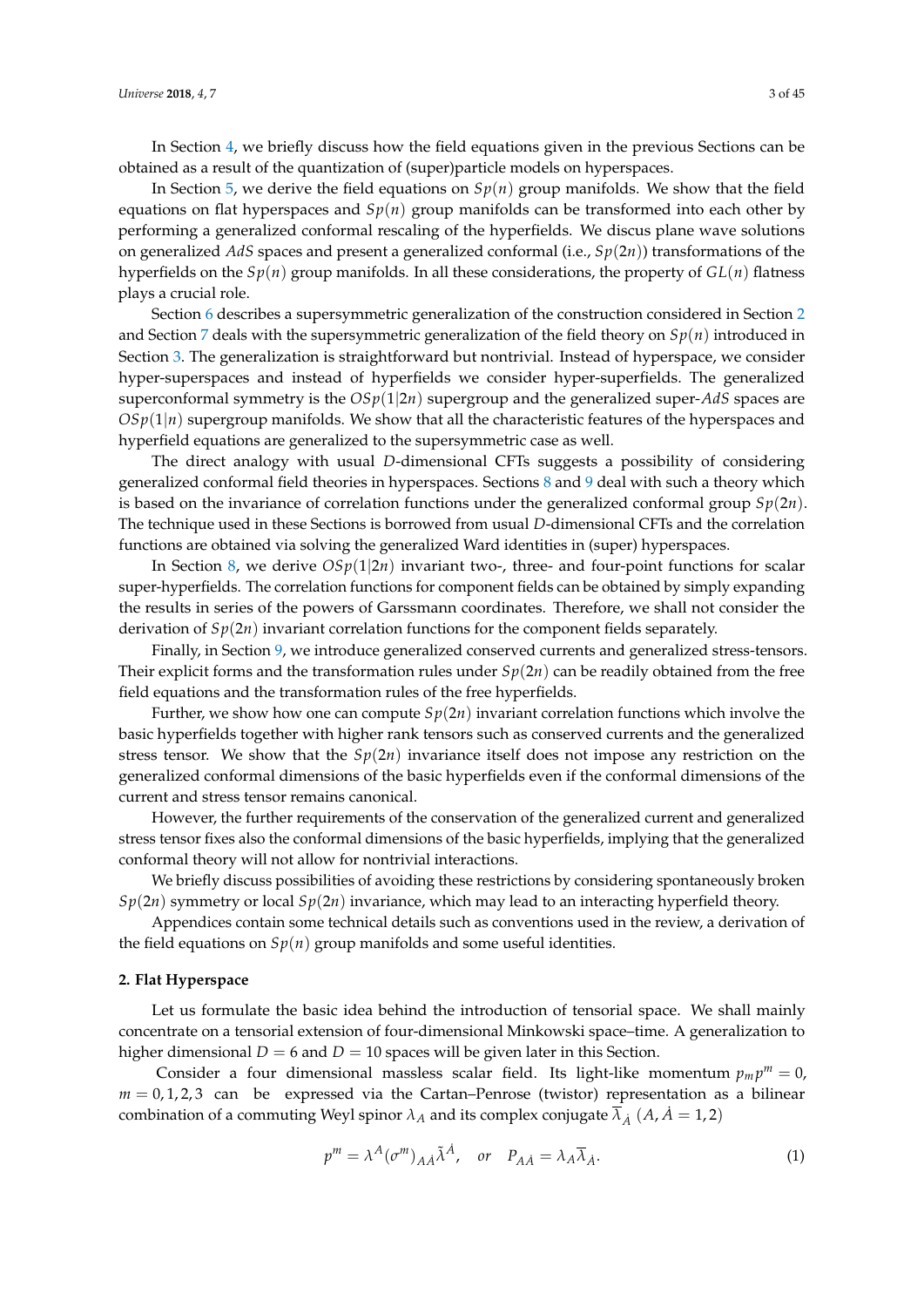Obviously, since the spinors are commuting, one has  $\lambda^A \lambda^B \epsilon_{AB} \equiv \lambda^A \lambda_A = 0 = \overline{\lambda}^{\dot{A}} \overline{\lambda}_{\dot{A}}$  and therefore  $P^{AA}P_{AA} = 0$ , where the spinor indices are raised and lowered with the unit antisymmetric tensors  $ε^{AB}$  and  $ε_{AB}$ .

In order to generalize this construction to higher dimensions note that one can equivalently rewrite Equation [\(1\)](#page-2-1) in terms of four-dimensional real Majorana spinors *λ α* (*α* = 1, ..., 4)

<span id="page-3-1"></span>
$$
p^m = \lambda^{\alpha} \gamma_{\alpha\beta}^m \lambda^{\beta}.
$$
 (2)

Due to the Fierz identities

<span id="page-3-0"></span>
$$
(\gamma^{m})_{\alpha\beta}(\gamma_{m})_{\gamma\delta} + (\gamma^{m})_{\alpha\delta}(\gamma_{m})_{\beta\gamma} + (\gamma^{m})_{\alpha\gamma}(\gamma_{m})_{\delta\beta} = 0
$$
\n(3)

satisfied by the Dirac matrices  $(\gamma^m)_{\alpha\beta} = (\gamma^m)_{\beta\alpha}$  one has  $p^m p_m = 0$ . (The four-component spinor indices are raised and lowered by antisymmetric charge conjugation matrices *C αβ* and *Cαβ* see the Appendix [A.](#page-38-0)) Let us note that since identities similar to [\(3\)](#page-3-0) hold also in  $D = 3, 6$  and 10, the Cartan–Penrose relation [\(2\)](#page-3-1) is valid in these dimensions as well.

Let us continue with the four-dimensional case. The momentum  $P_{A\dot{A}}$  is canonically conjugate to coordinates  $x^{AA}$ . One can easily solve the quantum analogue of Equation [\(1\)](#page-2-1)

<span id="page-3-2"></span>
$$
\left(\frac{\partial}{\partial x^{A\dot{A}}} - i\lambda_A \overline{\lambda}_A\right) \Phi(x,\lambda) = 0
$$
\n(4)

to obtain a plane wave solution for the massless scalar particle

$$
\Phi(x,\lambda,\bar{\lambda}) = \phi(\lambda,\bar{\lambda})e^{ix^{A\bar{A}}\lambda_A\bar{\lambda}_A},\tag{5}
$$

or in terms of the Majorana spinors

$$
\Phi(x,\lambda) = \phi(\lambda)e^{ix_m\lambda^{\alpha}\gamma_{\alpha\beta}^m \lambda^{\beta}},
$$
\n(6)

with  $\phi(\lambda)$  being an arbitrary spinor function.

Let us now consider the equation

<span id="page-3-6"></span>
$$
P_{\alpha\beta} = \lambda_{\alpha}\lambda_{\beta},\tag{7}
$$

which looks like a straightforward generalization of [\(1\)](#page-2-1) and see its implications. A space–time described by the coordinates  $X^{\alpha\beta}$  (conjugate to  $P_{\alpha\beta}$ ) is now ten-dimensional, since  $X^{\alpha\beta}$  is a  $4\times 4$  symmetric matrix. A basis of symmetric matrices is formed by the four Dirac matrices  $\gamma_{\alpha\beta}^m$  and their six antisymmetric products  $γ_{\alpha\beta}^{mn} = -γ_{\alpha\beta}^{mn}$ . In this basis,  $X^{\alpha\beta}$  has the following expansion

<span id="page-3-5"></span>
$$
X^{\alpha\beta} = \frac{1}{2}x^m(\gamma_m)^{\alpha\beta} + \frac{1}{4}y^{mn}(\gamma_{mn})^{\alpha\beta}.
$$
\n(8)

The analogue of the wave Equation [\(4\)](#page-3-2) is now

<span id="page-3-3"></span>
$$
\left(\frac{\partial}{\partial X^{\alpha\beta}} - i\lambda_{\alpha}\lambda_{\beta}\right)\Phi(X,\lambda) = 0, \tag{9}
$$

whose solution is

<span id="page-3-4"></span>
$$
\Phi(X,\lambda) = e^{iX^{\alpha\beta}\lambda_{\alpha}\lambda_{\beta}}\phi(\lambda).
$$
\n(10)

At this point, one might ask the question what is the meaning of Equation [\(9\)](#page-3-3) and of the extra coordinates *y mn* and *λ α* ? As we shall see, the answer is that Equation [\(9\)](#page-3-3) is nothing else but Vasiliev's unfolded equations for free massless higher-spin fields in four-dimensional Minkowski space–time [\[29\]](#page-41-1). The wave function  $\Phi(X, \lambda)$  depends on the coordinates  $x^m$ ,  $y^{mn}$  and  $\lambda^{\alpha}$ . While  $x^m$  parameterize the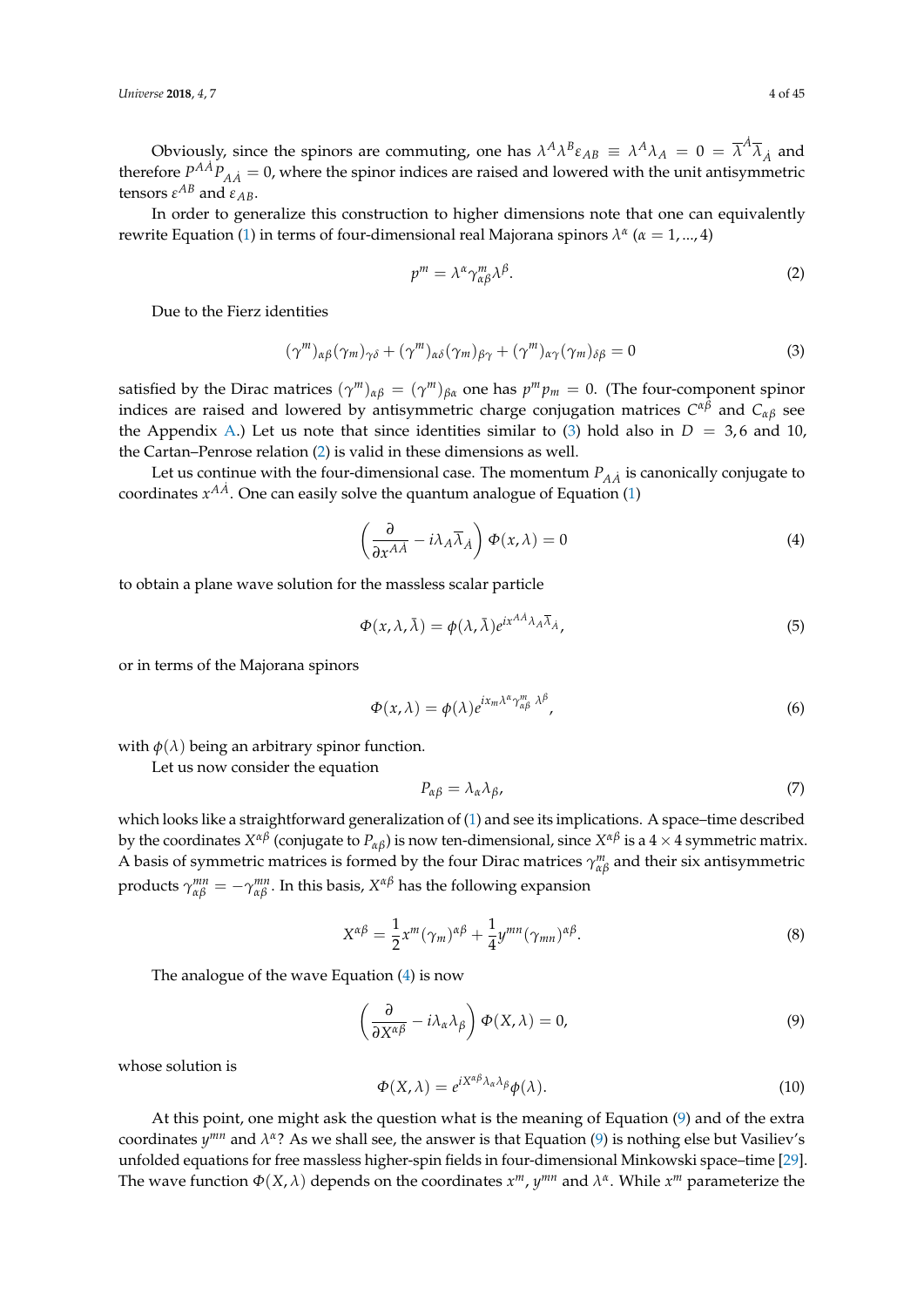conventional four-dimensional Minkowski space–time, the coordinates  $y^{mn}$  (and/or  $\lambda^{\alpha}$ ) are associated with integer and half-integer spin degrees of freedom of four-dimensional fields with spin values ranging from zero to infinity.

#### <span id="page-4-6"></span>*2.1. Higher Spin Content of the Tensorial Space Equations*

To demonstrate the above statement let us first Fourier transform the wave function [\(10\)](#page-3-4) into a conjugate representation with respect to the spinor variable  $\lambda_{\alpha}$  considered in [\[4\]](#page-40-5)

$$
C(X,\mu) = \int d^4\lambda \, e^{-i\mu^{\alpha}\lambda_{\alpha}} \Phi(X,\lambda) = \int d^4\lambda \, e^{-i\mu^{\alpha}\lambda_{\alpha} + iX^{\alpha\beta}\lambda_{\alpha}\lambda_{\beta}} \phi(\lambda). \tag{11}
$$

The function  $C(X, \mu)$  obeys the equation

<span id="page-4-0"></span>
$$
\left(\frac{\partial}{\partial X^{\alpha\beta}} - i \frac{\partial^2}{\partial \mu^{\alpha} \partial \mu^{\beta}}\right) C(X, \mu) = 0.
$$
 (12)

Let us expand the function  $C(X, \mu)$  in series of the variables  $\mu^{\alpha}$ 

<span id="page-4-1"></span>
$$
C(X,\mu) = \sum_{n=0}^{\infty} C_{\alpha_1 \cdots \alpha_n}(X) \mu^{\alpha_1} \cdots \mu^{\alpha_n} = b(X) + f_{\alpha}(X)\mu^{\alpha} + \cdots
$$
 (13)

and insert this expansion into the Equation [\(12\)](#page-4-0). Then one finds that all the components of  $C(X, \mu)$ proportional to the higher powers of  $\mu^{\alpha}$  are expressed in terms of two fields the scalar  $b(X)$  and the spinor  $f_\alpha(X)$ . As a result of [\(13\)](#page-4-1), these fields satisfy the relations [\[4\]](#page-40-5)

<span id="page-4-2"></span>
$$
\partial_{\alpha\beta}\partial_{\gamma\delta}b(X) - \partial_{\alpha\gamma}\partial_{\beta\delta}b(X) = 0, \qquad (14)
$$

$$
\partial_{\alpha\beta} f_{\gamma}(X) - \partial_{\alpha\gamma} f_{\beta}(X) = 0. \qquad (15)
$$

The basic fields  $b(X)$  and  $f_{\alpha}(X)$  depend on  $x^m$  and  $y^{mn}$ . Let us now expand these fields in series of the tensorial coordinates *y mn*

<span id="page-4-4"></span>
$$
b(x, y) = \phi(x) + y^{m_1 n_1} F_{m_1 n_1}(x) + y^{m_1 n_1} y^{m_2 n_2} \hat{R}_{m_1 n_1, m_2 n_2}(x) + \sum_{s=3}^{\infty} y^{m_1 n_1} \cdots y^{m_s n_s} \hat{R}_{m_1 n_1, \cdots, m_s n_s}(x),
$$
\n(16)

<span id="page-4-5"></span>
$$
f^{\alpha}(x,y) = \psi^{\alpha}(x) + y^{m_1 n_1} \hat{\mathcal{R}}^{\alpha}_{m_1 n_1}(x) + \sum_{s=\frac{5}{2}}^{\infty} y^{m_1 n_1} \cdots y^{m_{s-\frac{1}{2}} n_{s-\frac{1}{2}}} \hat{\mathcal{R}}^{\alpha}_{m_1 n_1, \cdots, m_{s-\frac{1}{2}} n_{s-\frac{1}{2}}}(x).
$$
\n(17)

Each four-dimensional component field in this expansion is antisymmetric under the permutation of the indices  $m_i$  and  $n_i$  and is symmetric with respect to the permutation of the pairs  $(m_i, n_i)$ with  $(m_i, n_j)$ . In order to answer the question about the physical meaning of these fields, let us first consider the scalar field Equation [\(14\)](#page-4-2). Using the expression [\(8\)](#page-3-5) for the tensorial coordinates and four-dimensional *γ*-matrix identities, one can decompose [\(14\)](#page-4-2) as follows

<span id="page-4-3"></span>
$$
\partial_p \partial^p b(x^l, y^{mn}) = 0, \quad \left(\partial_p \partial_q - 4 \partial_{pr} \partial_q^r\right) b(x^l, y^{mn}) = 0, \quad \epsilon^{pqrt} \partial_{pq} \partial_{rs} b(x^l, y^{mn}) = 0,
$$
\n
$$
\epsilon^{pqrt} \partial_q \partial_{rt} b(x^l, y^{mn}) = 0, \quad \partial_q^p \partial_p b(x^l, y^{mn}) = 0.
$$
\n(18)

where  $\partial_p = \frac{\partial}{\partial x^p}$  and  $\partial_{pq} = \frac{\partial}{\partial y^{pq}}$ . The meaning of Equations [\(18\)](#page-4-3) is the following. The first equation is a Klein-Gordon equation. The second equation implies that the trace (with respect to the 4*D* Minkowski metric) of the tensor which comes with the *s*-th power of  $y^{mn}$  in the expansion [\(14\)](#page-4-2) is expressed via the second derivative of the tensor which comes with the  $(s - 2)$ -th power of  $y^{mn}$ . Therefore, traces are not independent degrees of freedom and the independent tensorial fields under consideration are effectively traceless. The third and fourth Equation in [\(18\)](#page-4-3) imply that the tensor fields satisfy the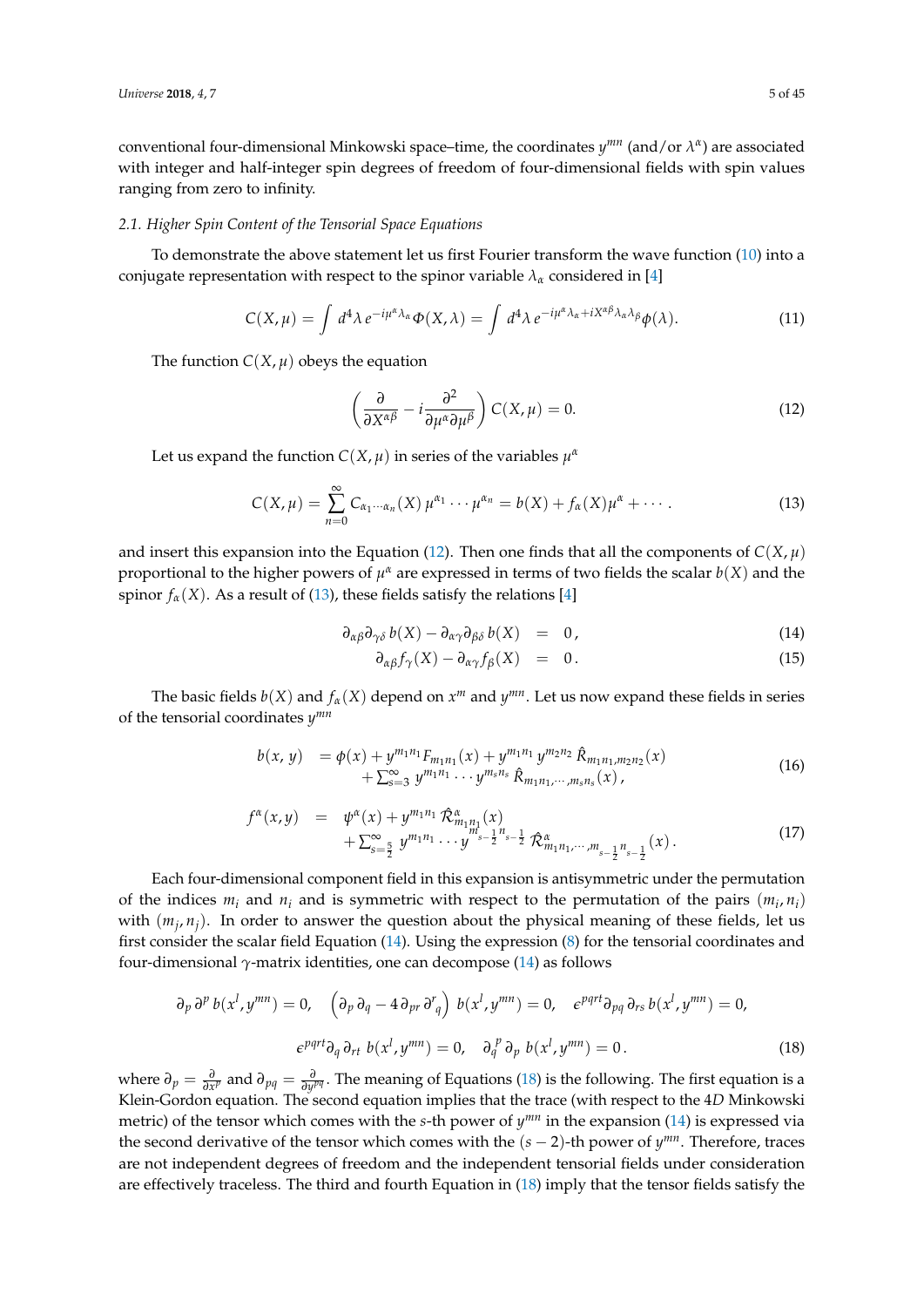four-dimensional Bianchi identities, and the last equation implies that they are co–closed. These are equations for massless higher-spin fields written in terms of their curvatures  $\hat{\cal R}^{\alpha}_{m_1n_1,\cdots,m_{s-\frac{1}{2}}n_{s-\frac{1}{2}}}(x)$ . In four dimensions these equations are conformally invariant. Therefore one can conclude that in the expansion [\(16\)](#page-4-4) the field  $\phi(x)$  is a conformal scalar,  $F_{mn}(x)$  is the field strength of spin-1 Maxwell field, the field  $\hat{R}_{m_1n_1,m_2n_2}(x)$  is a linearized Riemann tensor for spin-2 graviton, etc.

The treatment of Equation [\(15\)](#page-4-2) which describes half-integer higher-spin fields in terms of corresponding curvatures is completely analogous to the bosonic one [\(14\)](#page-4-2). The independent equations for the conformal half-integer spin fields are

<span id="page-5-0"></span>
$$
\gamma^p \partial_p f(x^l, y^{mn}) = 0,\tag{19}
$$

<span id="page-5-1"></span>
$$
(\partial_p - 2\gamma^r \partial_{pr}) f(x^l, y^{mn}) = 0
$$
\n(20)

From [\(19\)](#page-5-0)–[\(20\)](#page-5-1) one can derive the equation

$$
\partial_{mn}f(x,y) = \frac{1}{2}\gamma_{[m}\partial_{n]}f(x,y) + \frac{1}{2}(\partial_{mn} + \frac{1}{2}\varepsilon_{mnpq}\partial^{pq}\gamma_{5})f(x,y).
$$
 (21)

This equation describes the decomposition of the spinor-tensor  $∂<sub>mn</sub> f$  into the part which contains the  $D = 4$  space–time derivative of f and the "physical" part which is self-dual and gamma-traceless, i.e.,

$$
\gamma^{m}(\partial_{mn} + \frac{1}{2}\varepsilon_{mnpq}\partial^{pq}\gamma_{5})f(x,y) = 0
$$
  
\n
$$
(\partial_{mn} + \frac{1}{2}\varepsilon_{mnpq}\partial^{pq}\gamma_{5})f(x^{l}.y^{mn}) = \frac{1}{2}\varepsilon_{mnrs}(\partial^{rs} + \frac{1}{2}\varepsilon^{rspq}\partial^{pq}\gamma_{5})f(x,y)
$$
\n(22)

Therefore, one can conclude that due to Equations [\(19\)](#page-5-0) and [\(20\)](#page-5-1) the field  $\psi^{\alpha}(x)$  in the expansion [\(17\)](#page-4-5) is a spin- $\frac12$  field, the field  $\hat{\cal R}^{\alpha}_{m_1n_1}(x)$  corresponds to the field strength of the spin- $\frac32$  Rarita–Schwinger field, while the other fields are the field strengths of the half-integer conformal higher-spin fields in  $D = 4$ .

Finally, let us define the hyperspaces associated with  $D = 6$  and  $D = 10$  space–time. The dynamics of the fields will be again determined by the equation [\(7\)](#page-3-6) with the corresponding hyperspaces and the twistor-like variables  $\lambda_{\alpha}$  defined as follows.

In  $D = 10$  the twistor-like variable  $\lambda_{\alpha}$  is a 16-component Majorana–Weyl spinor. The gamma–matrices  $\gamma_m^{\alpha\beta}$  and  $\gamma_{m_1\cdots m_5}^{\alpha\beta}$  form a basis of the symmetric 16  $\times$  16 matrices, so the  $n=16$ tensorial manifold is parameterized by the coordinates

$$
X^{\alpha\beta} = \frac{1}{16} \left( x^m \gamma_m^{\alpha\beta} + \frac{1}{2 \cdot 5!} y^{m_1 \dots m_5} \gamma_{m_1 \dots m_5}^{\alpha\beta} \right) = X^{\beta\alpha},
$$
  
\n(*m* = 0, 1, ..., 9;  $\alpha, \beta = 1, 2, ..., 16$ ), (23)

where  $x^m = X^{\alpha\beta}\gamma^m_{\alpha\beta}$  are associated with the coordinates of the  $D = 10$  space–time, while the anti-self-dual coordinates

$$
y^{m_1...m_5} = X^{\alpha\beta} \gamma_{\alpha\beta}^{m_1...m_5} = -\frac{1}{5!} \epsilon^{m_1...m_5n_1...n_5} y_{n_1...n_5},
$$

describe spin degrees of freedom.

The corresponding field Equations are again [\(14\)](#page-4-2) and [\(15\)](#page-4-2) and the entire discussion repeats as in the case of  $D = 4$ . The crucial difference is that now the expansions [\(16\)](#page-4-4) and [\(17\)](#page-4-5) is performed in terms of the coordinates  $y^{m_1...m_5}$ . As a result one obtains a description of conformal fields whose curvatures are self-dual with respect to each set of indexes (*min<sup>i</sup> piq<sup>i</sup> ri*). These traceless rank 5*s* tensors  $R_{[5]_1\cdots[5]_s}$  are automatically irreducible under  $GL(10,\mathbb{R})$  due to the self-duality property, and are thus associated with the rectangular Young diagrams (*s*,*s*,*s*,*s*,*s*) which are made of five rows of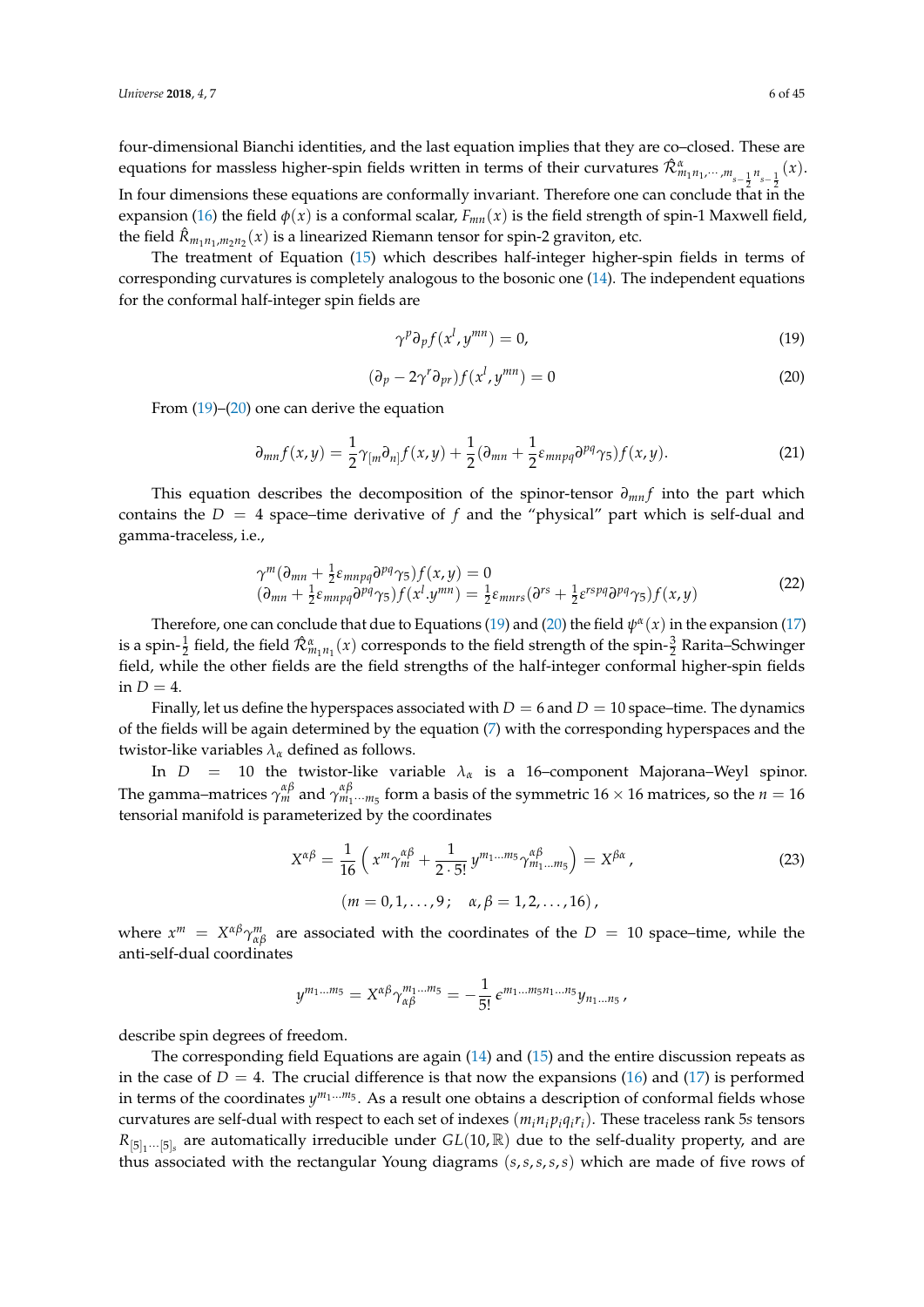equal length *s* ("multi-five-forms"). The field equations, which are ten-dimensional analogues of the four-dimensional Equations [\(18\)](#page-4-3), can be found in [\[13\]](#page-41-6).

In *D* = 6 the commuting spinor *λ<sup>α</sup>* is a symplectic Majorana–Weyl spinor. The spinor index can be decomposed as follows  $\alpha = a \otimes i$  ( $\alpha = 1, ..., 8; a = 1, 2, 3, 4; i = 1, 2$ ). The tensorial space coordinates  $X^{\alpha\beta} = X^{a i b j}$  are decomposed into

<span id="page-6-0"></span>
$$
X^{aibj} = \frac{1}{8} x^m \tilde{\gamma}_m^{ab} \epsilon^{ij} + \frac{1}{16 \cdot 3!} y_I^{mnp} \tilde{\gamma}_{mnp}^{ab} \tau_I^{ij},
$$
  
\n
$$
m, n, p = 0, ..., 5; \quad a, b = 1, ..., 4; \quad i, j = 1, 2; \quad I = 1, 2, 3
$$
\n(24)

where  $\epsilon^{12} = -\epsilon_{12} = 1$ , and  $\tau_I^{ij}$  $I_I^{I}$  (*I* = 1, 2, 3) provide a basis of 2  $\times$  2 symmetric matrices, They are related to the usual  $SU(2)$ -group Pauli matrices  $\tau_{Iij} = \epsilon_{jj'} \sigma_{Ii}^{j'}$ . The matrices  $\tilde{\gamma}_m^{ab}$  (where  $\gamma_{ab}^m = 1/2 \epsilon_{abcd} \tilde{\gamma}^{mcd}$ ) form a complete basis of  $4 \times 4$  antisymmetric matrices with upper (lower) indices transforming under an (anti)chiral fundamental representation of the non-compact group *SU*<sup>∗</sup> (4) ∼ *Spin*(1, 5). For the space of  $4 \times 4$  symmetric matrices with upper (lower) indices, a basis is provided by the set of self-dual and anti-self-dual matrices  $(\tilde{\gamma}^{mnp})^{ab}$  and  $\tilde{\gamma}_{ab}^{mnp}$ , respectively,

$$
(\tilde{\gamma}^{mnp})^{ab} = \frac{1}{3!} \epsilon^{mnpqrs} \tilde{\gamma}^{ab}_{qrs} , \qquad \gamma^{mnp}_{ab} = -\frac{1}{3!} \epsilon^{mnpqrs} (\gamma_{qrs})_{ab} . \tag{25}
$$

The coordinates  $x^m = x^{a^{i}b^{j}} \gamma_{ab}^m \epsilon_{ij}$  are associated with  $D = 6$  space–time, while the self-dual coordinates

$$
y_I^{mnp} = x^{aibj} \gamma_{ab}^{mnp} \tau_{Iij} = -\frac{1}{3!} \epsilon^{mnpqrs} y_{qrs}^I \tag{26}
$$

describe spinning degrees of freedom.

The consideration proceeds as in the  $D = 4$  and  $D = 10$  case. Because of the form of the tensorial coordinates in [\(24\)](#page-6-0) the six-dimensional analogue of the expansions [\(16\)](#page-4-4) and [\(17\)](#page-4-5) contains powers of  $y_i^{mnp}$ <sup>*imp*</sup>. Corresponding field strengths, which again describe conformal fields in six dimensions, are self-dual with respect to each set of the indexes  $(m_i n_i p_i)$ . In other words, one has an infinite number of conformally invariant (self-dual) "multi-3-form" higher-spin fields in the six-dimensional space–time which form the  $(2[s] + 1)$ -dimensional representations of the group *SO*(3).

In [\[9](#page-40-6)[,16](#page-41-13)[,21\]](#page-41-14) Equation [\(12\)](#page-4-0) has been generalized to include several commuting spinor variables *µ pα*  $(p, q = 1, ..., r)$ 

<span id="page-6-1"></span>
$$
\left(\frac{\partial}{\partial X^{\alpha\beta}} \pm i\eta^{pq} \frac{\partial^2}{\partial \mu^{p\alpha} \partial \mu^{q\beta}}\right) C'_{\pm}(X,\mu) = 0.
$$
 (27)

where  $\eta^{pq} = \eta^{qp}$  is a nondegenerate metric. The value of *r* is called the "rank". As we explained above, the free higher-spin fields in  $D = 4$  are described by the rank-one equations in the ten-dimensional tensorial space. The higher-spin currents are fields of rank-two  $r = 2$ . These currents obey the equations with off-diagonal  $\eta^{pq}$  [\[19\]](#page-41-15). The currents  $J(X, \mu^p)$  are bilinear in the higher-spin gauge fields  $C_+$  and  $C_-$ , which obey the rank-one equation [\(27\)](#page-6-1) *J* =  $C_+C_-$ .

On the other hand, when considering rank-two equations the corresponding tensorial space can be embedded in the higher-dimensional tensorial space. From the discussion above, it follows that a natural candidate for such higher-dimensional space is the tensorial extension of  $D = 6$  space–time. In this way one effectively linearizes the problem since the conformal currents in four dimensions are identified with the fields in  $D = 6$  [\[21\]](#page-41-14).

#### *2.2. Four Dimensional Unfolded Higher-Spin Field Equations from the Hyperspace Field Equations*

Let us rewrite, in the case of the  $D = 4$  theory, the hyperspace relations in terms of the Weyl spinors. The momenta [\(7\)](#page-3-6) take the form

$$
P_{AB} = \lambda_A \lambda_B, \quad \overline{P}_{\dot{A}\dot{B}} = \overline{\lambda}_{\dot{A}} \overline{\lambda}_{\dot{B}}, \quad P_{A\dot{A}} = \lambda_A \overline{\lambda}_{\dot{A}} \tag{28}
$$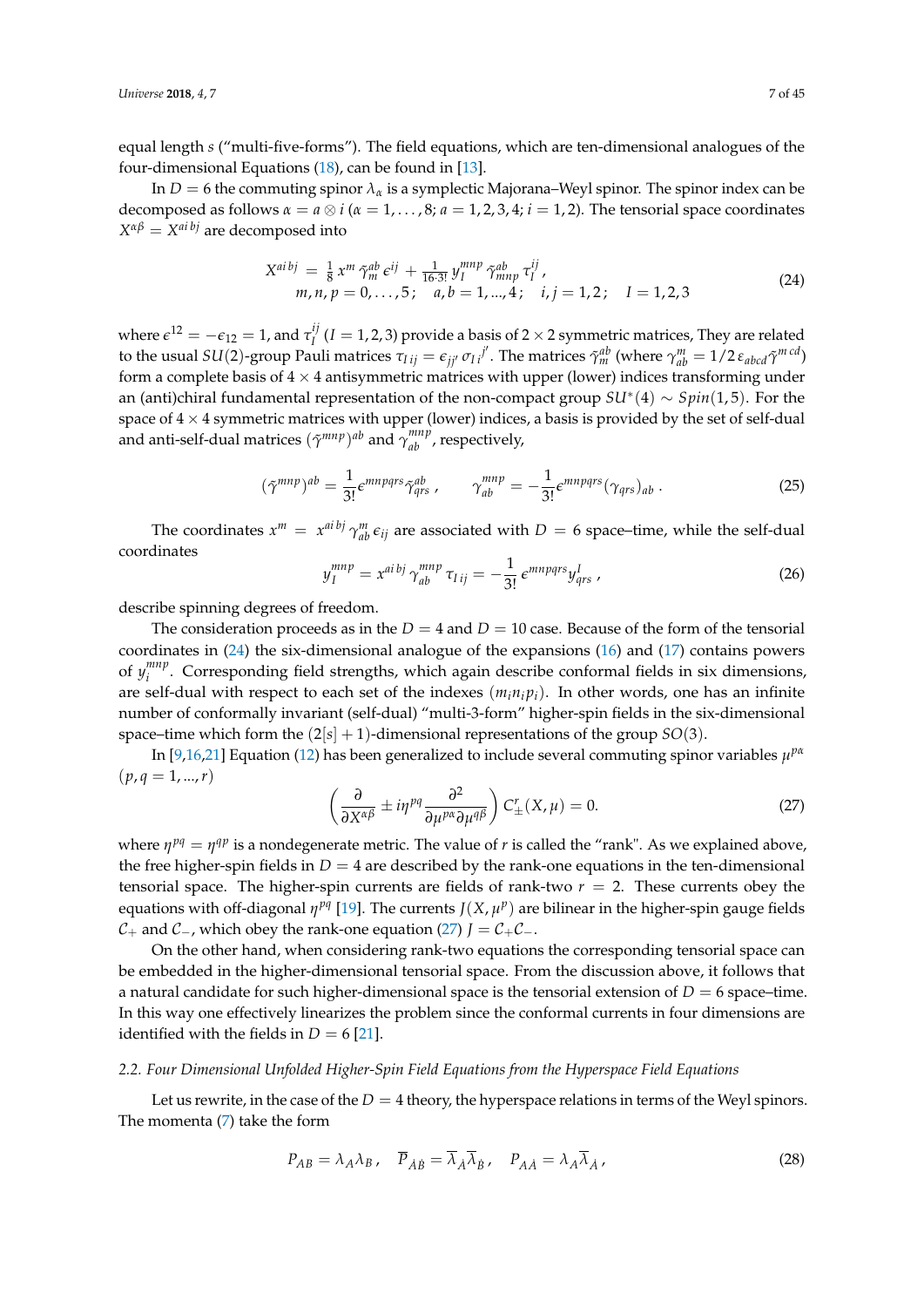while Equation [\(7\)](#page-3-6) splits into

<span id="page-7-0"></span>
$$
\left(\sigma_{AB}^{mn}\frac{\partial}{\partial y^{mn}} + i\frac{\partial^2}{\partial \mu^A \partial \mu^B}\right) C(x, y, \mu) = 0,
$$
\n
$$
\left(\overline{\sigma}_{\dot{A}\dot{B}}^{mn}\frac{\partial}{\partial y^{mn}} - i\frac{\partial^2}{\partial \overline{\mu}^A \partial \overline{\mu}^B}\right) C(x, y, \mu) = 0
$$
\n(29)

and

<span id="page-7-1"></span>
$$
\left(\sigma_{A\dot{A}}^{m}\frac{\partial}{\partial x^{m}} + i\frac{\partial^{2}}{\partial \mu^{A}\partial \bar{\mu}^{\dot{A}}}\right)C(x,y,\mu) = 0.
$$
\n(30)

Equations [\(29\)](#page-7-0) relate the dependence of  $C(x, y, \mu)$  on the coordinates  $y^{mn}$  to its dependence on  $\mu^{\alpha}$ . Thus, using this relation, one can regard the wave function  $C(x^m,\mu^\alpha):=C(X^{\alpha\beta},\mu^\alpha)|_{y^{mn}=0}$  as the fundamental field.

The expansion of  $C(x^m, \mu)$  in series of  $\mu^A$  and  $\overline{\mu}^{\dot{A}}$  is

<span id="page-7-2"></span>
$$
C(x^p, \mu^A, \overline{\mu}^{\dot{A}}) = \sum_{m,n=0}^{\infty} \frac{1}{m!n!} C_{A_1...A_m, \dot{B}_1... \dot{B}_n}(x^p) \mu^{A_1} ... \mu^{A_m} \overline{\mu}^{\dot{B}_1} ... \overline{\mu}^{\dot{B}_n},
$$
(31)

where the reality of the wave function implies  $(C_{A_1...A_m,\dot{B}_1...\dot{B}_n})^* = C_{B_1...B_n,\dot{A}_1...\dot{A}_m}$ , and by construction the spin-tensors are symmetric in the indices  $A_i$  and in  $\hat{B_i}$ .

The consistency of [\(30\)](#page-7-1) implies the integrability conditions

<span id="page-7-3"></span>
$$
\frac{\partial^2}{\partial \mu^{[A}\partial x^{B]\dot{B}}}C(x,\mu)=0, \quad \frac{\partial^2}{\partial \bar{\mu}^{[A}\partial x^{\dot{B}]B}}C(x,\mu)=0.
$$
 (32)

We have thus obtained the equations of the Vasiliev's unfolded formulation of free higher spin fields in terms of zero–forms. In this formulation the  $C_{0,0}$  component (a physical scalar),  $C_{A_1...A_{2s},0}$  and  $C_{0,\dot{A}_1,...\dot{A}_{2s}}$  components of the expansion [\(31\)](#page-7-2) correspond to the physical fields, while the other fields are auxiliary. The latter two fields are the self-dual and anti-self-dual components of the spin–*s* field strength. The nontrivial equations on the dynamical fields are [\[38\]](#page-41-16) the Klein–Gordon equation for the spin zero scalar field *∂ <sup>m</sup>∂mC*0,0 = 0 and the massless equations for spin *s* > 0 field strengths

<span id="page-7-4"></span>
$$
\partial^{B\dot{B}} C_{BA_1...A_{2s-1}}(x) = 0, \quad \partial^{B\dot{B}} C_{\dot{B}\dot{A}_1...A_{2s-1}}(x) = 0, \tag{33}
$$

which follow from [\(32\)](#page-7-3). All the components of  $C(x^m, \mu^A, \overline{\mu}^{\dot{A}})$  that depend on *both*  $\mu^A$  and  $\overline{\mu}^{\dot{A}}$ are auxiliary fields expressed by [\(30\)](#page-7-1) in terms of space–time derivatives of the dynamical fields contained in the analytic fields  $C(x^m, \mu^A, 0)$  and  $C(x^m, 0, \mu^{\dot{A}})$  and thus one arrives at the unfolded formulation of [\[38\]](#page-41-16).

Let us summarize what we have considered by now. To describe the dynamics of higher-spin fields in four dimensions we have introduced extended ten-dimensional tensorial space, hyperspace, parameterized by the coordinates *X<sup>αβ</sup>* [\(8\)](#page-3-5). The main object is a generating functional for higher-spin fields described by  $C(X, \mu)$  or by  $\Phi(X, \lambda)$ . The generating functional depends on the tensorial coordinates  $X^{\alpha\beta}$  and on the commuting spinors  $\mu^{\alpha}$  or  $\lambda^{\alpha}$ . The dynamics is described by the field Equation  $(9)$  or  $(12)$ . To obtain from these the higher-spin field equations in the ordinary space–time parameterized by the coordinates  $x^m$  one can use two options. In the first approach one gets rid of the tensorial coordinates  $y^{mn}$  and arrives at Vasiliev's unfolded formulation in terms of the functional [\(31\)](#page-7-2). Alternatively, one can first get rid of the commuting spinor variables and arrive at the equations for the bosonic [\(16\)](#page-4-4) and fermionic [\(17\)](#page-4-5) hyperfields. Both pictures provide the equations for the field strengths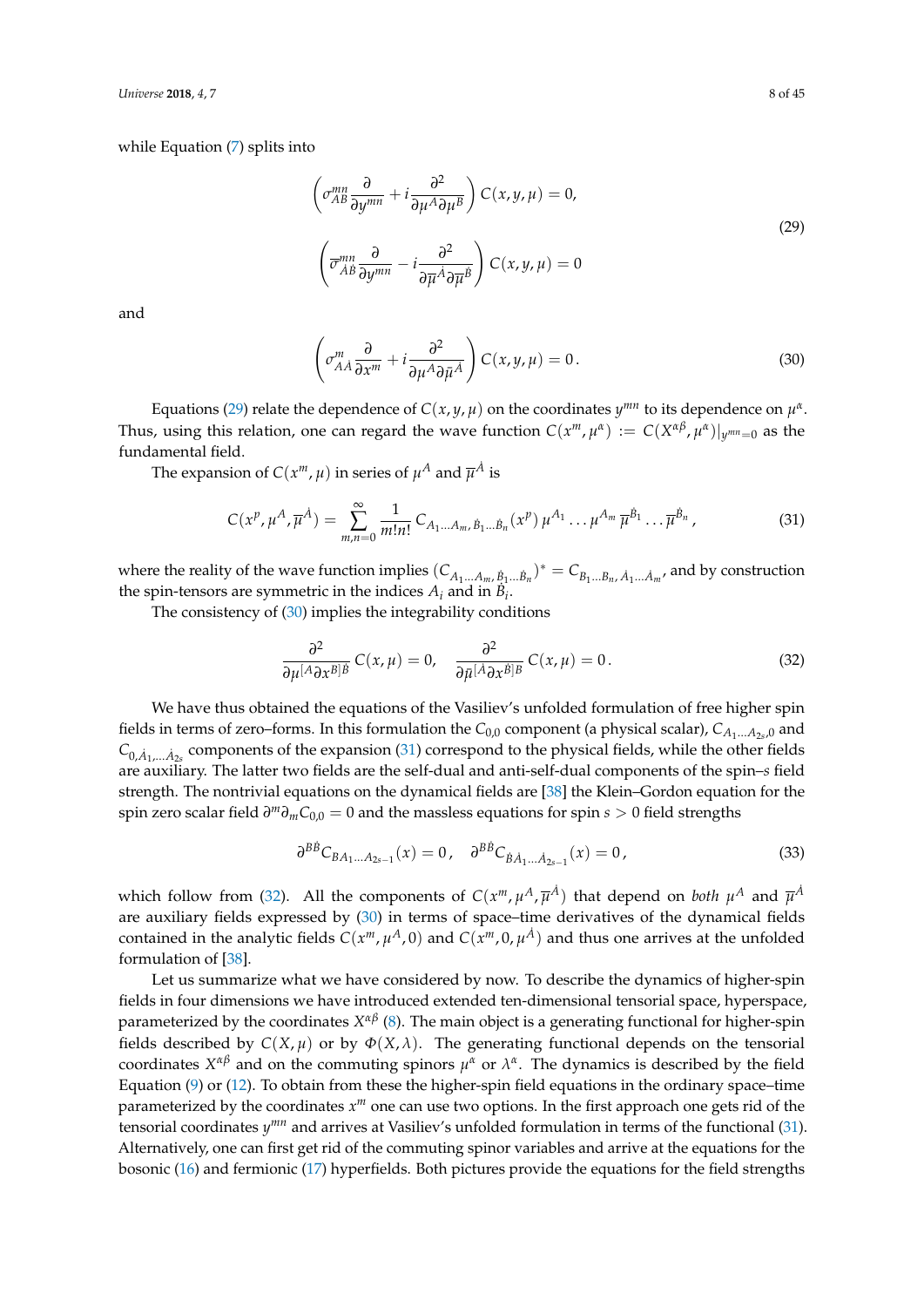of the higher-spin potentials, the difference being that these field strengths are realized either as tensors or spin-tensors.

#### <span id="page-8-5"></span>*2.3. Generalized Conformal Group Sp*(2*n*)

Let us consider in more detail the symmetries of Equation [\(7\)](#page-3-6) in which now the Greek indices *α*, *β*, . . . run from 1 to an arbitrary even integer 2*n*. However, as we explained in the previous Section, the physically interesting cases are associated with *n* = 2, 4, 8, and 16, which correspond to the number of space–time dimensions equal to 3, 4, 6 and 10, respectively.

It turns out that Equation [\(7\)](#page-3-6) is invariant under the transformations of the  $Sp(2n)$  group [\[5,](#page-40-7)[8\]](#page-40-3)

$$
\delta \lambda_{\alpha} = g_{\alpha}^{\ \beta} \lambda_{\beta} - k_{\alpha\beta} X^{\beta\gamma} \lambda_{\gamma},\tag{34}
$$

<span id="page-8-3"></span>
$$
\delta X^{\mu\nu} = a^{\mu\nu} + (X^{\mu\rho} g_{\rho}{}^{\nu} + X^{\nu\rho} g_{\rho}{}^{\mu}) - X^{\mu\rho} k_{\rho\lambda} X^{\lambda\nu} \,. \tag{35}
$$

The constant parameters  $a^{\alpha\beta} = a^{\beta\alpha}$ ,  $g^{\;\alpha}_{\gamma}$  and  $k_{\alpha\beta} = k_{\beta\alpha}$  correspond to the generators of generalized translations  $P_{\alpha\beta}$ , generalized Lorentz transformations and dilatations  $G_{\beta}^{\ \alpha}$  (generated by the  $GL(n)$ algebra) and generalized conformal boosts *Kαβ*. The differential operator representation of these generators have the form

<span id="page-8-0"></span>
$$
P_{\mu\nu} = -i \frac{\partial}{\partial X^{\mu\nu}} \equiv -i \partial_{\mu\nu}, \tag{36}
$$

<span id="page-8-1"></span>
$$
G_{\nu}{}^{\mu} = -2iX^{\mu\rho}\,\partial_{\rho\nu} \tag{37}
$$

and

<span id="page-8-2"></span>
$$
K^{\mu\nu} = iX^{\mu\rho}X^{\nu\lambda}\partial_{\rho\lambda} \tag{38}
$$

These symmetries are the hyperspace counterparts of the conventional Poincaré translations, Lorentz rotations, dilatations and conformal boosts of Minkowski space–time. The generalized Lorentz rotations are generated by the traceless operators  $L_\mu{}^\nu = G_\mu{}^\nu - \frac{1}{n} \delta^\nu_\mu G_\lambda{}^\lambda$ , forming the  $SL(n)$ –algebra, whereas dilatations are generated by the trace of  $G_{\mu}^{\nu}$ . The generators [\(36\)](#page-8-0), [\(37\)](#page-8-1) and [\(38\)](#page-8-2) form the  $Sp(2n)$  algebra which plays the role of a generalized conformal symmetry in the hyperspace

<span id="page-8-4"></span>
$$
[P_{\mu\nu}, P_{\rho\lambda}] = 0, \qquad [K^{\mu\nu}, K^{\rho\lambda}] = 0, \qquad [G_{\nu}{}^{\mu}, G_{\lambda}{}^{\rho}] = i(\delta^{\mu}_{\lambda} G_{\nu}{}^{\rho} - \delta^{\rho}_{\nu} G_{\lambda}{}^{\mu}), [P_{\mu\nu}, G_{\lambda}{}^{\rho}] = -i(\delta^{\rho}_{\mu} P_{\nu\lambda} + \delta^{\rho}_{\nu} P_{\mu\lambda}), \qquad [K^{\mu\nu}, G_{\lambda}{}^{\rho}] = i(\delta^{\mu}_{\lambda} K^{\nu\rho} + \delta^{\nu}_{\lambda} K^{\mu\rho}), [P_{\mu\nu}, K^{\lambda\rho}] = \frac{i}{4}(\delta^{\rho}_{\mu} G_{\nu}{}^{\lambda} + \delta^{\rho}_{\nu} G_{\mu}{}^{\lambda} + \delta^{\lambda}_{\mu} G_{\nu}{}^{\rho} + \delta^{\lambda}_{\nu} G_{\mu}{}^{\rho}).
$$
\n(39)

From the structure of this algebra, one can see that the flat hyperspace  $\mathcal{M}_n$  can be realized as a coset manifold associated with the translations  $P = \frac{Sp(2n)}{K \otimes GL(n)}$  where  $K \otimes GL(n)$  is the semi–direct product of the Abelian group generated by the generalized conformal boosts *Kµν* and the general linear group.

The generators of the translations, Lorentz rotations and conformal boosts of the conventional conformal group can be obtained from the  $Sp(2n)$  generators as projections onto the *x*-space, for example  $p_m = (\gamma_m)^{\mu\nu} P_{\mu\nu}$ , etc.

Let us note that the  $Sp(2n)$  algebra can be conveniently realized with the use of the twistor-like variables *λ<sup>α</sup>* and their conjugate *µ α*

<span id="page-8-6"></span>
$$
[\mu^{\alpha}, \lambda_{\beta}] = \delta^{\alpha}_{\beta}.
$$
 (40)

In the twistor representation the generators of the  $Sp(2n)$  group have the following form

$$
P_{\alpha\beta} = \lambda_{\alpha}\lambda_{\beta}, \qquad G_{\alpha}^{\beta} = \lambda_{\alpha}\mu^{\beta}, \qquad K_{\alpha\beta} = \mu_{\alpha}\mu_{\beta}.
$$
 (41)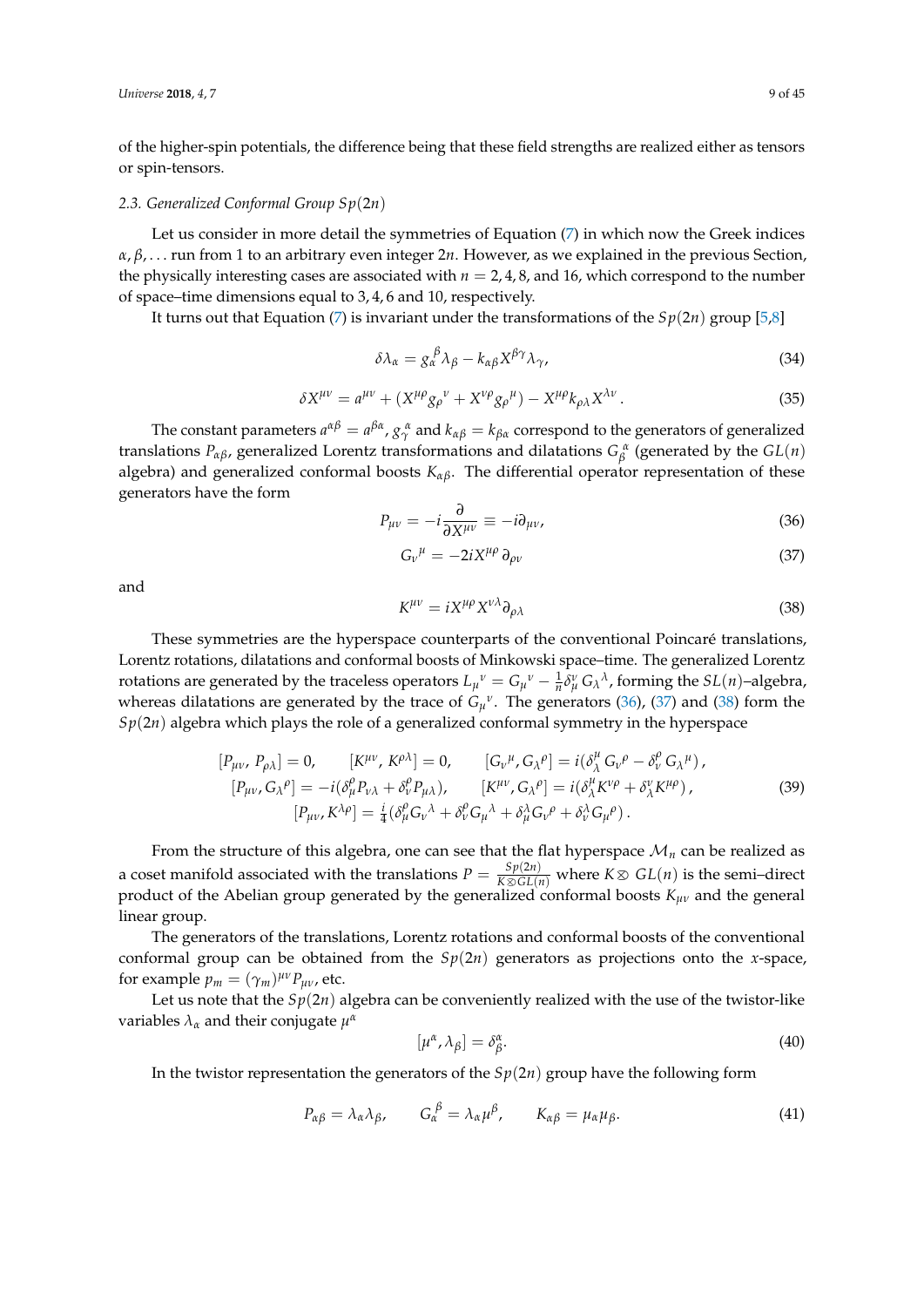*Universe* **2018**, *4*, 7 10 of 45

Equations [\(14\)](#page-4-2) and [\(15\)](#page-4-2) are invariant under the  $Sp(2n)$  transformations [\(35\)](#page-8-3), provided that the fields transform as follows

<span id="page-9-1"></span>
$$
\delta b(X) = -(a^{\mu\nu}\partial_{\mu\nu} + \frac{1}{2}g_{\mu}{}^{\mu} + 2g_{\nu}{}^{\mu}X^{\nu\rho}\partial_{\mu\rho} - k_{\mu\nu}(\frac{1}{2}X^{\mu\nu} + X^{\mu\rho}X^{\nu\lambda}\partial_{\rho\lambda}))b(X) , \qquad (42)
$$

<span id="page-9-2"></span>
$$
\delta f_{\rho}(X) = -(a^{\mu\nu}\partial_{\mu\nu} + \frac{1}{2}g_{\mu}{}^{\mu} + 2g_{\nu}{}^{\mu}X^{\nu\lambda}\partial_{\mu\lambda} - k_{\mu\nu}(\frac{1}{2}X^{\mu\nu} + X^{\mu\tau}X^{\nu\lambda}\partial_{\tau\lambda}))f_{\rho}(X) +
$$
\n
$$
-(g_{\rho}{}^{\nu} - k_{\lambda\rho}X^{\lambda\nu})f_{\nu}(X). \tag{43}
$$

Note that these variations contain the term  $\frac{1}{2}(g_{\mu}{}^{\mu} - k_{\mu\nu}X^{\mu\nu})$ , implying that the fields have the canonical conformal weight 1/2. A natural generalization of these transformations to fields of a generic conformal weight  $\Delta$  is [\[4\]](#page-40-5)

$$
\delta b(X) = -(a^{\mu\nu}\partial_{\mu\nu} + \Delta \left(g_{\mu}{}^{\mu} - k_{\mu\nu}X^{\mu\nu}\right) + 2g_{\nu}{}^{\mu}X^{\nu\rho}\partial_{\mu\rho} - k_{\mu\nu}X^{\mu\rho}X^{\nu\lambda}\partial_{\rho\lambda}\right)b(X),\tag{44}
$$

$$
\delta f_{\rho}(X) = -(a^{\mu\nu}\partial_{\mu\nu} + \Delta (g_{\mu}{}^{\mu} - k_{\mu\nu}X^{\mu\nu}) + 2g_{\nu}{}^{\mu}X^{\nu\lambda}\partial_{\mu\lambda} - k_{\mu\nu}X^{\mu\tau}X^{\nu\lambda}\partial_{\tau\lambda})f_{\rho}(X) -(g_{\rho}{}^{\nu} - k_{\lambda\rho}X^{\lambda\nu})f_{\nu}(X).
$$
\n(45)

## <span id="page-9-0"></span>**3. Hyperspace Extension of AdS Spaces**

A hyperspace extension of *AdS<sup>D</sup>* spaces is another coset of the *Sp*(2*n*) group. Recall that the usual  $AdS<sub>D</sub>$  space can be realized as the coset space (Here, *K* and  $D$  denote the generalized conformal boosts and dilatation, respectively.)  $\frac{SO(2,D)}{K\otimes (SO(1,D-1)\times\mathbb{D})}$  parameterized by the coset element  $e^{\mathcal{P}_m x^m}$ . The generators of the  $AdS_D$  boosts  $\mathcal{P}_m$  can be singled out from the generators of the four dimensional conformal group *SO*(2, *D*) by taking a linear combination of the generators of the Poincaré translations *P<sub>m</sub>* and conformal boosts  $K_m$  as  $P_m = P_m - \xi^2 K_m$ , where  $\xi$  is the inverse of the  $AdS_D$  radius.

Analogously, for the case of the hyperspace extension of the  $AdS<sub>D</sub>$  space let us consider the generators

$$
\mathcal{P}_{\alpha\beta} = P_{\alpha\beta} - \frac{\xi^2}{16} K_{\alpha\beta}, \quad [\mathcal{P}, \mathcal{P}] \sim M, \quad [\mathcal{P}, M] \sim \mathcal{P}, \tag{46}
$$

where  $K_{\alpha\beta}$  =  $C_{\alpha\gamma}C_{\beta\delta}K^{\gamma\delta}$ ,  $M_{\alpha\beta}$  stands for the symmetric part of the  $GL(n)$  transformations  $M_{\alpha\beta}=G_{(\alpha}^{\;\;\gamma}C_{\gamma\beta)}\equiv\frac{1}{2}(G_{\alpha}^{\;\;\gamma}C_{\gamma\beta}+G_{\beta}^{\;\;\gamma}C_{\gamma\alpha})$  and  $C_{\alpha\beta}=-C_{\beta\alpha}$  is the  $Sp(n)$ -invariant symplectic metric. One can see that the corresponding manifold is an  $Sp(n)$  group manifold [\[8\]](#page-40-3) which can be realized as *a* coset space  $\frac{Sp(2n)}{K\otimes GL(n)}$  with the coset element  $e^{(P-\frac{\xi^2}{16}K)_{\alpha\beta}X^{\alpha\beta}}$ . Indeed, let us recall that *Sp*(*n*) group is generated by  $n \times n$  symmetric matrices  $M_{\alpha\beta}$  which form the algebra

$$
[M_{\alpha\beta}, M_{\gamma\delta}] = -\frac{i\xi}{2} \left[ C_{\gamma(\alpha} M_{\beta)\delta} + C_{\delta(\alpha} M_{\beta)\gamma} \right], \quad \alpha, \beta = 1, ..., n. \tag{47}
$$

As a group manifold,  $Sp(n)$  is the coset  $[Sp(n)_L \times Sp(n)_R]/Sp(n)$  which has the isometry group  $Sp(n)_L \times Sp(n)_R$ , the latter being the subgroup of  $Sp(2n)$  generated by

$$
M_{\alpha\beta}^L = P_{\alpha\beta} - \frac{\xi^2}{16} K_{\alpha\beta} - \frac{\xi}{4} M_{\alpha\beta} \qquad M_{\alpha\beta}^R = P_{\alpha\beta} - \frac{\xi^2}{16} K_{\alpha\beta} + \frac{\xi}{4} M_{\alpha\beta} \,, \tag{48}
$$

as one may see from the structure of the *Sp*(2*n*) algebra [\(39\)](#page-8-4). The generators *Mαβ* form the diagonal *Sp*(*n*) subalgebra of  $Sp(n)_L \times Sp(n)_R$ .

Let us note that, for the case of  $n = 4$ , i.e., for the case of four space–time dimensions,  $AdS_4$  space is a coset subspace of  $Sp(4) \sim SO(2,3)$  of the maximal dimension. For *n* > 4, an  $AdS_D$  space is also a subspace of  $Sp(n)$  manifold but is no longer the maximal coset of this group.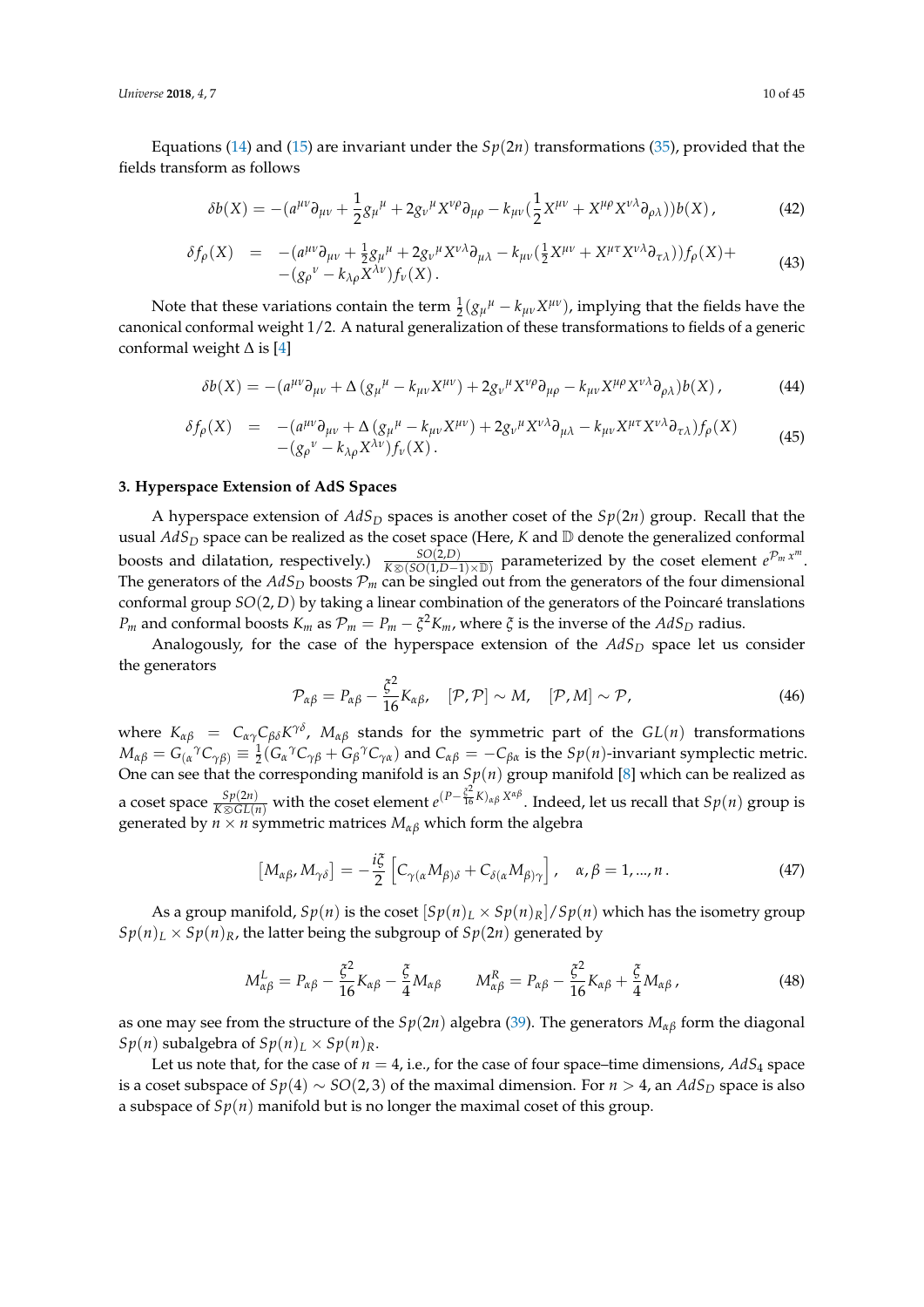#### *3.1. GL-Flatness of Sp*(*n*) *Group Manifolds*

Let us describe a property of *GL*-flatness of the *Sp*(*n*) group manifolds which is a generalization of the conformal flatness property of *AdS<sup>D</sup>* spaces. By *GL*-flatness we mean that, in a local coordinate basis associated with *X αβ*, the corresponding *Sp*(*n*) Cartan form Ω*αβ* has the form

<span id="page-10-0"></span>
$$
\Omega^{\alpha\beta} = dX^{\mu\nu} G_{\mu}{}^{\alpha}(X) G_{\nu}{}^{\beta}(X) , \qquad (49)
$$

with the matrix  $G_{\mu}^{\alpha}(X)$  being

<span id="page-10-1"></span>
$$
G_{\mu}^{\alpha}(X) = \delta_{\mu}^{\alpha} + \sum_{k=1}^{\infty} \left( -\frac{\xi}{4} \right)^k (X^k)_{\mu}^{\alpha}.
$$
 (50)

This expression implies that the  $Sp(n)$  Cartan form is obtained from the flat differential  $dX^{\mu\nu}$  by a specific  $GL(n)$  rotation of the latter.

This property can be demonstrated by showing that the Cartan forms [\(49\)](#page-10-0) satisfy the  $Sp(n)$ -group Maurer–Cartan equations (see [\[8,](#page-40-3)[23\]](#page-41-7), for technical details)

$$
d\Omega^{\alpha\beta} + \frac{\xi}{2} \Omega^{\alpha\gamma} \wedge \Omega_{\gamma}{}^{\beta} = 0. \qquad (51)
$$

The matrix  $G_\alpha^{-1\mu}(X)$  inverse to [\(50\)](#page-10-1) depends linearly on  $X_\alpha{}^\mu$  and has a very simple form

<span id="page-10-2"></span>
$$
G_{\alpha}^{-1\mu}(X) = \delta_{\alpha}^{\mu} + \frac{\xi}{4} X_{\alpha}^{\mu}.
$$
\n
$$
(52)
$$

Note that the possibility of representing the Cartan forms in the form [\(49\)](#page-10-0) is a particular feature of the *Sp*(*n*) group manifold since, in general, it is not possible to decompose the components of the Cartan form into a "direct product" of components of some matrix  $G_{\mu}^{\alpha}$ .

## *3.2. An Explicit Form of the AdS*<sup>4</sup> *Metric*

Let us now demonstrate that, for the case of  $n = 4$  ( $D = 4$ ), the pure  $x^m$ -dependent part of the matrix  $G_{\mu}^{\alpha}(X)$  indeed generates the metric on  $AdS_4$  in a specific parameterization. To this end, we should evaluate the expression

$$
\Omega^{\alpha\beta}(x^m) = \frac{1}{2} dx^m (\gamma_m)^{\delta\sigma} G_{\delta}{}^{\alpha} G_{\sigma}{}^{\beta} = \frac{1}{2} dx^m e_m^a (\gamma_a)^{\alpha\beta} + \frac{1}{4} dx^m \omega_m^{ab} (\gamma_{ab})^{\alpha\beta}, \tag{53}
$$

where the dependence of the matrices *X αβ* on the coordinates *y mn* (see Equation [\(8\)](#page-3-5)) was discarded, i.e.,  $X_{\alpha}{}^{\beta} = \frac{1}{2}x^{n}(\gamma_{n})_{\alpha}{}^{\beta}$ . Denoting

$$
x^2 = x^m x^n \eta_{mn}, \quad x_m = \eta_{mn} x^n \tag{54}
$$

and, using the explicit form [\(50\)](#page-10-1) of  $G_\mu^{\alpha}(X)$ , one obtains

$$
\Omega^{\alpha\beta}(x) = \frac{1}{2} \frac{dx^m}{[1 - (\frac{\xi}{8})^2 x^2]^2} \left[ (\gamma_\ell)^{\alpha\beta} \left( [1 + (\frac{\xi}{8})^2 x^2] \delta_m^\ell - 2(\frac{\xi}{8})^2 \eta_{mn} x^n x^\ell \right) - \frac{\xi}{4} x^n (\gamma_{mn})^{\alpha\beta} \right]. \tag{55}
$$

In this way, we obtain a four-dimensional space vierbein and spin-connection

$$
e_m^a = \frac{1}{[1 - (\frac{\xi}{8})^2 x^2]^2} \left( [1 + (\frac{\xi}{8})^2 x^2] \delta_m^a - 2(\frac{\xi}{8})^2 x^a x_m \right) ,
$$
 (56)

$$
\omega_m^{ab} = \frac{-2\xi}{[1 - (\frac{\xi}{8})^2 x^2]^2} \delta_m^{[a} x^{b]} = -\frac{8(\frac{\xi}{8})}{(1 - (\frac{\xi}{8})^2 x^2)^2} (x^a \delta_m^b - x^b \delta_m^a).
$$
 (57)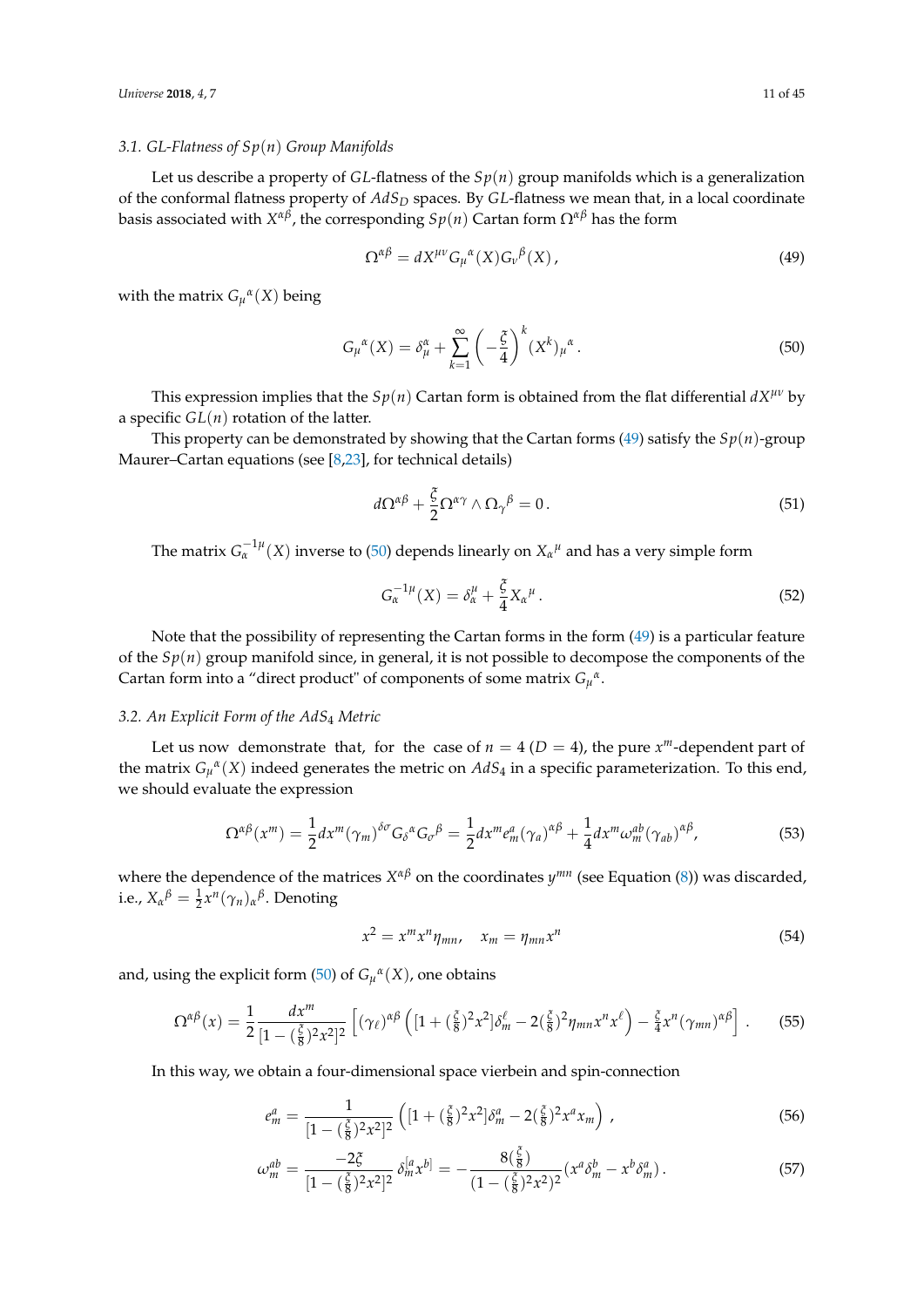*Universe* **2018**, *4*, 7 12 of 45

The corresponding metric is

<span id="page-11-1"></span>
$$
g_{mn} = \frac{1}{[1 - (\frac{\xi}{8})^2 x^2]^4} \left( [1 + (\frac{\xi}{8})^2 x^2]^2 \eta_{mn} - 4(\frac{\xi}{8})^2 x_m x_n \right) , \qquad (58)
$$

It is well-known (see also Section [5.1\)](#page-14-1) that the metric on *AdS<sup>D</sup>* can be represented as an embedding in a flat  $(D + 1)$ -dimensional space

$$
ds^2 = \eta_{mn} dy^m dy^n - (dy^D)^2 \tag{59}
$$

via the embedding constraint

$$
\eta_{mn} y^m y^n - (y^D)^2 = -r^2 \,. \tag{60}
$$

Choosing the embedding coordinates for *AdS*<sup>4</sup> to be

$$
y^{m} = \frac{1 + (\frac{\xi}{8})^{2} x^{2}}{[1 - (\frac{\xi}{8})^{2} x^{2}]^{2}} x^{m}, \qquad y^{4} = \sqrt{r^{2} + x^{2} \frac{1 + (\frac{\xi}{8})^{2} x^{2}}{[1 - (\frac{\xi}{8})^{2} x^{2}]^{2}}},
$$
(61)

one readily recovers the metric [\(58\)](#page-11-1), with the parameter *ξ* being related to the *AdS*<sup>4</sup> radius *r* as follows

$$
\xi = \frac{2}{r} \,. \tag{62}
$$

Finally, computing the Riemann tensor

$$
R^{ab}{}_{mn} = -32(\frac{\xi}{8})^2 \frac{1+(\frac{\xi}{8})^2 x^2}{[1-(\frac{\xi}{8})^2 x^2]^4} \Big( [1+(\frac{\xi}{8})^2 x^2] \delta_m^{[a} \delta_n^{b]} + 4(\frac{\xi}{8})^2 x^{[a} \delta_{[m}^{b]} x_{n]} \Big), \tag{63}
$$

and the Ricci scalar

$$
R = -192 \left(\frac{\xi}{8}\right)^2 = -3\xi^2 \,,\tag{64}
$$

one verifies that the metric [\(58\)](#page-11-1) indeed corresponds to a space with constant negative curvature, i.e., the *AdS*<sup>4</sup> space.

## <span id="page-11-0"></span>**4. Particles in Hyperspaces**

In this Section, we would like to explain the physical meaning of the tensorial space coordinates as spin degrees of freedom from the perspective of the dynamics of a particle in hyperspace.

Historically, the first dynamical system in which the Fronsdal hyperspace proposal for higher–spin fields was realized explicitly was the twistor-like superparticle model of Bandos and Lukierski [\[2\]](#page-40-1) which, for  $D = 4$ , possesses the generalized superconformal symmetry under  $OSp(1|8)$ . The original motivation behind this model was a geometric interpretation of commuting tensorial charges in an extended supersymmetry algebra. Its higher–spin content was found later in [\[3](#page-40-2)[,64\]](#page-42-9) where the quantum states of the superparticle were shown to form an infinite tower of massless higher–spin fields, and the relation of this model to the unfolded formulation was assumed. This relation was analyzed in detail in [\[4,](#page-40-5)[5,](#page-40-7)[8,](#page-40-3)[10,](#page-40-4)[13\]](#page-41-6). In addition to the relation to higher spins, the model of Bandos and Lukierski [\[2\]](#page-40-1) has revealed other interesting features, such as the invariance under supersymmetry with tensorial charges (which are usually associated with brane solutions of Superstring and M–Theory). Moreover, it has provided the first example of a dynamical BPS system preserving more than half of the bulk supersymmetries. BPS states preserving  $\frac{2n-1}{2n}$  supersymmetries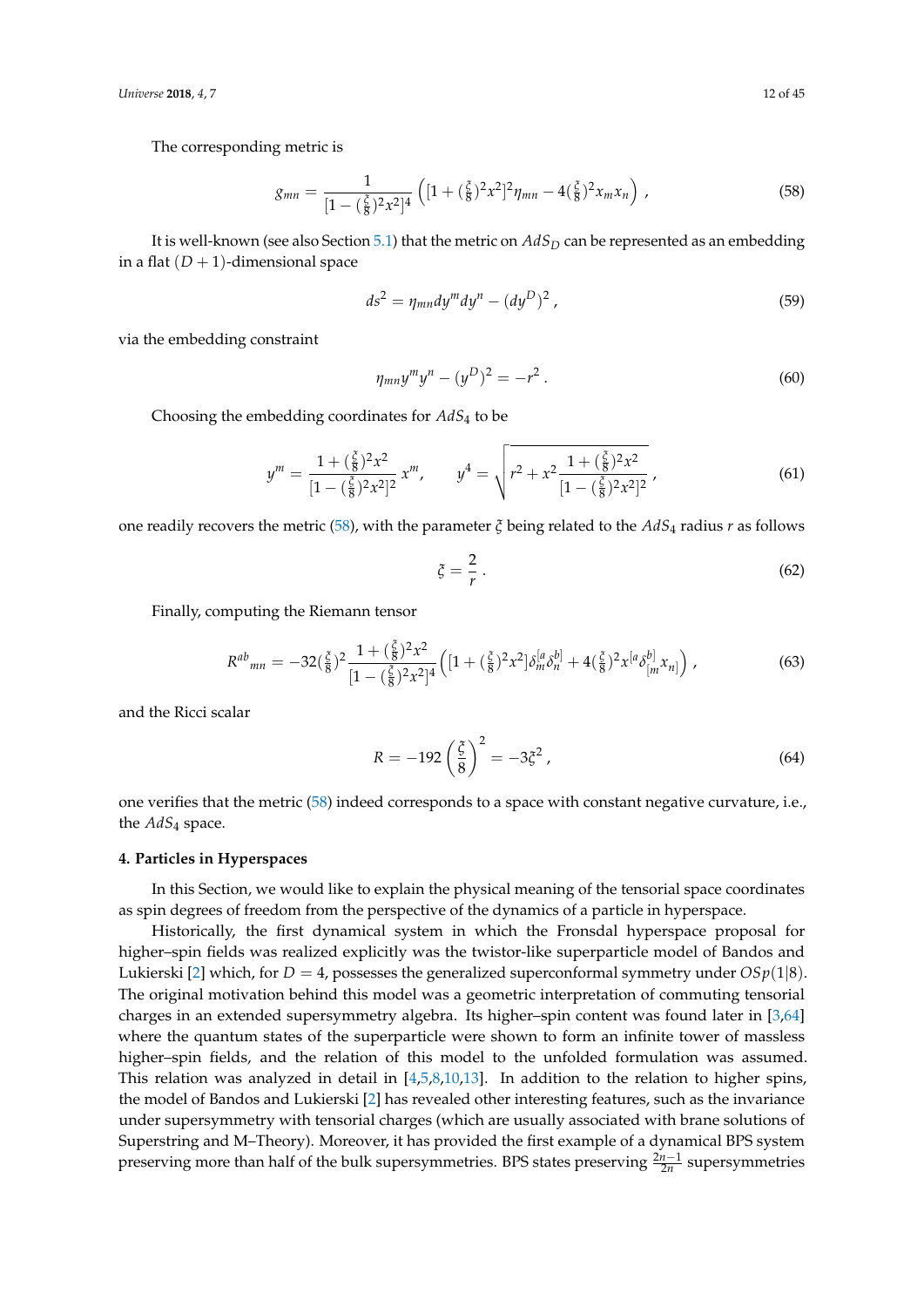(with  $n = 16$  for  $D = 10, 11$ ) were then shown to be building blocks of any BPS states, and this led to a natural conjecture that they can be elementary constituents or "preons" of M–theory [\[65\]](#page-42-10).

Let us consider the generic case of a particle moving in an *Sp*(2*n*)-invariant hyperspace M described by the action

<span id="page-12-0"></span>
$$
S[X,\lambda] = \int E^{\alpha\beta} (X(\tau)) \lambda_{\alpha}(\tau) \lambda_{\beta}(\tau), \qquad (65)
$$

where  $X^{\mu\nu}(\tau)$  are the hyperspace coordinates of the particle. The auxiliary commuting variables  $\lambda_\alpha(\tau)$  $(\alpha = 1, \dots, n)$  is a real spinor with respect to  $Sp(n)$  and a vector with respect to  $GL(n)$  (introduced in Section [2\)](#page-2-0). Finally  $E^{\alpha\beta}(X(\tau)) = E^{\beta\alpha}(X(\tau)) = dX^{\lambda\rho}(\tau)E^{\mu\nu}_{\alpha\beta}(X)$  is the pull–back on the particle worldline of the hyperspace vielbein. For flat hyperspace

<span id="page-12-1"></span>
$$
E^{\alpha\beta}(X(\tau)) = d\tau \,\partial_{\tau} X^{\alpha\beta}(\tau) = dX^{\alpha\beta}(\tau),\tag{66}
$$

and for the case of the  $Sp(n)$  group manifold

<span id="page-12-5"></span>
$$
E^{\alpha\beta}(X(\tau)) = \Omega^{\alpha\beta}(X),\tag{67}
$$

where  $\Omega^{\alpha\beta}$  is an  $Sp(n)$  Cartan form. The latter can be taken in the *GL*-flat realization as in [\(49\)](#page-10-0). The dynamics of particles on the  $OSp(N|n)$  supergroup manifolds was considered for  $N = 1$ in [\[8,](#page-40-3)[10](#page-40-4)[,66\]](#page-42-11) and for generic values of *N* in [\[4](#page-40-5)[,5\]](#page-40-7), and, as we have already mentioned, the twistor-like superparticle in the *n* = 32 super-hyperspace was considered in [\[67\]](#page-42-12) as a point-like model for BPS preons [\[65\]](#page-42-10), the hypothetical  $\frac{31}{32}$ -supersymmetric constituents of M-theory.

The action [\(65\)](#page-12-0) is manifestly invariant under global *GL*(*n*) transformations and *implicitly* invariant under global  $Sp(2n)$  transformations, acting linearly on  $\lambda_\rho$  and non-linearly on  $X^{\rho\nu}$ . Thus, the model possesses the symmetry that Fronsdal proposed as an underlying symmetry of higher–spin field theory in the case  $n = 4$ ,  $D = 4$  [\[1\]](#page-40-0). To make the  $Sp(2n)$  invariance manifest, it is convenient to rewrite the action  $(65)$  in a twistor form (for simplicity we consider the flat case  $(66)$ )

<span id="page-12-2"></span>
$$
S[\lambda, \mu] = \int (d\mu^{\alpha}(\tau) \lambda_{\alpha}(\tau) - \mu^{\alpha}(\tau) d\lambda_{\alpha}(\tau)) = \int dZ^{A} Z_{A}, \qquad (68)
$$

where

<span id="page-12-3"></span>
$$
\mu^{\alpha} = X^{\alpha\beta} \lambda_{\beta}, \tag{69}
$$

and

$$
Z_{\mathcal{A}} = (\lambda_{\alpha}, \mu^{\beta}) \qquad Z^{\mathcal{A}} = C^{\mathcal{A}\mathcal{B}} Z_{\mathcal{B}} = (\mu^{\alpha}, -\lambda_{\beta}), \quad \mathcal{A} = 1, \cdots, 2n, \tag{70}
$$

form a linear representation of *Sp*(2*n*)

$$
\delta Z_{\mathcal{A}} = S_{\mathcal{A}}{}^{\mathcal{B}} Z_{\mathcal{B}}, \qquad S_{\mathcal{A}}{}^{\mathcal{B}} = \left( \begin{array}{cc} g_{\alpha}^{\beta} & k_{\alpha \gamma} \\ a^{\delta \beta} & -(g_{\gamma}^{\delta})^T \end{array} \right). \tag{71}
$$

Hence, the bilinear form  $dZ^A Z_A$  is manifestly  $Sp(2n)$  invariant. Note that, as it follows from the action [\(68\)](#page-12-2), the variables  $\mu^{\alpha}$  and  $\lambda_{\beta}$  are canonically conjugate coordinates and momenta of the particle. Upon quantization, they become the operators introduced in Section [2.3,](#page-8-5) Equation [\(40\)](#page-8-6).

Using the relation [\(69\)](#page-12-3) one can easily recover the  $Sp(2n)$  transformation [\(35\)](#page-8-3) of  $X^{\alpha\beta}$ .

Applying the Hamiltonian analysis to the particle model described by [\(65\)](#page-12-0) and [\(66\)](#page-12-1), one finds that the momentum conjugate to  $X^{\alpha\beta}$  is related to the twistor-like variable  $\lambda_\alpha$  via the constraint

<span id="page-12-4"></span>
$$
P_{\alpha\beta} = \lambda_{\alpha}\lambda_{\beta} \,. \tag{72}
$$

As we have already mentioned, this expression, e.g., in the case  $n = 4$  for which  $X^{\alpha\beta}$  is given in [\(8\)](#page-3-5), is the direct analog and the generalization of the Cartan–Penrose (twistor) relation for the particle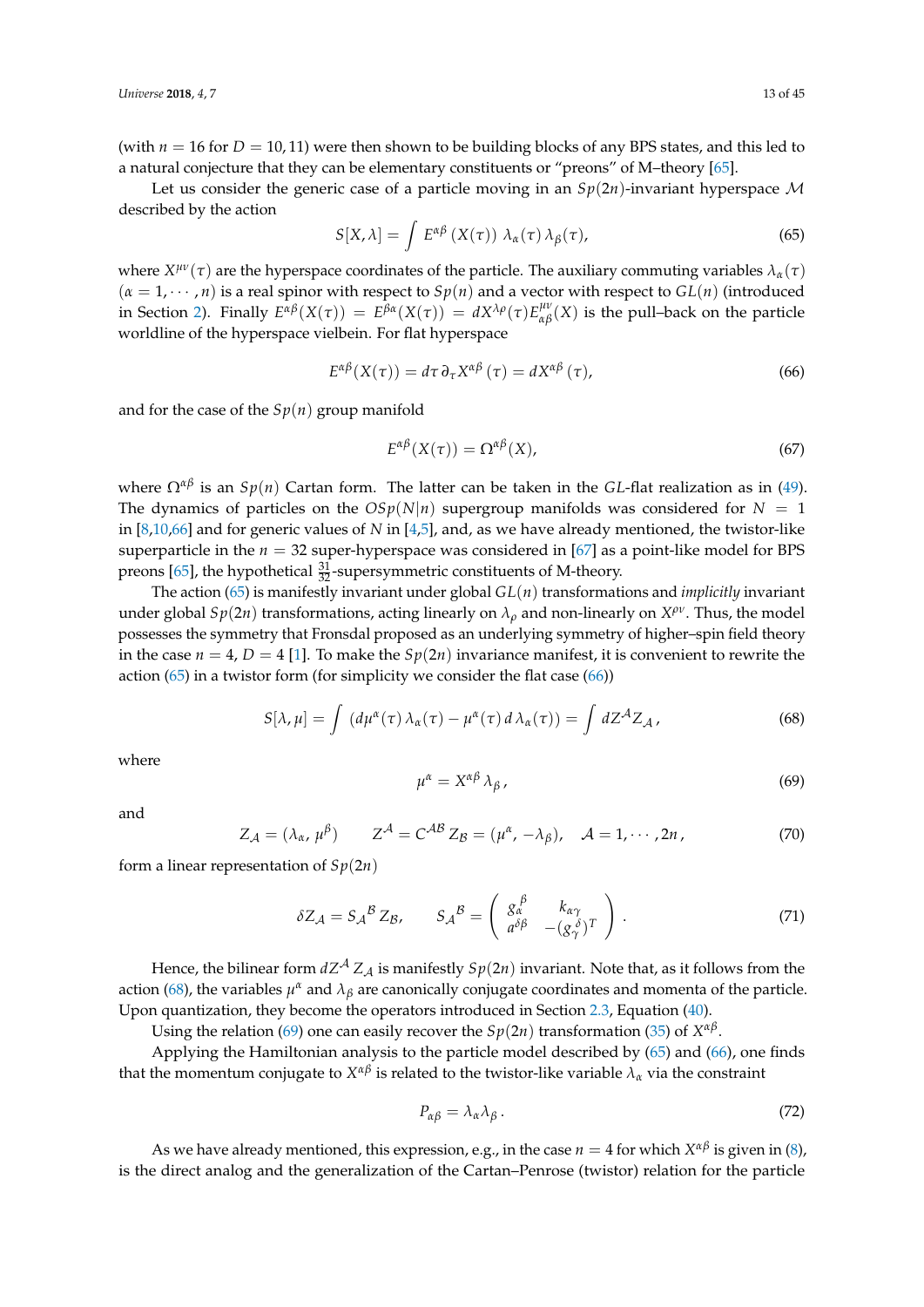momentum  $P_m = \bar{\lambda} \gamma_m \lambda$ . A difference is that in  $D = 4$  the Penrose twistor relation is invariant under the phase transformation

<span id="page-13-0"></span>
$$
\lambda_{\alpha} \rightarrow e^{i\varphi \gamma^5} \lambda_{\alpha}, \tag{73}
$$

or in the two–component Weyl spinor notation  $\lambda_A \to e^{i\varphi} \lambda_A$ , while Equation [\(72\)](#page-12-4) does not possess this symmetry. rather the symmetry of the model is  $\mathbb{Z}_2$  ( $\lambda_\alpha \to -\lambda_\alpha$ ) subgroup of  $U(1)$  and as a result in the model under consideration the phase component  $\varphi$  of  $\lambda_{\alpha}$  is a dynamical degree of freedom. It turns out that upon quantization it is associated with the infinite number of massless quantum states (particles) with increasing spin (helicity). This is in contrast to the conventional twistor-like (super) particle models with a finite number of quantum states, considered e.g., in [\[68–](#page-42-13)[79\]](#page-43-0).

To understand the physical meaning of the phase *ϕ*, let us notice that Equation [\(72\)](#page-12-4) is a constraint on possible values of the canonical momenta of the particle in the hyperspace. In the case  $n = 4$  the Majorana spinor  $\lambda_{\alpha}$  has four independent components. One of these components can be associated with the phase  $\varphi$ . The momentum  $P_m = \bar{\lambda} \gamma_m \lambda$  of the particle along the four conventional Minkowski directions  $x^m = \frac{1}{2} X^{\mu\nu} \gamma^m_{\mu\nu}$  of the hyperspace [\(8\)](#page-3-5) is light-like. Therefore,  $P_m$  depends on three components of  $\lambda_{\alpha}$ . It does not depend on the phase  $\varphi$  of  $\lambda_{\alpha}$ , since it is invariant under the phase transformation [\(73\)](#page-13-0). The momentum  $P_{mn} = \bar{\lambda} \gamma_{mn} \lambda$  of the particle along the six additional tensorial directions  $y^{mn} = \frac{1}{4} X^{\alpha\beta} \gamma^{mn}_{\alpha\beta}$  is not invariant under the phase transformations and, hence, depends on the four components of  $\lambda_{\alpha}$ . However, we have already associated three of them with the light-like momentum  $P_m$  in  $D = 4$ . Therefore, the only independent component of the momentum  $P_{mn}$  is associated with the  $U(1)$  phase  $\varphi$  of  $\lambda_{\alpha}$ , and as a result the motion of the particle along the six tensorial directions  $y^{mn}$  is highly constrained. This means that, effectively, the particle moves in the four-dimensional Minkowski space and along a single direction in the six additional dimensions whose coordinate is conjugate to the compact momentum–space direction parameterized by the periodic phase  $\varphi$ . As shown in [\[3](#page-40-2)[,64\]](#page-42-9), the coordinate conjugate to the compactified momentum  $\varphi$  takes, upon quantization, an infinite set of integer and half-integer values associated with the helicities of higher–spin fields. The half-integer and integer–spin states are distinguished by the discrete symmetry  $\mathbb{Z}_2$  ( $\lambda_\alpha \rightarrow -\lambda_\alpha$ ).

The resulting infinite tower of discrete higher–spin states can be regarded [\[3](#page-40-2)[,64\]](#page-42-9) as an alternative to the Kaluza–Klein compactification mechanism akin to Fronsdal's original proposal. In contrast to the conventional Kaluza–Klein theory, in the hyperspace particle model, the compactification occurs in momentum space and not in coordinate space. The phase  $\varphi$  in [\(73\)](#page-13-0) can be regarded as a compactified component of the momentum [\(72\)](#page-12-4), while the corresponding conjugate hyperspace coordinate is quantized and labels the discrete values of spin of fields in the effective conventional space–time.

As we have already seen by virtue of the Fierz identity [\(3\)](#page-3-0) the twistor particle momentum is light-like ( $P^m P_m = 0$ ) in  $D = 3, 4, 6$  and 10. Therefore, in the hyperspaces corresponding to these space–time dimensions the first–quantized particles are massless [\[2,](#page-40-1)[3,](#page-40-2)[64\]](#page-42-9). Moreover, since the model is invariant under the generalized conformal group  $Sp(2n)$ , the quantum states of this particle in the hyperspaces containing the  $D = 3, 4, 6$  and 10 Minkowski spaces as subspaces correspond to the conformal higher–spin fields introduced in Section [2.](#page-2-0)

Let us conclude this section with a brief comment on the model describing a particle propagating on the  $Sp(n)$  group manifold. Its action has the form  $(65)$ , with the corresponding Cartan form given by [\(67\)](#page-12-5). The property of *GL*-flatness greatly simplifies the analysis of this case. Namely, since the Cartan forms of the  $Sp(n)$  group manifold and the flat hyperspace are related as in Equation [\(49\)](#page-10-0), one can simply reduce the classical  $Sp(n)$  action to the flat one by redefining the spinor variables as follows  $\lambda_{\alpha} \to G_{\alpha}^{-1\beta}(X)\lambda_{\beta}$ . However, when quantizing this system we should work with variables that appropriately describe the geometry of the *Sp*(*n*) background in which the particle propagates. Thus upon quantization one gets Equation [\(92\)](#page-16-0) as explained in detail in [\[10\]](#page-40-4).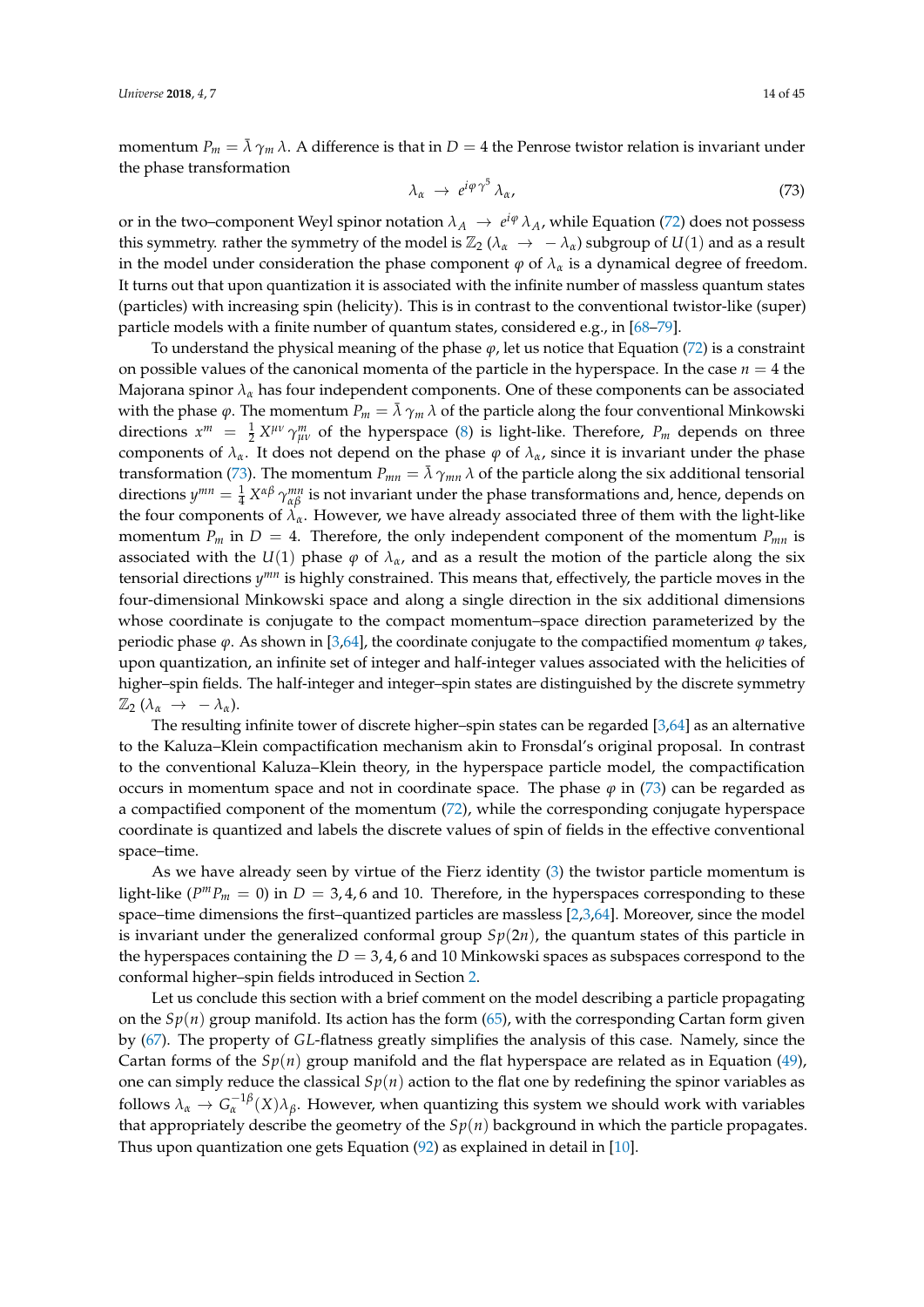# <span id="page-14-0"></span>**5. Field Equations on** *Sp*(*n*) **Group Manifold**

## <span id="page-14-1"></span>*5.1. Scalar Field on AdSD. A Reminder*

Before deriving the field equations of hyperfields on  $Sp(n)$  group manifolds, let us recollect some well known facts about a scalar field propagating on *AdS<sup>D</sup>* background. In the next subsection we will see that the form of the scalar field equation on  $Sp(n)$  and its certain solutions are somewhat similar to those of the *AdS* scalar.

Conformally invariant scalar on *AdS*<sup>4</sup> is described by the field equation [\[80\]](#page-43-1)

<span id="page-14-2"></span>
$$
\left(D^m D_m + \frac{2}{r^2}\right)\phi(x) = 0,\tag{74}
$$

here *D<sup>m</sup>* is the usual covariant derivative on *AdS*4.

Equation [\(74\)](#page-14-2) can be written in a so-called ambient space formalism. The ambient space is obtained by introducing one more time-like dimension and considering *AdS<sup>D</sup>* as a hyperboloid in this higher dimensional space (for applications of this formalism to the description of higher-spin fields on *AdS<sup>D</sup>* see for example [\[81](#page-43-2)[–87\]](#page-43-3))

<span id="page-14-3"></span>
$$
\eta_{AB} y^A y^B = -r^2, \quad \eta_{AB} = diag(-1, 1, ..., 1, -1), \quad A = 0, 1, ..., D. \tag{75}
$$

The *AdS<sup>D</sup>* ambient-space generalization of [\(74\)](#page-14-2) has the form

<span id="page-14-7"></span>
$$
\left(\nabla^A \nabla_A + \frac{2(D-3)}{r^2}\right) \phi(y) = 0, \tag{76}
$$

where

$$
\nabla^A = \theta^{AB} \frac{\partial}{\partial y^B} \tag{77}
$$

and

$$
\theta^{AB} = \eta^{AB} + \frac{y^A y^B}{r^2} \tag{78}
$$

is a projector, since in view of the relation [\(75\)](#page-14-3) one has

$$
\theta^{AB}\theta^{BC} = \theta^{AC}, \quad y^A\theta^B_A = 0, \quad y^A \nabla_A = 0, \quad \nabla^A y_A = D,\tag{79}
$$

where the indexes  $A$ ,  $B$  are raised and lowered with the metric  $\eta^{AB}$  and  $\eta_{AB}$ .

One also has the following identities

<span id="page-14-6"></span>
$$
[\nabla_A, \nabla_B] = -y_A \nabla_B + y_B \nabla_A, \quad [\nabla^C \nabla_C, y^A] = 2\nabla^A + Dy^A,
$$
\n
$$
[\nabla^C \nabla_C, \nabla^A] = (2 - D)\nabla^A + 2y^A \nabla^D \nabla_D
$$
\n(80)

where we have set  $r^2 = 1$ . The generators of the  $SO(2, D - 1)$  group can be expressed as

<span id="page-14-4"></span>
$$
M^{AB} = y^A \nabla^B - y^B \nabla^A. \tag{81}
$$

One can check that the generators [\(81\)](#page-14-4) can also be represented as

$$
M_{AB} = y_A \partial_B - y_B \partial_A, \quad \partial_A = \frac{\partial}{\partial y^A}.
$$
 (82)

To form the *SO*(2, *D*) conformal algebra we need extra generators. These generators are

<span id="page-14-5"></span>
$$
M_{(D+1)A} = \partial_A + y_A y^B \partial_B + l y_A \tag{83}
$$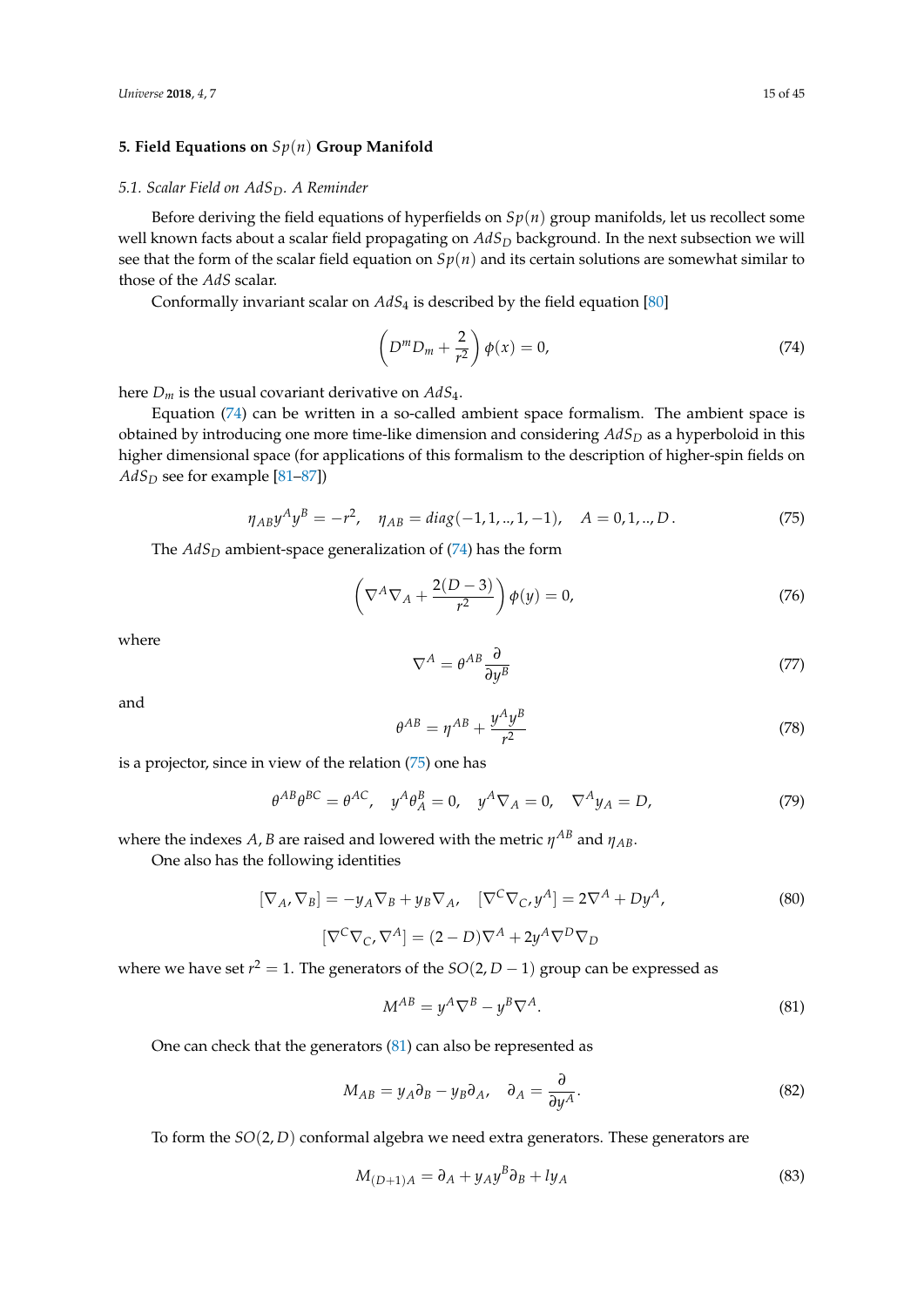Here *l* is the conformal weight of a field. For the scalar  $l = 1$ .

One can derive [\(83\)](#page-14-5) as follows. Obviously [\(75\)](#page-14-3) is invariant under the  $SO(2, D - 1)$  rotations. In order to realize the conformal transformations in the ambient space one adds to it one more dimension i.e., considers  $D + 2$  dimensional space, parameterized by the coordinates  $z^M$ , where  $M = 0, 1, \ldots, D + 1$ . These coordinates are subject to the constraint

<span id="page-15-0"></span>
$$
-(z^{0})^{2} + (z^{1})^{2} + (z^{2})^{2} + \dots + (z^{D-1})^{2} - (z^{D})^{2} + (z^{D+1})^{2} = z^{M}z^{N}g_{MN} = 0
$$
 (84)

which is invariant under the group of rotations *SO*(2, *D*) with the generators

<span id="page-15-1"></span>
$$
M_{MN} = z_M \partial_N - z_N \partial_M. \tag{85}
$$

One can solve the constraint [\(84\)](#page-15-0) by introducing

$$
y^A = r \frac{z^A}{z^{D+1}},
$$
\n(86)

satisfying Equation [\(75\)](#page-14-3).

The generators  $M_{MN}$  [\(85\)](#page-15-1) contain the generators  $M_{AB}$  of the  $AdS_D$  isometry group  $SO(2, D - 1)$ and the generators  $M_{(D+1),A}$  which extend the latter to the conformal group  $SO(2, D)$  by taking the functions on the cone [\(84\)](#page-15-0) to be homogeneous of degree −*l*

$$
z^M \frac{\partial}{\partial z^M} f(z) = -lf(z). \tag{87}
$$

In this way, one gets [\(83\)](#page-14-5).

Then using the explicit realization of the generators [\(81\)](#page-14-4), [\(83\)](#page-14-5) as well as the commutation relations [\(80\)](#page-14-6) between the operators it is straightforward to check invariance of the field Equation [\(76\)](#page-14-7) under the conformal group *SO*(2, *D*).

## *5.2. Sp*(*n*) *Group-Manifold Equations*

In the previous subsection we considered in detail a conformal scalar field on *AdSD*. As we discussed in Section [3,](#page-9-0) the hyperspace generalization of *AdS* spaces are *Sp*(*n*) group manifolds. We will now consider an  $Sp(n)$  counterpart of the conformal scalar field Equation [\(74\)](#page-14-2).

Let us start with an  $Sp(n)$  analogue of Equation  $(9)$ . To this end one should replace the flat derivative *∂αβ* with the covariant derivative on *Sp*(*n*) group manifold. The covariant derivatives ∇*αβ* satisfy the  $Sp(n)$  algebra

$$
[\nabla_{\alpha\beta}, \nabla_{\gamma\delta}] = \frac{\xi}{2} (C_{\alpha(\gamma} \nabla_{\delta)\beta} + C_{\beta(\gamma} \nabla_{\delta)\alpha}).
$$
\n(88)

Due to the *GL*-flatness these covariant derivatives have a simple form

$$
\nabla_{\alpha\beta} = G_{\alpha}^{-1\mu}(X)G_{\beta}^{-1\nu}(X)\partial_{\mu\nu},\tag{89}
$$

where  $G_{\alpha}^{-1\mu}(X)$  was defined in [\(52\)](#page-10-2). Further, one should replace the spinor product  $\lambda_{\alpha}\lambda_{\beta}$  in [\(8\)](#page-3-5) with an expression which like the covariant derivatives ∇*αβ* also satisfies the *Sp*(*n*) algebra. This can be done by introducing new variables

$$
\tilde{Y}_{\alpha} \equiv \lambda_{\alpha} + \frac{i\xi}{8} \frac{\partial}{\partial \lambda^{\alpha}}
$$
\n(90)

Obviously, the spinorial variables  $Y_\alpha$  do not commute among each other

$$
[\tilde{Y}_{\alpha}, \tilde{Y}_{\beta}] = \frac{i\xi}{4} C_{\alpha\beta}.
$$
\n(91)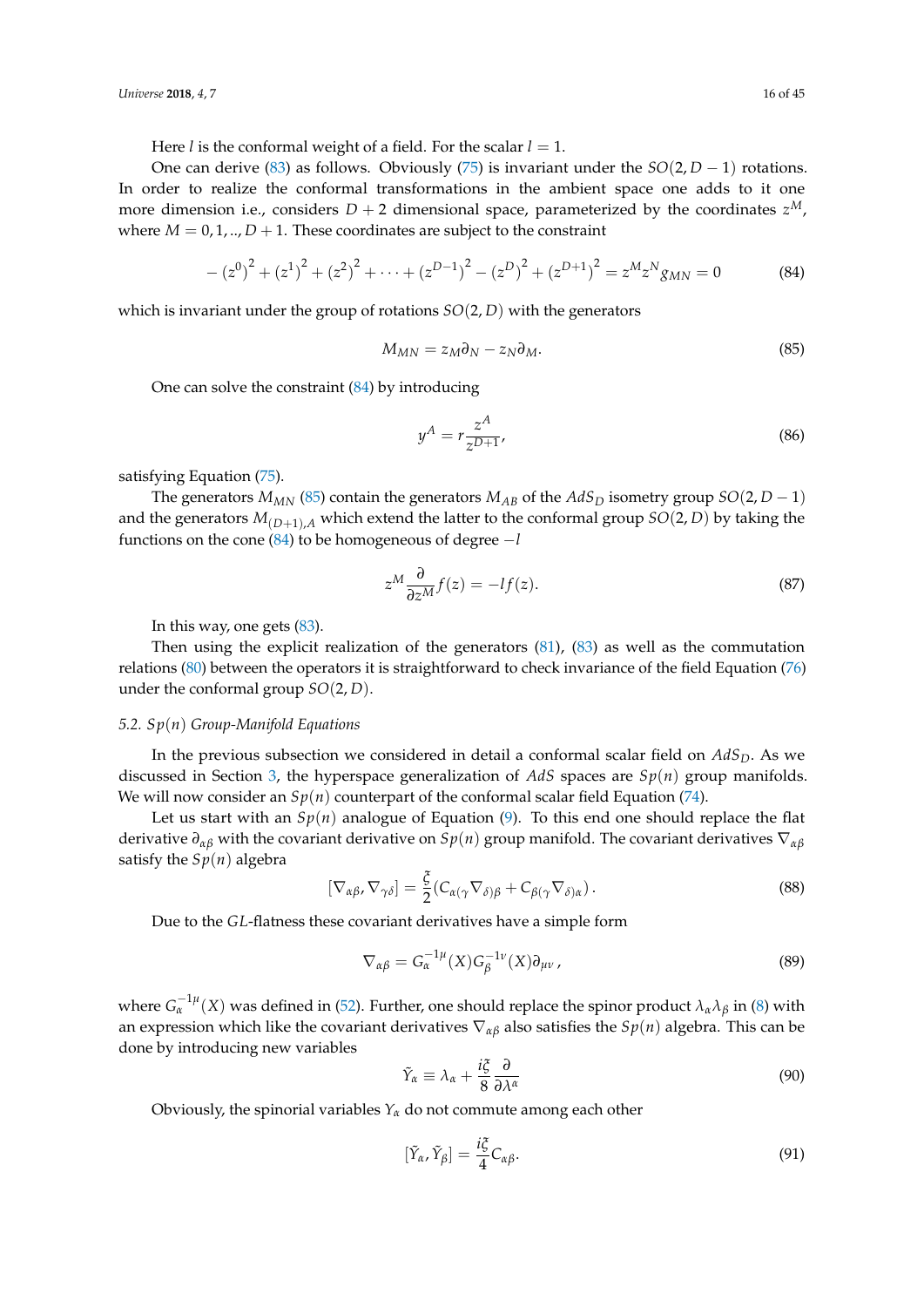*Universe* **2018**, *4*, 7 17 of 45

Using the covariant derivatives  $\nabla_{\alpha\beta}$  and the variables  $Y_\alpha$  one can write an  $Sp(n)$  analogue of Equation [\(9\)](#page-3-3) as

<span id="page-16-0"></span>
$$
\left[\nabla_{\alpha\beta} - \frac{i}{2}(\tilde{Y}_{\alpha}\tilde{Y}_{\beta} + \tilde{Y}_{\beta}Y_{\alpha})\right]\Phi(X,\lambda) = 0.
$$
\n(92)

Similarly, one finds an *Sp*(*n*) version of Equation [\(12\)](#page-4-0)

<span id="page-16-4"></span>
$$
\left[\nabla_{\alpha\beta} - \frac{i}{2}(Y_{\alpha}Y_{\beta} + Y_{\beta}Y_{\alpha})\right]C(X,\mu) = 0, \quad Y_{\alpha} \equiv \frac{\xi}{8}\mu_{\alpha} + i\frac{\partial}{\partial\mu^{\alpha}}.
$$
\n(93)

To obtain the equations for component fields one should expand, e.g. the functional  $C(X, \mu)$  in power of *µ α*

<span id="page-16-6"></span>
$$
C(X,\mu) = \sum_{n=0}^{\infty} C_{\alpha_1 \cdots \alpha_n}(X) \mu^{\alpha_1} \cdots \mu^{\alpha_n} = B(X) + F_{\alpha}(X) \mu^{\alpha} + \cdots
$$
 (94)

Plugging this expansion into [\(92\)](#page-16-0) one can show that similarly to the case of the flat hyperspace only zeroth and the first components in the expansion in terms of the variables  $\mu^{\alpha}$  are independent fields whereas the other fields are expressed in terms of derivatives of the independent ones. The independent hyperfields  $B(X)$  and  $F_{\alpha}(X)$  satisfy Equations [\[10\]](#page-40-4)

<span id="page-16-1"></span>
$$
\nabla_{\alpha[\beta} \nabla_{\gamma]\delta} B(X) = \frac{\xi}{16} \left( C_{\alpha[\beta} \nabla_{\gamma]\delta} - C_{\delta[\gamma} \nabla_{\beta]\alpha} + 2C_{\beta\gamma} \nabla_{\alpha\delta} \right) B(X) \n+ \frac{\xi^2}{64} \left( 2C_{\alpha\delta} C_{\beta\gamma} - C_{\alpha[\beta} C_{\gamma]\delta} \right) B(X),
$$
\n(95)

<span id="page-16-2"></span>
$$
\nabla_{\alpha[\beta} F_{\gamma]}(X) = -\frac{\xi}{4} \left( C_{\alpha[\gamma} F_{\beta]}(X) + 2C_{\beta\gamma} F_{\alpha}(X) \right). \tag{96}
$$

The derivation of these equations which are  $Sp(n)$  versions of Equations [\(14\)](#page-4-2) and [\(15\)](#page-4-2) is straightforward and is given in the Appendix [B.](#page-39-0)

Note that if one introduce the covariant derivatives  $D_{\alpha\beta}$  acting on the spinors as follows (see [\[23\]](#page-41-7) for more details)

$$
D_{\alpha\beta}F_{\gamma}(X) = \nabla_{\alpha\beta}F_{\gamma}(X) + \frac{\xi}{4}C_{\gamma(\alpha}F_{\beta)}(X)
$$
\n(97)

the form of Equations [\(95\)](#page-16-1) and [\(96\)](#page-16-2) simplifies to

<span id="page-16-3"></span>
$$
D_{\alpha[\beta}D_{\gamma]\delta}B(X) = \frac{\xi^2}{8^2} \left(2C_{\alpha\delta}C_{\beta\gamma} - C_{\alpha[\beta}C_{\gamma]\delta}\right)B(X),\tag{98}
$$

$$
D_{\alpha[\beta}F_{\gamma]}(X) = 0. \tag{99}
$$

We see that Equation [\(98\)](#page-16-3) reminds that of the *AdS* scalar field [\(74\)](#page-14-2), especially when we contract its indices.

5.2.1. Connection between the Fields in Flat Hyperspaces and *Sp*(*n*) Group Manifolds

One can check [\[23\]](#page-41-7) using the equations

$$
\partial_{\mu\nu} G^{-1\alpha\beta}(X) = \frac{\xi}{8} (\delta^{\alpha}_{\mu} \delta^{\beta}_{\nu} + \delta^{\beta}_{\mu} \delta^{\alpha}_{\nu}), \qquad (100)
$$

and

$$
\partial_{\mu\nu}(\det G(X))^k = \frac{\xi k}{8} (\det G(X))^k (G_{\mu\nu}(X) + G_{\nu\mu}(X)), \qquad (101)
$$

that the fields  $B(X)$  and  $F_{\alpha}(X)$  satisfying Equations [\(95\)](#page-16-1) and [\(96\)](#page-16-2) are related to the fields  $b(X)$  and  $f_{\mu}(X)$  satisfying the flat hyperspace Equations [\(14\)](#page-4-2) and [\(15\)](#page-4-2) as follows

<span id="page-16-5"></span>
$$
B(X) = (\det G(X))^{-\frac{1}{2}} b(X), \qquad (102)
$$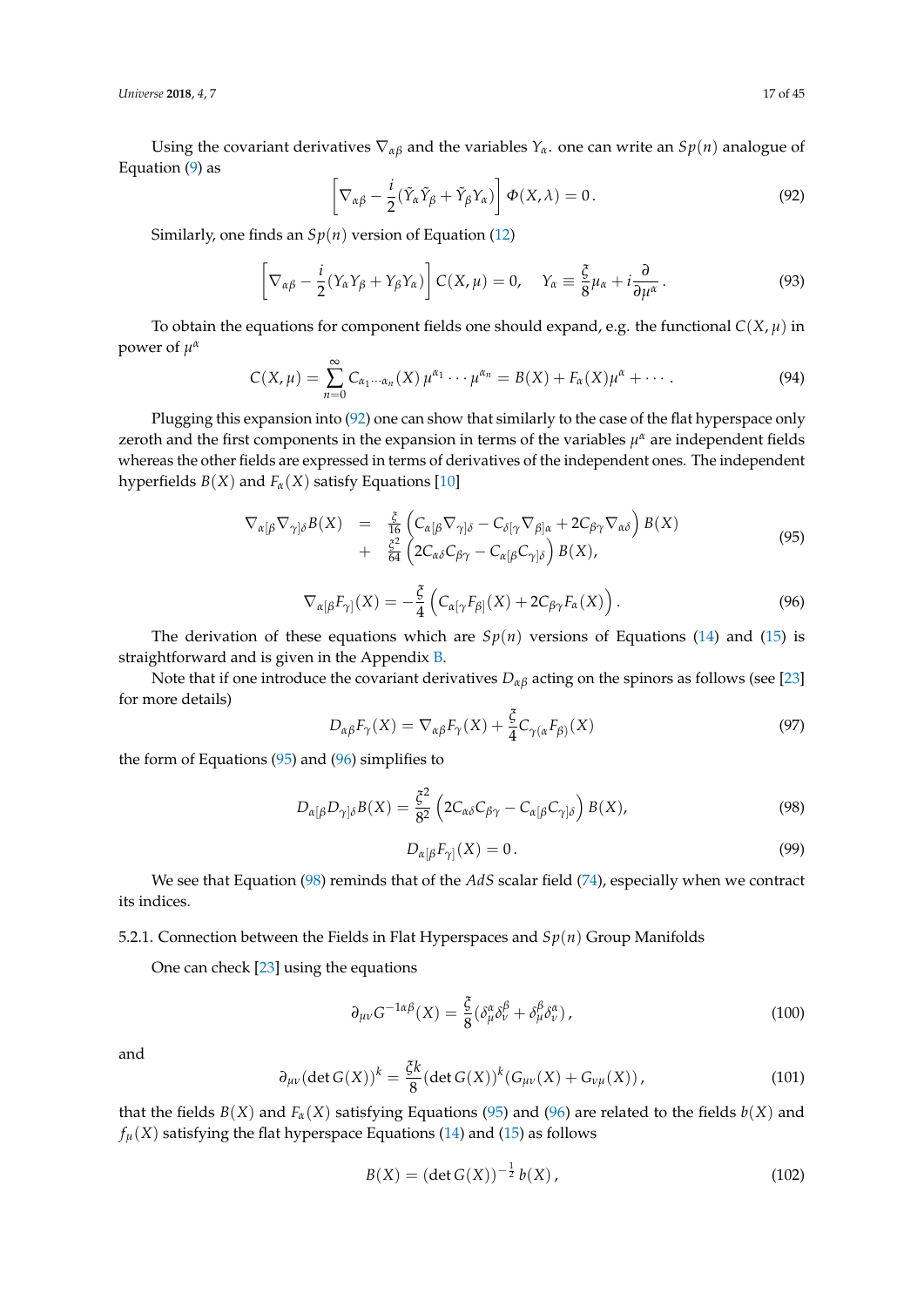*Universe* **2018**, *4*, 7 18 of 45

$$
F_{\alpha}(X) = (\det G(X))^{-\frac{1}{2}} G_{\alpha}^{-1} \mu(X) f_{\mu}(X).
$$
 (103)

These relations are similar to the relations between the conformally invariant scalar and spinor equations in the conventional flat and *AdS* spaces and reduce to them in the case of  $n = 2$ ,  $D = 3$ .

#### 5.2.2. Plane Wave Solutions

Equations [\(92\)](#page-16-0) and [\(93\)](#page-16-4) can be solved to obtain "plane-wave" solutions. Let us consider the case of the *Sp*(4) group manifold. One can check that Equations [\(92\)](#page-16-0) and [\(93\)](#page-16-4) have the following solutions

$$
\Phi(X,\lambda) = \int d^4\mu \sqrt{\det G^{-1}(X)} \, e^{iX^{\alpha\beta}(\lambda_\alpha + \frac{\xi}{8}\mu_\alpha)(\lambda_\beta + \frac{\xi}{8}\mu_\beta) + i\lambda_\alpha\mu^\alpha} \, \varphi(\mu) \,, \tag{104}
$$

<span id="page-17-3"></span>
$$
C(X,\mu) = \int d^4\lambda \sqrt{\det G^{-1}(X)} \, e^{iX^{\alpha\beta}(\lambda_\alpha + \frac{\xi}{8}\mu_\alpha)(\lambda_\beta + \frac{\xi}{8}\mu_\beta) - i\lambda_\alpha\mu^\alpha} \, \varphi(\lambda) \,. \tag{105}
$$

These solutions describe plane-wave-like fields in the *GL*–flat parameterization of the metric [\[10\]](#page-40-4). They can be compared with the plane-wave solutions for the higher-spin curvatures on *AdS*<sup>4</sup> given in [\[8,](#page-40-3)[88\]](#page-43-4). The latter can be found by solving the *AdS*<sup>4</sup> deformation of the field Equations [\(33\)](#page-7-4)

<span id="page-17-0"></span>
$$
D_{MM}C_{A_1,\dots,A_{n+2s},A,\dots,A_n}(x) =
$$
  
\n
$$
e_{MM}^{A\dot{A}}C_{A_1,\dots,A_{n+2s},A,\dot{A},\dots,\dot{A}_n\dot{A}}(x) - n(n+2s)e_{MM,\{A\dot{A}}C_{A_2,\dots,A_{n+2s},\dot{A},\dots,\dot{A}_n}(x)
$$
\n(106)

where  $D_{M\dot{M}}$  is a covariant derivative on  $AdS_4$  and  $e_{M\dot{M}}^{\dot{A}\dot{A}}$  $^{AA}_{MM}$  are the corresponding vierbeins in the Weyl spinor representation. The physical higher-spin curvatures satisfy the equations

<span id="page-17-1"></span>
$$
e^{MM}_{A\dot{A}}D_{M\dot{M}}C^{A_1,...,A_{2s}}(x) = 0
$$
\n(107)

whereas the auxiliary fields are expressed via derivatives of the physical fields with the help of Equation [\(106\)](#page-17-0). Choosing the *AdS*<sup>4</sup> metric in the conformally flat form

$$
e^{AA}_{M\dot{M}} = e^{\frac{\rho(x)}{2}} \delta^A_M \delta^A_{\dot{M}}, \quad \rho(x) = \ln \frac{4}{\left(1 - \left(\frac{x}{r}\right)^2\right)^2} \tag{108}
$$

one can find the plane wave solutions of Equation [\(107\)](#page-17-1)

$$
C_{A_1,\dots,A_{2s}}(x) = \frac{\partial}{\partial \mu^{A_1}} \dots \frac{\partial}{\partial \mu^{A_{2s}}} C(x,\mu,\overline{\mu})|_{\mu=\overline{\mu}=0}
$$
(109)

with

<span id="page-17-2"></span>
$$
C(x, \mu, \overline{\mu}) = \int d^2 \lambda d^2 \overline{\lambda} \Phi(\lambda, \overline{\lambda}) \cdot \exp\left(i(\mu_A \overline{\mu}_A + \lambda_A \overline{\lambda}_A) x^{A\dot{A}} - \frac{\rho(x)}{2} + \left(1 - \left(\frac{x}{r}\right)^2\right)^{\frac{1}{2}} (\mu^A \lambda_A + \overline{\mu}^{\dot{A}} \overline{\lambda}_A)\right). \tag{110}
$$

Comparing [\(110\)](#page-17-2) with [\(105\)](#page-17-3), one can see that the latter is a direct generalization of the *AdS*<sup>4</sup> plane-wave solution to the case of the *Sp*(4) group manifold.

As a simplest example of this construction let us note that the conformal scalar on *AdS*<sup>4</sup> discussed in Section [5.1](#page-14-1) admits a plane-wave solution [\[8\]](#page-40-3) of the form

<span id="page-17-4"></span>
$$
\phi(x) = \int d^2\lambda d^2\overline{\lambda} e^{ix^{AA}\lambda_A\overline{\lambda}_A - \frac{1}{2}\rho(x)} \phi_0(\lambda, \overline{\lambda})
$$
\n(111)

which can be checked substituting the expression [\(111\)](#page-17-4) into the field Equation [\(74\)](#page-14-2).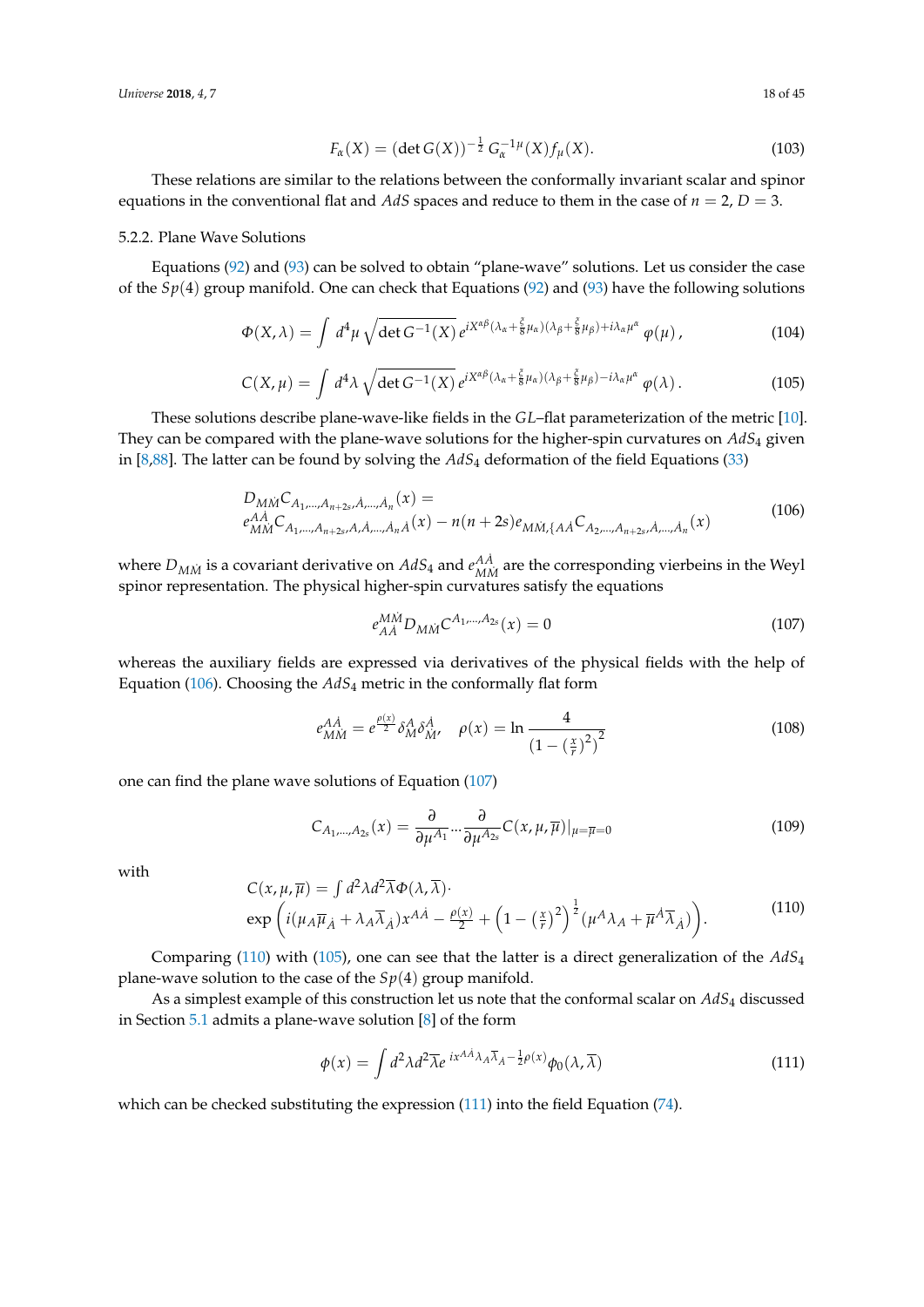#### *5.3. Sp*(2*n*) *Transformations of the Fields*

Using the relation between the fields of weight  $\Delta = \frac{1}{2}$  on flat hyperspace and on  $Sp(n)$  group manifold [\(102\)](#page-16-5) we have the following relation between the  $Sp(2n)$  transformations of the weight- $\frac{1}{2}$ fields on  $Sp(n)$  and in flat hyperspace

$$
\delta B(X) = (\det G(X))^{-\frac{1}{2}} \delta b(X), \qquad (112)
$$

$$
\delta F_{\alpha}(X) = (\det G(X))^{-\frac{1}{2}} G_{\alpha}^{-1\mu}(X) \,\delta f_{\mu}(X). \tag{113}
$$

Note that in the above expressions the matrix  $G_{\alpha}{}^{\mu}(X)$  is not varied since it is form-invariant, i.e.,  $G(X')$  has the same form as  $G(X)$ .

Then, the *Sp*(*n*)-variations of *B*(*X*) and *F*<sub>*a*</sub>(*X*) have the following form [\[23\]](#page-41-7)

$$
\delta B(X) = -(a^{\alpha\beta}D_{\alpha\beta} + \frac{1}{2}(g_{\alpha}{}^{\alpha} - k_{\alpha\beta}X^{\alpha\beta}) + 2g_{\beta}{}^{\alpha}X^{\beta\gamma}D_{\alpha\gamma} -k_{\alpha\beta}X^{\alpha\gamma}X^{\beta\delta}D_{\gamma\delta})B(X),
$$
\n(114)

$$
\delta F_{\sigma}(X) = -(a^{\alpha\beta} \mathcal{D}_{\alpha\beta} + \frac{1}{2} (g_{\alpha}{}^{\alpha} - k_{\alpha\beta} X^{\alpha\beta}) + 2g_{\beta}{}^{\alpha} X^{\beta\gamma} \mathcal{D}_{\alpha\gamma} - k_{\alpha\beta} X^{\alpha\gamma} X^{\beta\delta} \mathcal{D}_{\gamma\delta} F_{\sigma}(X) - (g_{\sigma}{}^{\beta} - k_{\sigma\alpha} X^{\alpha\beta}) F_{\beta}(X),
$$

where the derivative  $\mathcal{D}_{\alpha\beta}$  is defined as

$$
\mathcal{D}_{\alpha\beta} = \partial_{\alpha\beta} + \frac{\xi}{16} (G_{\alpha\beta}(X) + G_{\beta\alpha}(X)). \tag{115}
$$

Using

$$
\partial_{\mu\nu} G_{\rho}^{\ \sigma}(X) = \frac{\xi}{8} (G_{\rho\mu}(X) G_{\nu}^{\ \sigma}(X) + G_{\rho\nu}(X) G_{\mu}^{\ \sigma}(X)), \qquad (116)
$$

one can check that these derivatives commute with each other  $[D_{\alpha\beta}, D_{\gamma\delta}] = 0$  just as in the flat case.

Let us note that the relation between the flat and *Sp*(*n*) hyperfields of an arbitrary weight ∆ and the form of the corresponding  $Sp(2n)$  transformations require additional study since for this one should know the form of *Sp*(2*n*)-invariant equations satisfied by these fields, which is still an open problem.

#### <span id="page-18-0"></span>**6. Supersymmetry**

In this Section, we present a supersymmetric generalization of the *Sp*(2*n*) invariant systems. We will mainly follow [\[24\]](#page-41-8).

#### <span id="page-18-1"></span>*6.1. Flat Hyper-Superspace and Its Symmetries*

The concept of hyperspaces, hyperfields and of the corresponding field equations can be generalized to construct supersymmetric  $OSp(1|2n)$  invariant systems and the corresponding infinite-dimensional higher-spin supermultiplets. In this section we shall describe this generalization in detail.

The flat hyper–superspace (see e.g., [\[3](#page-40-2)[,4](#page-40-5)[,12\]](#page-40-8)) is parameterized by  $\frac{n(n+1)}{2}$  bosonic matrix coordinates  $X^{\mu\nu} = X^{\nu\mu}$  and *n* real Grassmann–odd "spinor" coordinates  $\theta^{\mu}$  ( $\mu = 1, \dots, n$ ). The supersymmetry variation

<span id="page-18-2"></span>
$$
\delta\theta^{\mu} = \epsilon^{\mu}, \qquad \delta X^{\mu\nu} = -i\epsilon^{(\mu}\theta^{\nu)}, \qquad (117)
$$

leaves invariant the Volkov-Akulov-type one-form

$$
\Pi^{\mu\nu} = dX^{\mu\nu} + i\theta^{(\mu}d\theta^{\nu)}.
$$
\n(118)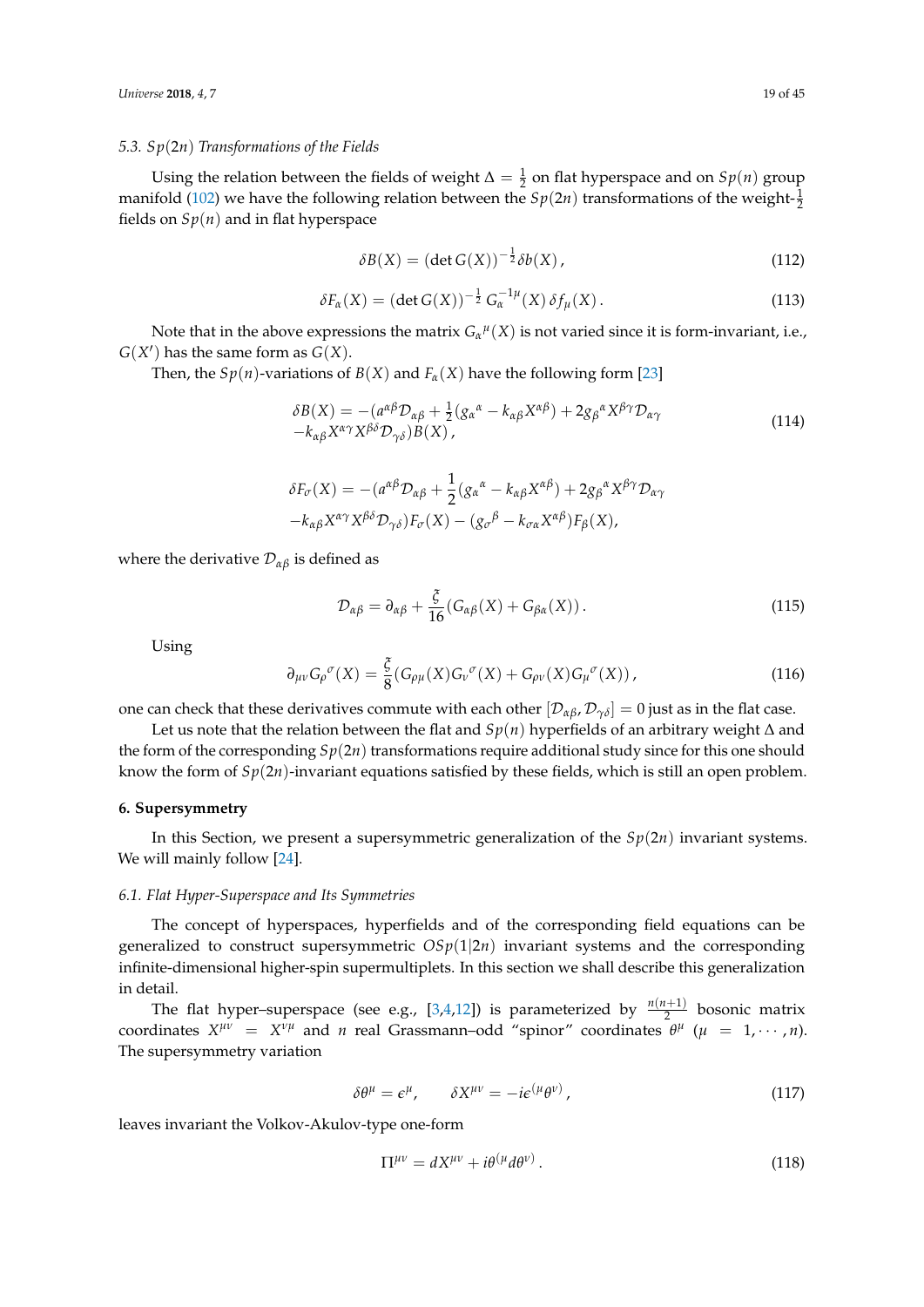The supersymmetry transformations form a generalized super–translation algebra

<span id="page-19-0"></span>
$$
\{Q_{\mu}, Q_{\nu}\} = 2P_{\mu\nu}, \qquad [Q_{\mu}, P_{\nu\rho}] = 0, \qquad [P_{\mu\nu}, P_{\rho\lambda}] = 0,
$$
\n(119)

with  $P_{\mu\nu}$  generating translations along  $X^{\mu\nu}$ .

The realization of  $P_{\mu\nu}$  and  $Q_{\mu}$  as differential operators is given by

<span id="page-19-3"></span>
$$
P_{\mu\nu} = -i\frac{\partial}{\partial X^{\mu\nu}} \equiv -i\partial_{\mu\nu} , \qquad Q_{\mu} = \partial_{\mu} - i\theta^{\nu}\partial_{\nu\mu} , \qquad \partial_{\mu} \equiv \frac{\partial}{\partial \theta^{\mu}} , \qquad (120)
$$

The algebra [\(119\)](#page-19-0) is invariant under rigid *GL*(*n*) transformations

$$
Q'_{\mu} = g_{\mu}{}^{\nu} Q_{\nu}, \qquad P'_{\mu\nu} = g_{\mu}{}^{\rho} g_{\nu}{}^{\lambda} P_{\rho\lambda}, \tag{121}
$$

generated by

$$
G_{\mu}{}^{\nu} = -2i(X^{\nu\rho} + \frac{i}{2}\theta^{\nu}\theta^{\rho})\partial_{\rho\mu} - i\theta^{\nu}Q_{\mu}\,,\tag{122}
$$

which act on  $P_{\mu\nu}$  and  $Q_{\mu}$  as follows

<span id="page-19-1"></span>
$$
[P_{\mu\nu}, G_{\lambda}{}^{\rho}] = -i(\delta^{\rho}_{\mu} P_{\nu\lambda} + \delta^{\rho}_{\nu} P_{\mu\lambda}), \qquad [Q_{\mu}, G_{\nu}{}^{\rho}] = -i\delta^{\rho}_{\mu} Q_{\nu}, \qquad (123)
$$

and close into the  $gl(n)$  algebra as in [\(39\)](#page-8-4)

<span id="page-19-2"></span>
$$
[G_{\nu}{}^{\mu}, G_{\lambda}{}^{\rho}] = i(\delta^{\mu}_{\lambda} G_{\nu}{}^{\rho} - \delta^{\rho}_{\nu} G_{\lambda}{}^{\mu}). \qquad (124)
$$

The algebra [\(119\)](#page-19-0), [\(123\)](#page-19-1) and [\(124\)](#page-19-2) is the hyperspace counterpart of the conventional super–Poincaré algebra enlarged by dilatations. That this is so can be most easily seen by taking  $n = 2$  (i.e.,  $\mu = 1, 2$ ), in which case this algebra is recognized as the  $D = 3$  super–Poincaré algebra with  $G_{\mu}{}^{\nu} - \frac{1}{2} \delta_{\mu}^{\nu} G_{\rho}{}^{\rho} = M_m (\gamma^m)_{\mu}{}^{\nu}$  (*m* = 0, 1, 2) generating the  $SL(2, R) \sim SO(1, 2)$  Lorentz rotations and  $\mathbb{D} = \frac{1}{2}G\rho^{\rho}$  being the dilatation generator. Note that the factor  $\frac{1}{2}$  in the definition of the dilatation generator is required in order to have the canonical scaling of the momentum generator *Pµν* with weight 1 and the supercharge  $Q_\mu$  with weight  $\frac{1}{2}$ , as follows from Equation [\(123\)](#page-19-1).

This algebra may be further extended to the  $OSp(1|2n)$  algebra, generating generalized superconformal transformations of the flat hyper–superspace, by adding the additional set of supersymmetry generators

<span id="page-19-4"></span>
$$
S^{\mu} = -(X^{\mu\nu} + \frac{i}{2}\theta^{\mu}\theta^{\nu})Q_{\nu},\qquad(125)
$$

and the generalized conformal boosts

$$
K^{\mu\nu} = i(X^{\mu\rho} + \frac{i}{2}\theta^{\mu}\theta^{\rho})(X^{\nu\lambda} + \frac{i}{2}\theta^{\nu}\theta^{\lambda})\partial_{\rho\lambda} - i\theta^{(\mu}S^{\nu)}.
$$
 (126)

The generators *S<sup>µ</sup>* and *K<sup>µν</sup>* form a superalgebra similar to [\(119\)](#page-19-0)

$$
\{S^{\mu}, S^{\nu}\} = -2K^{\mu\nu}, \qquad [S^{\mu}, K^{\nu\rho}] = 0, \qquad [K^{\mu\nu}, K^{\rho\lambda}] = 0, \tag{127}
$$

while the non-zero (anti)commutators of  $S^{\mu}$  and  $K^{\mu\nu}$  with  $Q_{\mu}$ ,  $P_{\mu\nu}$  and  $G_{\mu}{}^{\nu}$  read

$$
\{Q_{\mu}, S^{\nu}\} = -G_{\mu}{}^{\nu}, \quad [S^{\mu}, P_{\nu\rho}] = i\delta^{\mu}_{(\nu} Q_{\rho)}, [Q_{\mu}, K^{\nu\rho}] = -i\delta^{\mu}_{\mu} S^{\rho}, \quad [S^{\mu}, G_{\nu}{}^{\rho}] = i\delta^{\mu}_{\nu} S^{\rho}.
$$
 (128)

Let us note that in the case  $n = 4$ , in which the physical space–time is four-dimensional the generalized superconformal group  $OSp(1|8)$  contains the  $D = 4$  conformal symmetry group *SO*(2, 4) ∼ *SU*(2, 2) as a subgroup, but not the superconformal group *SU*(2, 2|1). The reason being that,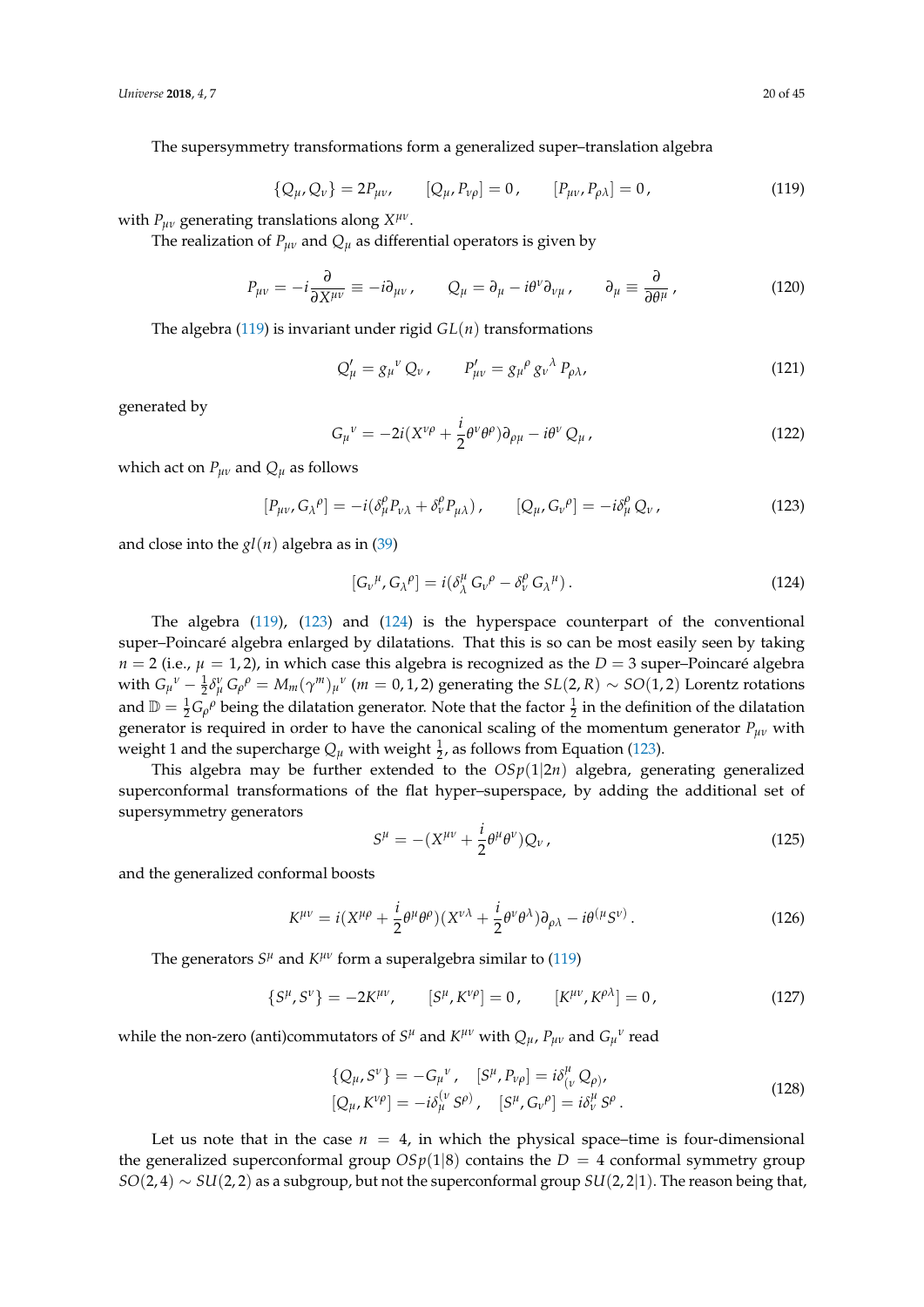although  $OSp(1|8)$  and  $SU(2, 2|1)$  contain the same number of (eight) generators, the anticommutators of the former close on the generators of the whole  $Sp(8)$ , while those of the latter only close on an *U*(2, 2) subgroup of *Sp*(8), and the same supersymmetry generators cannot satisfy the different anti-commutation relations simultaneously. In fact, the minimal *OSp*–supergroup containing *SU*(2, 2|1) as a subgroup is *OSp*(2|8).

# *6.2. Scalar Superfields and Their OSp*(1|2*n*)*-Invariant Equations of Motion*

Let us now consider a superfield  $\Phi(X, \theta)$  transforming as a scalar under the super–translations [\(120\)](#page-19-3)

<span id="page-20-0"></span>
$$
\delta\Phi(X,\theta) = -(\epsilon^{\alpha}Q_{\alpha} + ia^{\mu\nu}P_{\mu\nu})\Phi(X,\theta). \qquad (129)
$$

To construct equations of motion for  $\Phi(X, \theta)$  which are invariant under [\(129\)](#page-20-0) and comprise the equations of motion of an infinite tower of integer and half-integer higher-spin fields with respect to conventional space–time, we introduce the spinorial covariant derivatives

$$
D_{\mu} = \partial_{\mu} + i\theta^{\nu}\partial_{\nu\mu}, \qquad \{D_{\mu}, D_{\nu}\} = 2i\partial_{\mu\nu}, \qquad (130)
$$

which (anti)commute with  $Q_{\mu}$  and  $P_{\mu\nu}$ .

The *Φ*–superfield equations then take the form [\[12\]](#page-40-8)

<span id="page-20-1"></span>
$$
D_{\left[\mu\right.}D_{\nu\right]}\Phi(X,\theta) = 0\,,\tag{131}
$$

As was shown in [\[12\]](#page-40-8), these superfield equations imply that all the components of  $\Phi(X,\theta)$  except for the first and the second one in the  $\theta^{\mu}$ -expansion of  $\Phi(X,\theta)$  should vanish

<span id="page-20-3"></span>
$$
\Phi(X,\theta) = b(X) + i\theta^{\mu} f_{\mu}(X) + i\theta^{\mu} \theta^{\nu} A_{\mu\nu}(X) + \cdots,
$$
\n(132)

(i.e.,  $A_{\mu_1...\nu_k} = 0$  for  $k > 1$ ) while the scalar and spinor fields  $b(X)$  and  $f_\mu(X)$  satisfy Equations [\(14\)](#page-4-2) and [\(15\)](#page-4-2).

The superfield Equations [\(131\)](#page-20-1) are invariant under the generalized superconformal  $OSp(1|2n)$ symmetry, provided that *Φ*(*X*, *θ*) transforms as a scalar superfield with the "canonical" generalized scaling weight  $\frac{1}{2}$ , i.e.,

<span id="page-20-4"></span>
$$
\delta\Phi(X,\theta) = -(\epsilon^{\mu}Q_{\mu} + \xi_{\mu}S^{\mu} + i a^{\mu\nu}P_{\mu\nu} + i k_{\mu\nu}K^{\mu\nu} + i g_{\mu}{}^{\nu}G_{\nu}{}^{\mu})\Phi(X,\theta) \n- \frac{1}{2}\left(g_{\mu}{}^{\mu} - k_{\mu\nu}(X^{\mu\nu} + \frac{i}{2}\theta^{\mu}\theta^{\nu}) + \xi_{\mu}\theta^{\mu}\right)\Phi(X,\theta),
$$
\n(133)

where the factor  $\frac{1}{2}$  in the second line is the generalized conformal weight and  $\epsilon^{\mu}$ ,  $\xi_{\mu}$ ,  $a^{\mu\nu}$ ,  $k_{\mu\nu}$  and  $g_{\mu}{}^{\nu}$ are the rigid parameters of the  $OSp(1|2n)$  transformations.

Scalar superfields with anomalous generalized conformal dimension ∆ transform under  $OSp(1|2n)$  as

<span id="page-20-2"></span>
$$
\delta\Phi(X,\theta) = -(\epsilon^{\mu} Q_{\mu} + \xi_{\mu} S^{\mu} + i a^{\mu\nu} P_{\mu\nu} + i k_{\mu\nu} K^{\mu\nu} + i g_{\mu}{}^{\nu} G_{\nu}{}^{\mu}) \Phi(X,\theta) \n- \Delta \left( g_{\mu}{}^{\mu} - k_{\mu\nu} (X^{\mu\nu} + \frac{i}{2} \theta^{\mu} \theta^{\nu}) + \xi_{\mu} \theta^{\mu} \right) \Phi(X,\theta).
$$
\n(134)

It is instructive to demonstrate how the generalized conformal dimension  $\Delta$ , which is defined to be the same for all values of *n* in  $OSp(1|2n)$ , is related to the conventional conformal weight of scalar superfields in various space–time dimensions. As we have already mentioned in Section [6.1,](#page-18-1) the dilatation operator should be identified with  $\mathbb{D} = \frac{1}{2} G_{\mu}{}^{\mu}$ . Therefore, considering a  $GL(n)$ transformation [\(134\)](#page-20-2) with the parameter  $g_{\mu}{}^{\nu}$ 

$$
\delta\Phi(X,\theta) = -ig_{\mu}{}^{\nu} G_{\nu}{}^{\mu}\Phi(X,\theta),
$$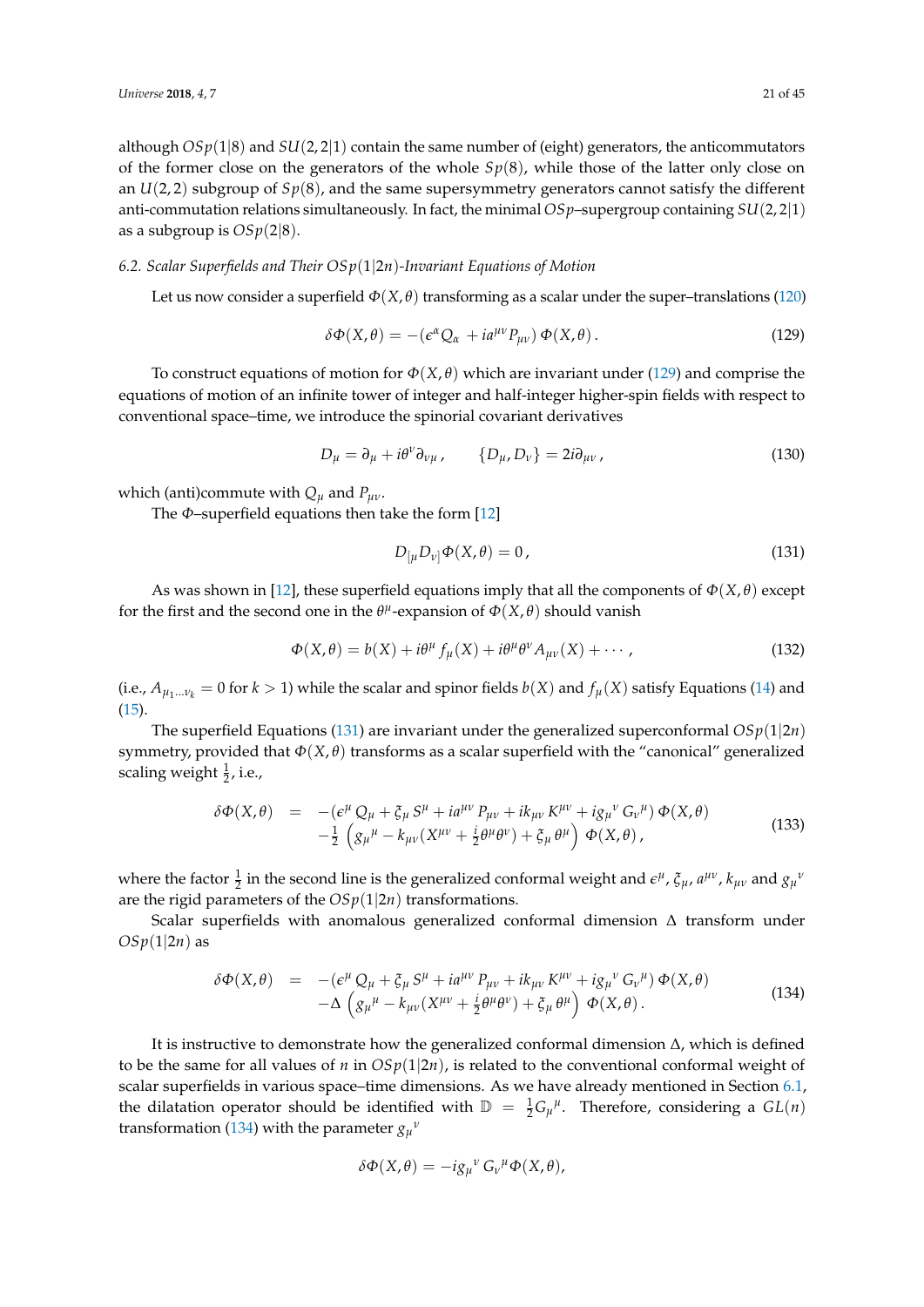the part of the transformation corresponding to the dilatation reads

$$
\delta_{\mathbb{D}}\Phi(X,\theta) = -\frac{i}{n}g_{\mu}{}^{\mu}G_{\nu}{}^{\nu}\Phi(X,\theta) = -\frac{2i}{n}g_{\mu}{}^{\mu}\mathbb{D}\Phi(X,\theta) = -i\tilde{g}\mathbb{D}\Phi(X,\theta),\tag{135}
$$

where  $\tilde{g} = \frac{2}{n} g_{\mu}^{\mu}$  is the genuine dilatation parameter. From [\(134\)](#page-20-2), it then follows that the conventional conformal weight ∆*<sup>D</sup>* of the scalar superfield is related to the generalized one ∆ via

<span id="page-21-0"></span>
$$
\Delta_{\mathbb{D}} = \frac{n}{2} \Delta, \quad D = \frac{n}{2} + 2. \tag{136}
$$

In the  $n = 2$  case corresponding to the  $N = 1$ ,  $D = 3$  scalar superfield theory the two definitions of the conformal dimension coincide, whereas in the case  $n = 4$  describing conformal higher-spin fields in *D* = 4 one finds  $\Delta_4$  = 2 $\Delta$ . Relation [\(136\)](#page-21-0) indeed provides the correct conformal dimensions of scalar superfields (and consequently of their components) in the corresponding space–time dimensions. For instance, when  $\Delta = \frac{1}{2}$ , in  $D = 3$  one finds  $\frac{1}{2}$  as the canonical conformal dimension of the scalar superfield, while in the cases  $D = 4$  and  $D = 6$  ( $n = 8$ ) it is found to be equal to one and two, respectively. For convenience, we shall henceforth associate the scaling properties of the fields to the universal *D*– and *n*–independent generalized conformal weight ∆.

## 6.3. Infinite-Dimensional Higher-Spin Representation of  $\mathcal{N}=1$ , D = 4 *Supersymmetry*

Using the example of  $n = 4$  ( $D = 4$ ) we will now show that in four space–time dimensions, the fields of integer and half-integer spin  $s = 0, \frac{1}{2}, 1, \cdots$ ,  $\infty$  encoded in  $b(X)$  and  $f_{\mu}(X)$  (see Section [2.1\)](#page-4-6) form an irreducible infinite-dimensional supermultiplet with respect to the supersymmetry transformations generated by the *generalized* super–Poincaré algebra [\(119\)](#page-19-0). The hyperfields *b*(*X*) and  $f_\mu(X)$ , satisfying [\(14\)](#page-4-2) and [\(15\)](#page-4-2), transform under the supertranslations [\(129\)](#page-20-0) as follows

<span id="page-21-1"></span>
$$
\delta b(X) = -i\epsilon^{\mu} f_{\mu}(X), \qquad \delta f_{\mu}(X) = -\epsilon^{\nu} \partial_{\nu\mu} b(X). \qquad (137)
$$

and their expansion in terms of the  $y^{mn}$  coordinates is given in [\(16\)](#page-4-4) and [\(17\)](#page-4-5).

The fact that the higher– spin fields should form an infinite-dimensional representation of the generalized  $\mathcal{N} = 1$ ,  $D = 4$  supersymmetry [\(119\)](#page-19-0) is prompted by the observation that the spectrum of bosonic fields contains a single real scalar field *φ*(*x*), which alone cannot have a fermionic superpartner, while each field with *s* > 0 has two helicities ±*s*. Indeed, from [\(137\)](#page-21-1), we obtain an infinite entangled chain of supersymmetry transformations for the  $D = 4$  fields

$$
\delta\phi(x) = -ie^{\mu}\psi_{\mu}(x),
$$
  
\n
$$
\delta\psi_{\mu}(x) = \epsilon^{\nu}(\gamma_{\nu\mu}^{m}\partial_{m}\phi(x) + \gamma_{\nu\mu}^{mn}F_{mn}(x)),
$$
  
\n
$$
\delta F_{mn}(x) = -ie^{\mu}\left(R_{\mu\,mn}(x) - \frac{1}{2}\partial_{[m}(\gamma_{n]}\psi)_{\mu}(x)\right),
$$
  
\n
$$
\delta R_{\mu\,mn}(x) = \frac{1}{2}\partial_{[m}(\gamma_{n]}\delta\psi(x))_{\mu} - \frac{1}{2}\epsilon^{\nu}\gamma_{\nu\mu}^{p}\partial_{p}F_{mn}(x)
$$
  
\n
$$
-\epsilon^{\nu}\gamma_{\nu\mu}^{pq}\left(R_{pq,mn}(x) - \frac{1}{2}\partial_{q}\eta_{p[m}\partial_{n]}\phi(x)\right),
$$
\n(138)

and so on.

The algebraic reason behind the appearance of the infinite-dimensional supermultiplet of the  $D = 4$  higher–spin fields is related to the following fact. In the  $n = 4$ ,  $D = 4$  case the superalgebra [\(119\)](#page-19-0) takes the following form

<span id="page-21-2"></span>
$$
\{Q_{\mu}, Q_{\nu}\} = (\gamma^m)_{\mu\nu} P_m + (\gamma^{mn})_{\mu\nu} Z_{mn}, \qquad (139)
$$

where  $P_m$  is the momentum along the four-dimensional space–time and  $Z_{mn} = -Z_{nm}$  are the tensorial charges associated with the momenta along the extra coordinates *y mn* .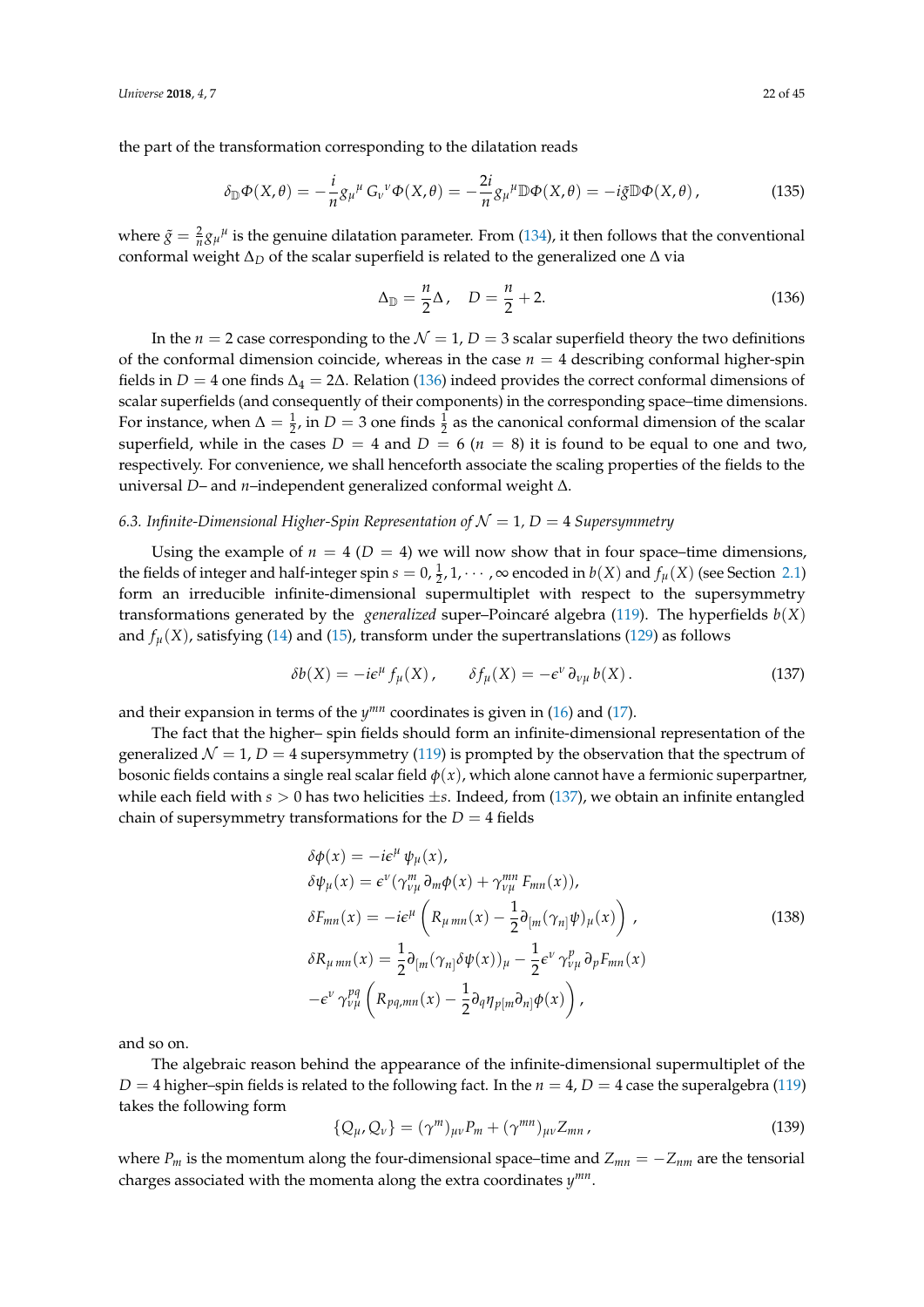On the other hand, the conventional  $N = 1$ ,  $D = 4$  super–Poincaré algebra is

<span id="page-22-1"></span>
$$
\{Q_{\mu}, Q_{\nu}\} = (\gamma^m)_{\mu\nu} P_m. \tag{140}
$$

Though both algebras have the same number of the supercharges  $Q_\mu$ , their anti-commutator closes on different sets of bosonic generators. Thus, the super–Poincaré algebra [\(140\)](#page-22-1) is not a subalgebra of [\(139\)](#page-21-2). Hence the representations of [\(139\)](#page-21-2) do not split into (finite-dimensional) representations of the standard super–Poincaré algebra. In this sense the supersymmetric higher–spin systems under consideration differ from most of supersymmetric models of finite-dimensional super–Poincaré or AdS higher–spin supermultiplets considered in the literature (see e.g., [\[40](#page-41-17)[,46](#page-42-14)[,89](#page-43-5)[–112\]](#page-44-0)).

## <span id="page-22-0"></span>**7. Hyperspace Extension of Supersymmetric AdS Spaces**

In Section [3](#page-9-0) we have seen that the hyperspace extension of AdS spaces are *Sp*(*n*) group manifolds. In this section we consider their minimal supersymmetric extension, namely  $OSp(1|n)$ supergroup manifolds.

The  $OSp(1|n)$  superalgebra is formed by *n* anti-commuting supercharges  $\mathcal{Q}_\alpha$  and  $\frac{n(n+1)}{2}$ generators  $M_{\alpha\beta} = M_{\beta\alpha}$  of  $Sp(n)$ 

<span id="page-22-2"></span>
$$
\{Q_{\alpha}, Q_{\beta}\} = 2M_{\alpha\beta}, \qquad [Q_{\alpha}, M_{\beta\gamma}] = \frac{i\xi}{2} C_{\alpha(\beta} Q_{\gamma)},
$$
  

$$
[M_{\alpha\beta}, M_{\gamma\delta}] = -\frac{i\xi}{2} (C_{\gamma(\alpha} M_{\beta)\delta} + C_{\delta(\alpha} M_{\beta)\gamma}),
$$
 (141)

The  $OSp(1|n)$  algebra [\(141\)](#page-22-2) is recognized as a subalgebra of  $OSp(1|2n)$  (see the Section [6.1\)](#page-18-1) with the identifications

$$
\mathcal{Q}_{\alpha} = (Q_{\alpha} + \frac{\xi}{4} S_{\alpha}), \qquad M_{\alpha\beta} = P_{\alpha\beta} - \frac{\xi^2}{16} K_{\alpha\beta} - \frac{\xi}{4} G_{(\alpha\beta)}.
$$
 (142)

The  $OSp(1|n)$  manifold is parameterized by the coordinates  $(X^{\mu\nu}, \theta^{\mu})$  and its geometry is described by the Cartan forms

$$
\Omega = \mathcal{O}^{-1} d\mathcal{O}(X,\theta) = -i\Omega^{\alpha\beta} M_{\alpha\beta} + iE^{\alpha} \mathcal{Q}_{\alpha}, \qquad (143)
$$

where  $O(X, \theta)$  is an  $OSp(1|n)$  supergroup element. The Cartan forms satisfy the Maurer–Cartan equations associated with the  $OSp(1|n)$  superalgebra [\(141\)](#page-22-2)

<span id="page-22-3"></span>
$$
d\Omega^{\alpha\beta} + \frac{\xi}{2}\Omega^{\alpha\gamma} \wedge \Omega_{\gamma}^{\beta} = -iE^{\alpha} \wedge E^{\beta}, \qquad dE^{\alpha} + \frac{\xi}{2}E^{\gamma} \wedge \Omega_{\gamma}^{\alpha} = 0, \qquad (144)
$$

with the external differential acting from the right.

## *7.1. GL Flatness of OSp*(1|*n*) *Group Manifolds*

There is a supersymmetric generalization of the  $GL(n)$  flatness property of  $Sp(n)$  group manifolds to the case of  $OSp(1|n)$  supergroup manifolds [\[8\]](#page-40-3). In particular, the Maurer–Cartan Equations [\(144\)](#page-22-3) are solved by the following forms

$$
\Omega^{\alpha\beta} = dX^{\mu\nu} G_{\mu}{}^{\alpha} G_{\nu}{}^{\beta}(X) + \frac{i}{2} (\Theta^{\alpha} \mathcal{D} \Theta^{\beta} + \Theta^{\beta} \mathcal{D} \Theta^{\alpha}) = \Pi^{\mu\nu} \mathcal{G}_{\mu}{}^{\alpha} \mathcal{G}_{\nu}{}^{\beta}(X, \Theta), \tag{145}
$$

$$
E^{\alpha} = P(\Theta^2) \mathcal{D} \Theta^{\alpha} - \Theta^{\alpha} \mathcal{D} P(\Theta^2)
$$
\n(146)

*iξ*

where  $\Theta$  is related to  $\theta$  as follows

<span id="page-22-4"></span>
$$
\theta^{\alpha} = \Theta^{\beta} G_{\beta}^{-1\alpha} P^{-1}(\Theta^2), \qquad \Theta^2 = \Theta^{\alpha} \Theta_{\alpha}, \qquad P^2(\Theta^2) = 1 + \frac{\iota \zeta}{8} \Theta^2, \tag{147}
$$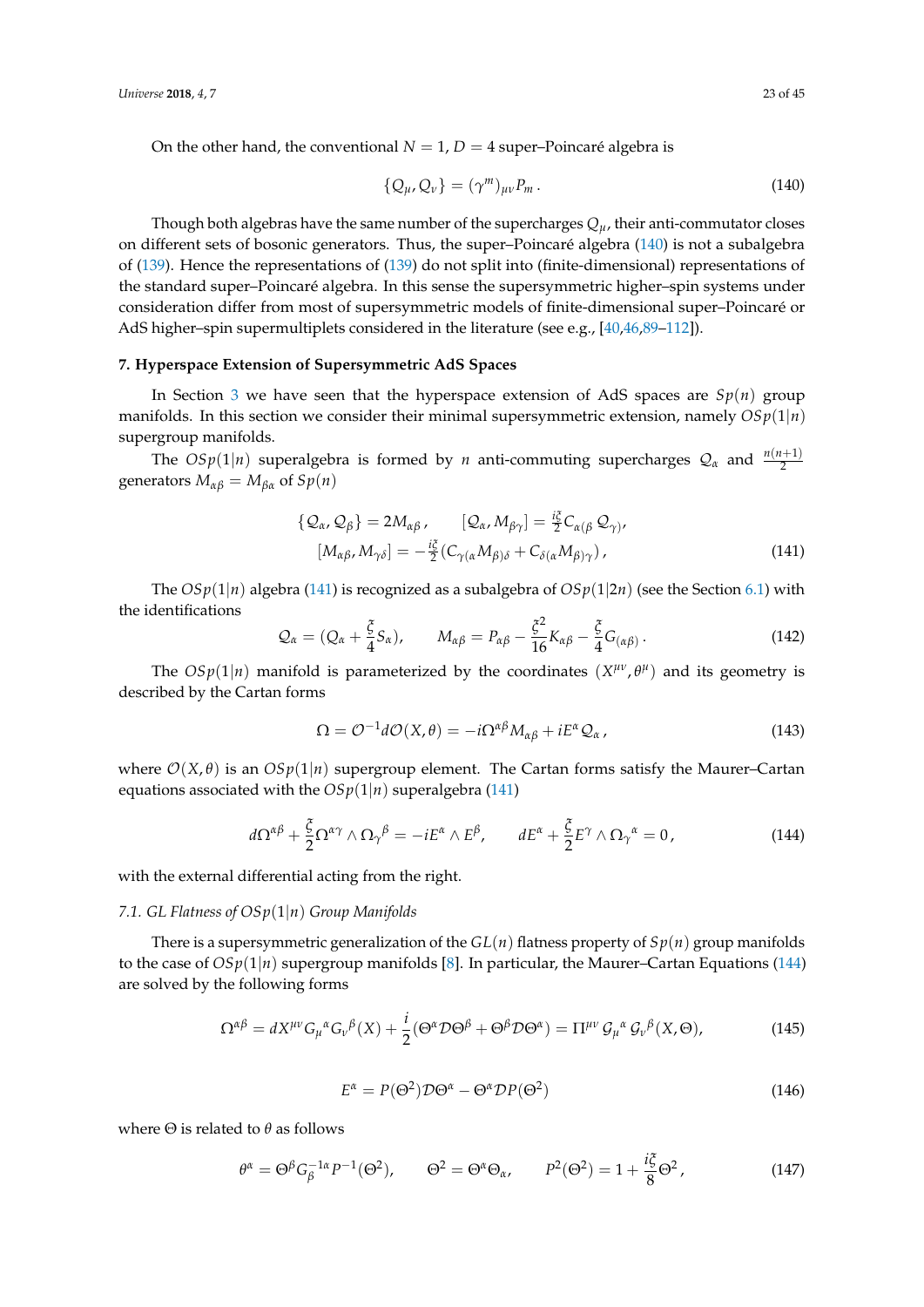*Universe* **2018**, *4*, 7 24 of 45

while the covariant derivative

$$
\mathcal{D}\Theta^{\alpha} = d\Theta^{\alpha} + \frac{\xi}{4} \Theta^{\beta} \omega_{\beta}{}^{\alpha}(X), \qquad (148)
$$

contains the Cartan form of the  $Sp(n)$  group manifold

$$
\omega^{\alpha\beta}(X) = dX^{\mu\nu} G_{\mu}{}^{\alpha}(X) G_{\nu}{}^{\beta}(X), \tag{149}
$$

and

<span id="page-23-0"></span>
$$
\mathcal{G}_{\alpha}{}^{\beta}(X,\Theta) = G_{\alpha}{}^{\beta}(X) - \frac{i\xi}{8}(\Theta_{\alpha} - 2G_{\alpha}{}^{\gamma}(X)\Theta_{\gamma})\Theta^{\beta},\tag{150}
$$

where  $G_{\alpha}{}^{\beta}(X)$  is given in [\(50\)](#page-10-1). The inverse matrix of [\(150\)](#page-23-0) is

$$
\mathcal{G}_{\alpha}^{-1\beta}(X,\Theta) = G_{\alpha}^{-1\beta}(X) - \frac{i\xi}{8}(\Theta^{\delta}G_{\delta\alpha}^{-1}(X))(\Theta^{\delta}G_{\delta}^{-1\beta}(X))P^{-2}(\Theta^2) \n= G_{\alpha}^{-1\beta}(X) - \frac{i\xi}{8}\theta_{\alpha}\,\theta^{\beta} = \delta_{\alpha}^{\beta} + \frac{\xi}{4}(X_{\alpha}^{\beta} - \frac{i}{2}\theta_{\alpha}\,\theta^{\beta})
$$
\n(151)

with  $G_{\alpha}^{-1\beta}(X)$  given in [\(52\)](#page-10-2).

# *7.2. Field Equations on OSp*(1|*n*) *Supergroup Manifold*

The scalar superfield equation on  $OSp(1|n)$  has the form [\[12\]](#page-40-8)

<span id="page-23-1"></span>
$$
\left(\nabla_{[\alpha}\nabla_{\beta]} - \frac{i\xi}{8}C_{\alpha\beta}\right)\Phi_{OSp}(X,\theta) = 0, \qquad (152)
$$

where the Grassmann–odd covariant derivatives ∇*<sup>α</sup>* and their bosonic counterparts ∇*αβ* satisfy the  $OSp(1|n)$  superalgebra similar to [\(141\)](#page-22-2), namely

$$
\{\nabla_{\alpha}, \nabla_{\beta}\} = 2i \nabla_{\alpha\beta} \tag{153}
$$

$$
[\nabla_{\gamma}, \nabla_{\alpha\beta}] = \frac{\xi}{2} C_{\gamma(\alpha} \nabla_{\beta)},
$$
\n(154)

<span id="page-23-3"></span>
$$
[\nabla_{\alpha\beta}, \nabla_{\gamma\delta}] = \frac{\xi}{2} (C_{\alpha(\gamma} \nabla_{\delta)\beta} + C_{\beta(\gamma} \nabla_{\delta)\alpha}).
$$
\n(155)

while the  $OSp(1|n)$  covariant derivatives are obtained from the flat superspace ones by the following GL transformations

$$
\nabla_{\alpha} = \mathcal{G}_{\alpha}^{-1\,\mu}(X,\Theta) D_{\mu},
$$
\n
$$
\nabla_{\alpha\beta} = \mathcal{G}_{\alpha}^{-1\,\mu}(X,\Theta) \mathcal{G}_{\beta}^{-1\nu}(X,\Theta) \left( \partial_{\mu\nu} + 2i D_{(\mu} \ln \left( (\det G(X))^{\frac{1}{2}} P^{-1}(\Theta^2) \right) D_{\nu)} \right).
$$
\n(156)

Connection between Superfields on Flat Hyper-Superspace and on *OSp*(1|*n*) Supergroup Manifolds

Using the relations given in Appendix [C](#page-40-9) one can show that the superfield  $\Phi_{OSp}(X,\theta)$ satisfying [\(152\)](#page-23-1) is related to the superfield  $\Phi(X, \theta)$  satisfying the flat superspace Equation [\(131\)](#page-20-1) by the super–Weyl transformation

<span id="page-23-2"></span>
$$
\begin{aligned} \n\Phi_{OSp(1|n)}(X,\theta) &= (\det \mathcal{G}(X,\Theta))^{-\frac{1}{2}} \Phi_{flat}(X,\theta) \\ \n&= (\det G(X))^{-\frac{1}{2}} P(\Theta^2) \Phi_{flat}(X,\theta), \n\end{aligned} \tag{157}
$$

Substituting [\(132\)](#page-20-3) into [\(157\)](#page-23-2) and using the definition [\(147\)](#page-22-4), together with the fact that on the mass shell all higher components in [\(132\)](#page-20-3) vanish, we find

$$
\Phi_{OSp(n)}(X,\theta) = (\det G(X))^{-\frac{1}{2}} b(X) \n+ \Theta^{\alpha} (\det G(X))^{-\frac{1}{2}} G_{\alpha}^{-1\mu}(X) f_{\mu}(X) + O(\Theta^2, b(X)),
$$
\n(158)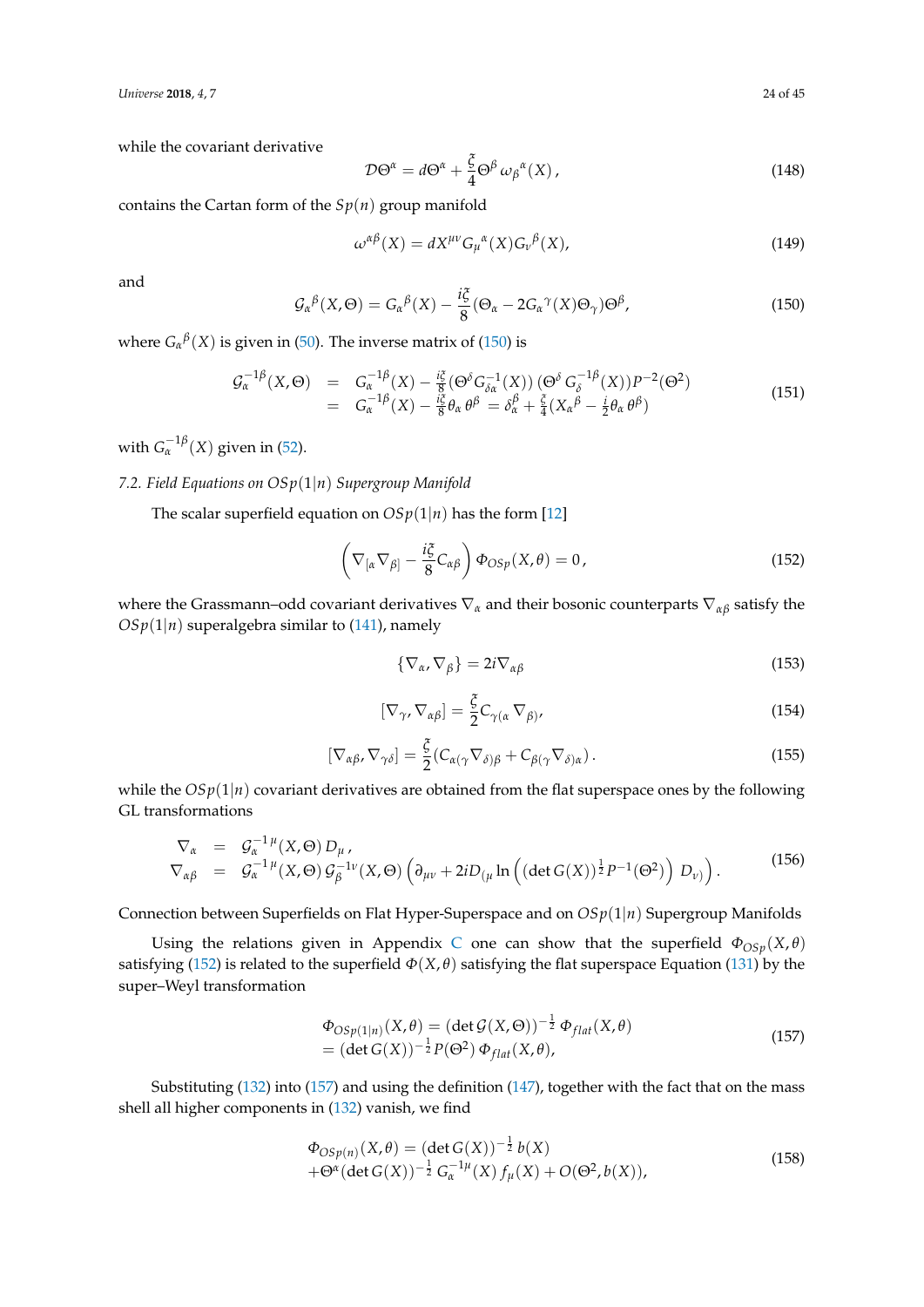where the first two terms are the fields

<span id="page-24-1"></span>
$$
B(X) = (\det G(X))^{-\frac{1}{2}} b(X), \qquad F_{\alpha}(X) = (\det G(X))^{-\frac{1}{2}} G_{\alpha}^{-1\mu}(X) f_{\mu}(X) \tag{159}
$$

propagating on the  $Sp(n)$  group manifold, and  $O(\Theta^2, b(X))$  stands for higher order terms in  $\Theta^2$ which only depend on  $b(X)$ . The fields [\(159\)](#page-24-1) satisfy the equations of motion on  $Sp(n)$  group manifolds [\(95\)](#page-16-1)–[\(96\)](#page-16-2). Note that in these equations the covariant derivatives are restricted to the bosonic group manifold  $Sp(n)$ , i.e.,  $\nabla_{\alpha\beta} = G_{\alpha}^{-1 \, \mu}(X) \, G_{\beta}^{-1 \, \nu}(X) \, \partial_{\mu\nu}$ .

## *7.3. OSp*(1|2*n*) *Transformations of Superfields*

Since the flat superspace field equation is invariant under the generalized superconformal  $OSp(1|2n)$  transformations [\(133\)](#page-20-4), the above relation leads us to conclude that also the  $OSp(1|n)$ superspace Equations [\(152\)](#page-23-1) are invariant under the  $OSp(1|2n)$  transformations, under which the superfield  $Φ<sub>OSp</sub>(X, θ)$  varies as follows

$$
\delta\Phi_{OSp}(X,\theta) = -(\epsilon^{\mu}\mathbb{Q}_{\mu} + \xi_{\mu}\mathcal{S}^{\mu} + i a^{\mu\nu}\mathcal{P}_{\mu\nu} + i k_{\mu\nu}\mathcal{K}^{\mu\nu} + i g_{\mu}{}^{\nu}\mathcal{G}_{\nu}{}^{\mu})\,\Phi_{OSp}(X,\theta) \n- \frac{1}{2}\left(g_{\mu}{}^{\mu} - k_{\mu\nu}(X^{\mu\nu} + \frac{i}{2}\theta^{\mu}\theta^{\nu}) + \xi_{\mu}\theta^{\mu}\right)\,\Phi_{OSp}(X,\theta).
$$
\n(160)

Here,

<span id="page-24-2"></span>
$$
\mathcal{P}_{\mu\nu} = -i\mathcal{D}_{\mu\nu} = -i(\partial_{\mu\nu} + \frac{\xi}{8}\mathcal{G}_{(\mu\nu)}(X,\Theta)),\tag{161}
$$

and

<span id="page-24-3"></span>
$$
\mathbb{Q}_{\mu} = Q_{\mu} - \frac{i\xi}{8} \Theta_{\mu} P(\Theta). \tag{162}
$$

Using the relations given in the Appendix [C](#page-40-9) one may check that the operators [\(161\)](#page-24-2) and [\(162\)](#page-24-3) obey the flat hyperspace supersymmetry algebra

<span id="page-24-4"></span>
$$
[\mathcal{P}_{\mu\nu}, \mathcal{P}_{\rho\sigma}] = 0, \qquad {\mathcal{Q}_{\mu}, \mathbb{Q}_{\nu}} = -2\mathcal{P}_{\mu\nu}, \qquad [\mathcal{P}_{\mu\nu}, \mathbb{Q}_{\rho}] = 0. \tag{163}
$$

The other generators of the *OSp*(1|2*n*) are

$$
S^{\mu} = -(X^{\mu\nu} + \frac{i}{2}\theta^{\mu}\theta^{\nu})\mathbb{Q}_{\nu}, \quad \mathcal{G}_{\mu}{}^{\nu} = -2i(X^{\nu\rho} + \frac{i}{2}\theta^{\nu}\theta^{\rho})\mathcal{D}_{\rho\mu} - i\theta^{\nu}\mathbb{Q}_{\mu}, \tag{164}
$$

and

$$
\mathcal{K}^{\mu\nu} = i(X^{\mu\rho} + \frac{i}{2}\theta^{\mu}\theta^{\rho})(X^{\nu\lambda} + \frac{i}{2}\theta^{\nu}\theta^{\lambda})\mathcal{D}_{\rho\lambda} - i\theta^{(\mu}\mathcal{S}^{\nu)}.
$$
 (165)

Taking into account the commutation relations [\(163\)](#page-24-4) we see that the operators  $\mathbb{Q}_\mu$ ,  $S^\mu$ ,  $\mathcal{P}_{\mu\nu}$ ,  $\mathcal{G}_\mu$ <sup>,</sup> and  $K^{\mu\nu}$  obey the same  $OSp(1|2n)$  algebra as the operators  $Q_\mu$ ,  $S^\mu$ ,  $P_{\mu\nu}$ ,  $G_\mu{}^\nu$  and  $K^{\mu\nu}$  considered in the Section [6.1.](#page-18-1)

## <span id="page-24-0"></span>**8. Generalized CFT. Part I. Correlation Functions in** *OSp*(**1**|**2***n*)**-Invariant Models**

In the previous sections, we have described the generalized conformal group *Sp*(2*n*) and generalized conformal supergroup  $OSp(1|2n)$ . We introduced the fundamental fields and superfields and showed how they transform under generalized conformal transformations.

In this Section we shall construct two-, three- and four-point correlation functions of these fields, by requiring the *Sp*(2*n*) symmetry of the correlators, i.e., by solving the corresponding Ward identities. In other words we will follow the conventional approach adopted in multidimensional CFTs (see e.g., [\[113\]](#page-44-1)). In particular, we will consider  $OSp(1|2n)$  invariant correlation functions from which the  $Sp(2n)$  invariant correlation functions can be recovered as components of the expansions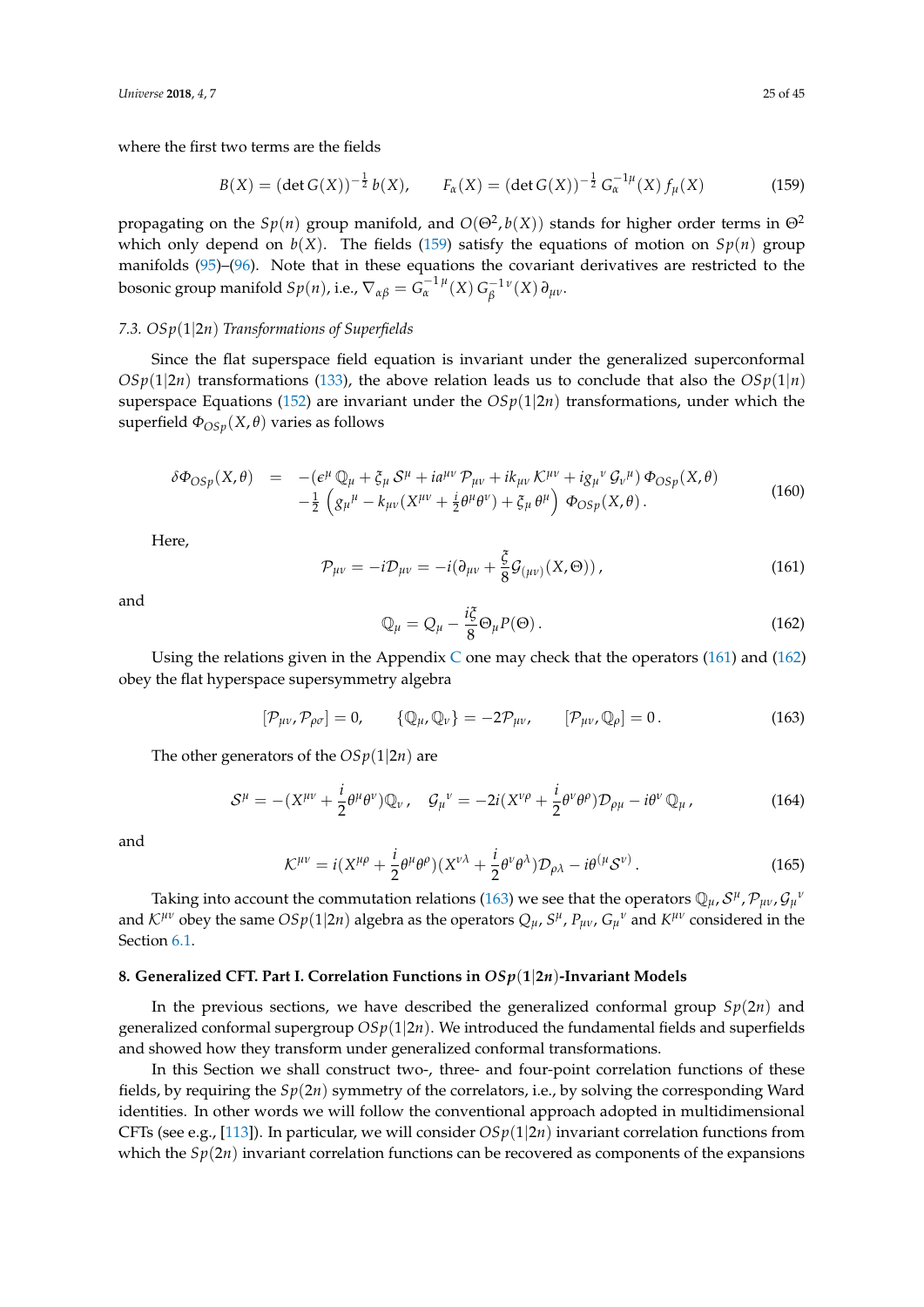of the former in series of the Grassman coordinates  $\theta^{\mu}$ .  $Sp(2n)$ -invariant correlation functions in the tensorial spaces have been studied in [\[11,](#page-40-10)[23,](#page-41-7)[24,](#page-41-8)[27\]](#page-41-9) and in the unfolded formulation in [\[114\]](#page-44-2).

#### *8.1. Two-Point Functions*

Let us denote the two-point correlation function by

$$
W(Z_1, Z_2) = \langle \Phi(X_1, \theta_1) \Phi(X_2, \theta_2) \rangle.
$$
 (166)

The invariance under supersymmetry transformation generated by the operators *Q*, Equation [\(120\)](#page-19-3), requires that

$$
\epsilon^{\mu} \left( \frac{\partial}{\partial \theta_1^{\mu}} - i \theta_1^{\nu} \frac{\partial}{\partial X_1^{\mu \nu}} + \frac{\partial}{\partial \theta_2^{\mu}} - i \theta_2^{\nu} \frac{\partial}{\partial X_2^{\mu \nu}} \right) W(Z_1, Z_2) = 0, \qquad (167)
$$

which implies

$$
\langle \Phi(X_1, \theta_1) \Phi(X_2, \theta_2) \rangle = W(\det |Z_{12}|), \tag{168}
$$

where

$$
Z_{12}^{\mu\nu} = X_1^{\mu\nu} - X_2^{\mu\nu} - \frac{i}{2} \theta_1^{\mu} \theta_2^{\nu} - \frac{i}{2} \theta_1^{\nu} \theta_2^{\mu}
$$
 (169)

is the interval between two points in hyper–superspace which is invariant under the rigid supersymmetry transformations [\(117\)](#page-18-2).

We next require the invariance of the correlator under the *S*-supersymmetry [\(125\)](#page-19-4)

$$
\xi_{\mu}\left[ (X_1^{\mu\nu} + \frac{i}{2}\theta_1^{\mu}\theta_1^{\nu}) \left( \frac{\partial}{\partial \theta_1^{\nu}} - i\theta_1^{\rho} \frac{\partial}{\partial X_1^{\nu\rho}} \right) + (X_2^{\mu\nu} + \frac{i}{2}\theta_2^{\mu}\theta_2^{\nu}) \left( \frac{\partial}{\partial \theta_2^{\nu}} - i\theta_2^{\rho} \frac{\partial}{\partial X_2^{\nu\rho}} \right) \right].
$$
\n
$$
W(\det|Z_{12}|)
$$
\n
$$
+ \xi_{\mu} \left( \frac{i}{2}\theta_1^{\mu} + \frac{i}{2}\theta_2^{\mu} \right) W(\det|Z_{12}|) = 0,
$$
\n(170)

which is solved by

<span id="page-25-0"></span>
$$
W(\det|Z_{12}|) = c_2(\det|Z_{12}|)^{-\frac{1}{2}} \quad \Rightarrow \quad \langle \Phi(X_1, \theta_1) \Phi(X_2, \theta_2) \rangle = c_2(\det|Z_{12}|)^{-\frac{1}{2}}.
$$
 (171)

The two-point function [\(171\)](#page-25-0) reproduces the correlators of the component bosonic and fermionic hyperfields  $b(X)$  and  $f_\mu(X)$  after the expansion of the former in powers of the Grassmann coordinates  $\theta_1^{(\mu)}$  ${}^{(\mu}_{1}\theta_{2}^{\nu)}$  $2^{\nu}$ . Since on the mass shell the superfield [\(132\)](#page-20-3) has only two non-zero components, all terms in the *θ*-expansion of the two-point function [\(171\)](#page-25-0), starting from the ones quadratic in *θ* (*µ*  $\int_1^{(\mu} \theta_2^{\nu)}$  $2^{\nu}$ , should vanish. This is indeed the case, as a consequence of the field equations.

To see this, let us recall that in the separated points the two-point function of the bosonic hyperfield of weight  $\frac{1}{2}$  satisfies the free field equation. Therefore for  $X_{\alpha\beta}^1 \neq X_{\alpha\beta}^2$  one has (when the two points coincide, one can define an analog of the Dirac delta-function in the tensorial spaces, see [\[5\]](#page-40-7) for the relevant discussion)

<span id="page-25-1"></span>
$$
(\partial^1_{\mu\nu}\partial^1_{\rho\sigma} - \partial^1_{\mu\rho}\partial^1_{\nu\sigma})\langle b(X_1)b(X_2)\rangle = (\partial^1_{\mu\nu}\partial^1_{\rho\sigma} - \partial^1_{\mu\rho}\partial^1_{\nu\sigma}) (\det|X_{12}|)^{-\frac{1}{2}} = 0.
$$
 (172)

Similarly, for  $X^1_{\alpha\beta}\neq X^2_{\alpha\beta}$  the fermionic two-point function satisfies the free field equation for the fermionic hyperfield. Written in terms of the superfields, these equations are encoded in the superfield equation (for  $Z_{12} \neq 0$ )

$$
(D^1_{\mu}D^1_{\nu} - D^1_{\nu}D^1_{\mu})\langle \Phi(X_1, \theta_1)\Phi(X_2, \theta_2) \rangle = (D^1_{\mu}D^1_{\nu} - D^1_{\nu}D^1_{\mu}) (\det|Z_{12}|)^{-\frac{1}{2}} = 0.
$$
 (173)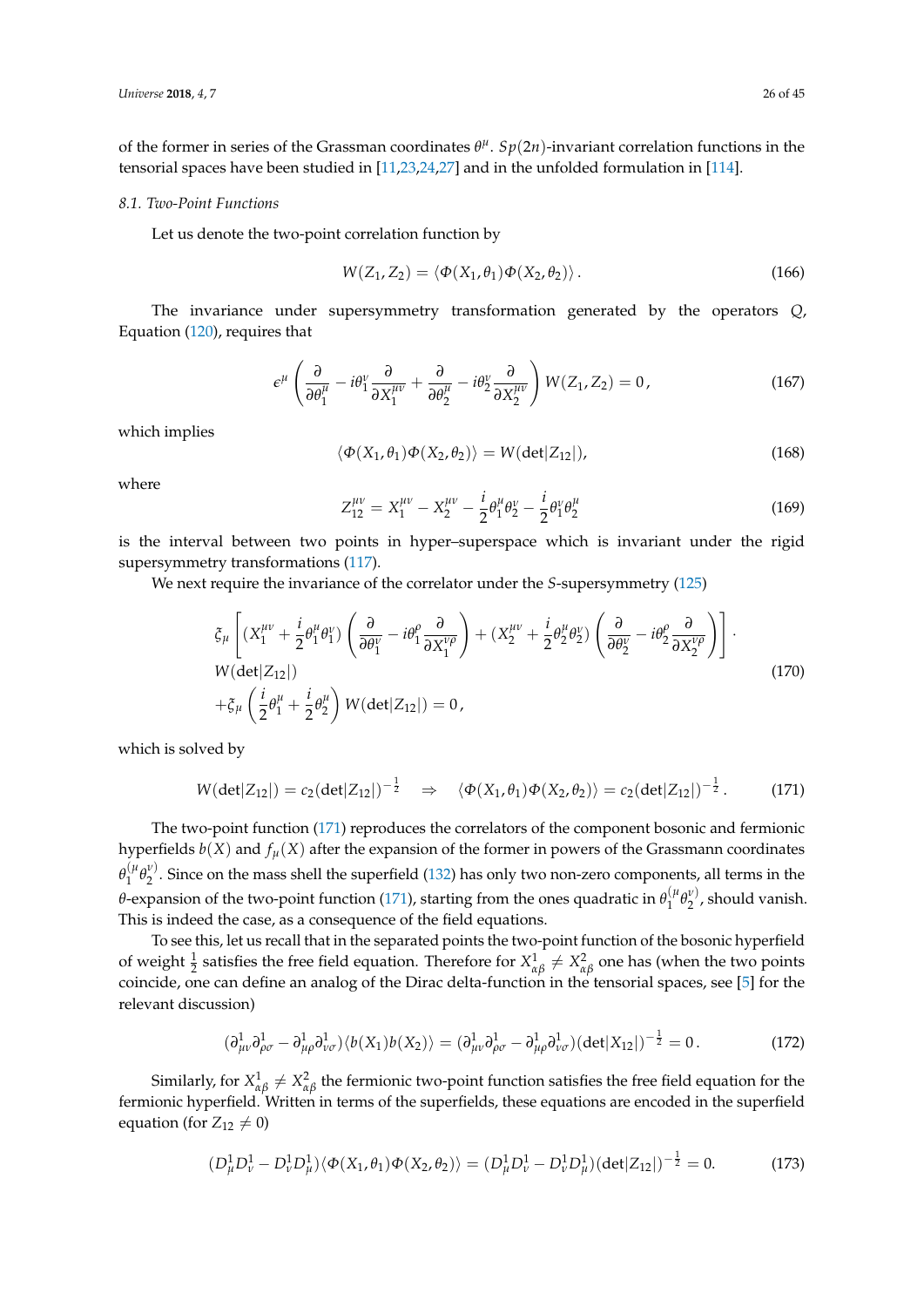Expanding the two-point function  $(\det|Z_{12}|)^{-\frac{1}{2}}$  in powers of the Grassmann variables

<span id="page-26-0"></span>
$$
(\det|Z_{12}|)^{-\frac{1}{2}} = (\det|X_{12}|)^{-\frac{1}{2}}-i\partial_{\alpha\beta}(\det|X_{12}|)^{-\frac{1}{2}}\theta_1^{(\alpha}\theta_2^{\beta)} - \frac{1}{2}\partial_{\gamma\delta}\partial_{\alpha\beta}(\det|X_{12}|)^{-\frac{1}{2}}\theta_1^{(\alpha}\theta_2^{\beta)}\theta_1^{(\gamma}\theta_2^{\delta)} + \dots,
$$
\n(174)

one may see that the terms in the expansion starting from  $(\theta_1^{(\mu)}$  $\int_1^{(\mu} \theta_2^{\nu)}$  $2^{(\nu)}$ )<sup>2</sup> vanish due to the free field Equation [\(172\)](#page-25-1). From Equations [\(171\)](#page-25-0) and [\(174\)](#page-26-0) and from the explicit form of the superfield [\(132\)](#page-20-3), one may immediately reproduce the correlation functions for the component fields [\[11\]](#page-40-10)

$$
\langle b(X_1)b(X_2) \rangle = c_2 (\det |X_{12}|)^{-\frac{1}{2}}, \qquad (175)
$$

$$
\langle f_{\mu}(X_1)f_{\nu}(X_2)\rangle = \frac{ic_2}{2}(X_{12})_{\mu\nu}^{-1}(\det|X_{12}|)^{-\frac{1}{2}}.
$$
 (176)

The two-point functions on the  $OSp(1|n)$  manifold may now be obtained from [\(171\)](#page-25-0) via the rescaling [\(157\)](#page-23-2), which relates the superfields in flat superspace and on the *OSp*(1|*n*) group manifold

<span id="page-26-1"></span>
$$
\langle \Phi_{OSp}(X_1, \theta_1) \Phi_{OSp}(X_2, \theta_2) \rangle =
$$
\n
$$
(\det G(X_1))^{-\frac{1}{2}} P(\Theta_1^2) (\det G(X_2))^{-\frac{1}{2}} P(\Theta_2^2) \langle \Phi(X_1, \theta_1) \Phi(X_2, \theta_2) \rangle.
$$
\n(177)

Finally, as in the  $D = 3$  case, one may derive the superconformally invariant two-point function for superfields carrying an arbitrary generalized conformal weight ∆, which on flat hyper superspace has the form

<span id="page-26-3"></span>
$$
\langle \Phi^{\Delta_1}(X_1,\theta_1)\Phi^{\Delta_2}(X_2,\theta_2)\rangle = c_2(\det|Z_{12}|)^{-\Delta}, \qquad \Delta_1 = \Delta_2 = \Delta. \tag{178}
$$

#### <span id="page-26-5"></span>*8.2. Three-Point Functions*

The three-point functions for the superfields with arbitrary generalized conformal dimensions  $\Delta_i$ ,  $(i = 1, 2, 3)$ 

$$
W(Z_1, Z_2, Z_3) = \langle \Phi(X_1, \theta_1) \Phi(X_2, \theta_2) \Phi(X_3, \theta_3) \rangle, \qquad (179)
$$

may be computed in a way similar to the two-point functions using the superconformal Ward identities. The invariance under *Q*–supersymmetry implies that they depend on the superinvariant intervals *Zij*, i.e.,

$$
\langle \Phi(X_1, \theta_1) \Phi(X_2, \theta_2) \Phi(X_3, \theta_3) \rangle = W(Z_{12}, Z_{23}, Z_{31}), \qquad (180)
$$

where

<span id="page-26-2"></span>
$$
Z_{ij}^{\mu\nu} = X_i^{\mu\nu} - X_j^{\mu\nu} - \frac{i}{2} (\theta_i^{\mu} \theta_j^{\nu} + \theta_i^{\nu} \theta_j^{\mu}), \qquad i, j = 1, 2, 3.
$$
 (181)

Invariance under *S*–supersymmetry then fixes the form of the function *W* to be

<span id="page-26-4"></span>
$$
\langle \Phi(X_1, \theta_1) \Phi(X_2, \theta_2) \Phi(X_3, \theta_3) \rangle
$$
  
= c<sub>3</sub>(det Z<sub>12</sub>)<sup>- $\frac{1}{2}$ ( $\Delta_1 + \Delta_2 - \Delta_3$ ) (det Z<sub>23</sub>)<sup>- $\frac{1}{2}$ ( $\Delta_2 + \Delta_3 - \Delta_1$ ) (det Z<sub>31</sub>)<sup>- $\frac{1}{2}$ ( $\Delta_3 + \Delta_1 - \Delta_2$ ). (182)</sup></sup></sup>

Let us note that the three-point function is not annihilated by the operator entering the free equations of motion [\(131\)](#page-20-1) for generic values of the generalized conformal dimensions, including the case in which the values of all the generalized conformal dimensions are canonical

$$
(D^1_{\mu}D^1_{\nu} - D^1_{\nu}D^1_{\mu})\langle \Phi(X_1, \theta_1), \Phi(X_2, \theta_2), \Phi(X_2, \theta_2) \rangle
$$
  
=  $c_3(D^1_{\mu}D^1_{\nu} - D^1_{\nu}D^1_{\mu}) \left( (\det|Z_{12}|)^{-\frac{1}{4}} (\det|Z_{23}|)^{-\frac{1}{4}} (\det|Z_{31}|)^{-\frac{1}{4}} \right) \neq 0.$  (183)

Again, the three-point functions on the supergroup manifold  $OSp(1|n)$  can be obtained via the Weyl rescaling [\(157\)](#page-23-2), as in the case of the two-point functions [\(177\)](#page-26-1)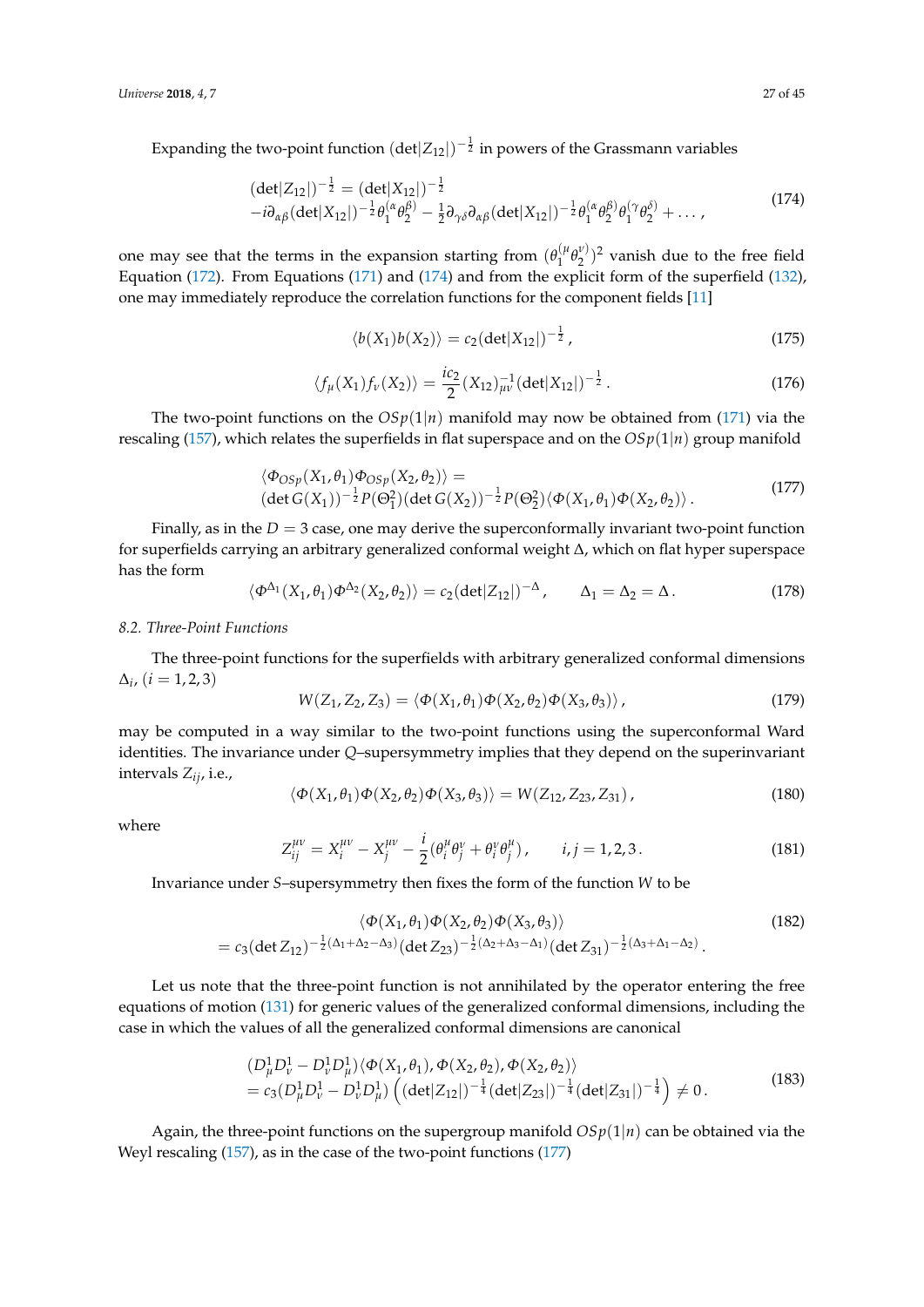$$
\langle \Phi_{OSp}(X_1, \theta_1) \Phi_{OSp}(X_2, \theta_2) \Phi_{OSp}(X_3, \theta_3) \rangle = (\det G(X_1))^{-\frac{1}{2}} P(\Theta_1^2) (\det G(X_2))^{-\frac{1}{2}} P(\Theta_2^2) (\det G(X_3))^{-\frac{1}{2}} P(\Theta_3^2).
$$
 (184)  

$$
\langle \Phi(X_1, \theta_1) \Phi(X_2, \theta_2) \Phi(X_3, \theta_3) \rangle.
$$

## *8.3. Four-Point Functions*

Finally, let us consider, first in flat hyper superspace, the correlation function of four real scalar superfields with arbitrary generalized conformal dimensions,  $\Delta_i$  ( $i = 1, 2, 3, 4$ )

$$
W(Z_1, Z_2, Z_3) = \langle \Phi(X_1, \theta_1) \Phi(X_2, \theta_2) \Phi(X_3, \theta_3) \Phi(X_4, \theta_4) \rangle. \tag{185}
$$

Invariance under *Q*–supersymmetry again implies that the correlation function depends only on the superinvariant intervals  $Z_{ij}^{\mu\nu}$  [\(181\)](#page-26-2). Following the analogy with conventional conformal field theory we find

<span id="page-27-0"></span>
$$
W(X_1, X_2, X_3, X_4) = c_4 \prod_{ij, i < j} \frac{1}{\left(\det |Z_{ij}|\right)^{k_{ij}}} \tilde{W}(z, z') \tag{186}
$$

with *W* being an arbitrary function of the cross-ratios

$$
z = \det\left(\frac{|Z_{12}||Z_{34}|}{|Z_{13}||Z_{24}|}\right), \qquad z' = \det\left(\frac{|Z_{12}||Z_{34}|}{|Z_{23}||Z_{14}|}\right), \tag{187}
$$

subject to the crossing symmetry constraints

$$
\tilde{W}(z, z') = \tilde{W}\left(\frac{1}{z}, \frac{z'}{z}\right) = \tilde{W}\left(\frac{z}{z'}, \frac{1}{z'}\right). \tag{188}
$$

Furthermore, the *kij*'s are constrained by the invariance of the four-point function under the *S*–supersymmetry to satisfy

$$
\sum_{j \neq i} k_{ij} = \Delta_i \,. \tag{189}
$$

Similar to the case of two- and three-point functions, the four-point function of the scalar superfields on  $OSp(1|n)$  can be obtained from [\(186\)](#page-27-0) via the Weyl re-scaling [\(157\)](#page-23-2).

## <span id="page-27-2"></span>8.4. An Example.  $\mathcal{N} = 1$   $D = 3$  *Superconformal Models*

As we mentioned earlier, the case of  $D = 3$  is the simplest example of "hyperspace" which in this case coincides with the three-dimensional space time itself, and the fundamental fields are just the scalar  $b(x)$  and the two-component spinor  $f_\alpha(x)$ . All known results for three-dimensional (super)conformal theories are reproduced from the above generic formulas restricted to the case of  $n = 2$  and  $D = 3$ , as we will show on the example of  $\mathcal{N} = 1$   $D = 3$  superconformal two– and three-point functions.

The superconformally invariant two- and three-point correlation functions of the  $\mathcal{N} = 1$ ,  $D = 3$ scalar supermultiplet model have been constructed in [\[115\]](#page-44-3).

Let us use the spinor–tensor representation for the description of the three-dimensional space–time coordinates

<span id="page-27-1"></span>
$$
x^{\alpha\beta} = x^{\beta\alpha} = x^m (\gamma_m)^{\alpha\beta}, \tag{190}
$$

where now  $\alpha$ ,  $\beta = 1$ , 2 are  $D = 3$  spinorial indices and  $m = 0, 1, 2$  is the vectorial one. Since [\(190\)](#page-27-1) provides a representation of the symmetric 2 ×2 matrices *x αβ*, no extra coordinates, like *y mn*, are present and, hence, no higher-spin fields.

The inverse matrix of [\(190\)](#page-27-1),  $x_{\alpha}^{-1}$ *αβ*

$$
x^{\alpha\beta} x_{\beta\gamma}^{-1} = \delta_\alpha^\gamma \,, \tag{191}
$$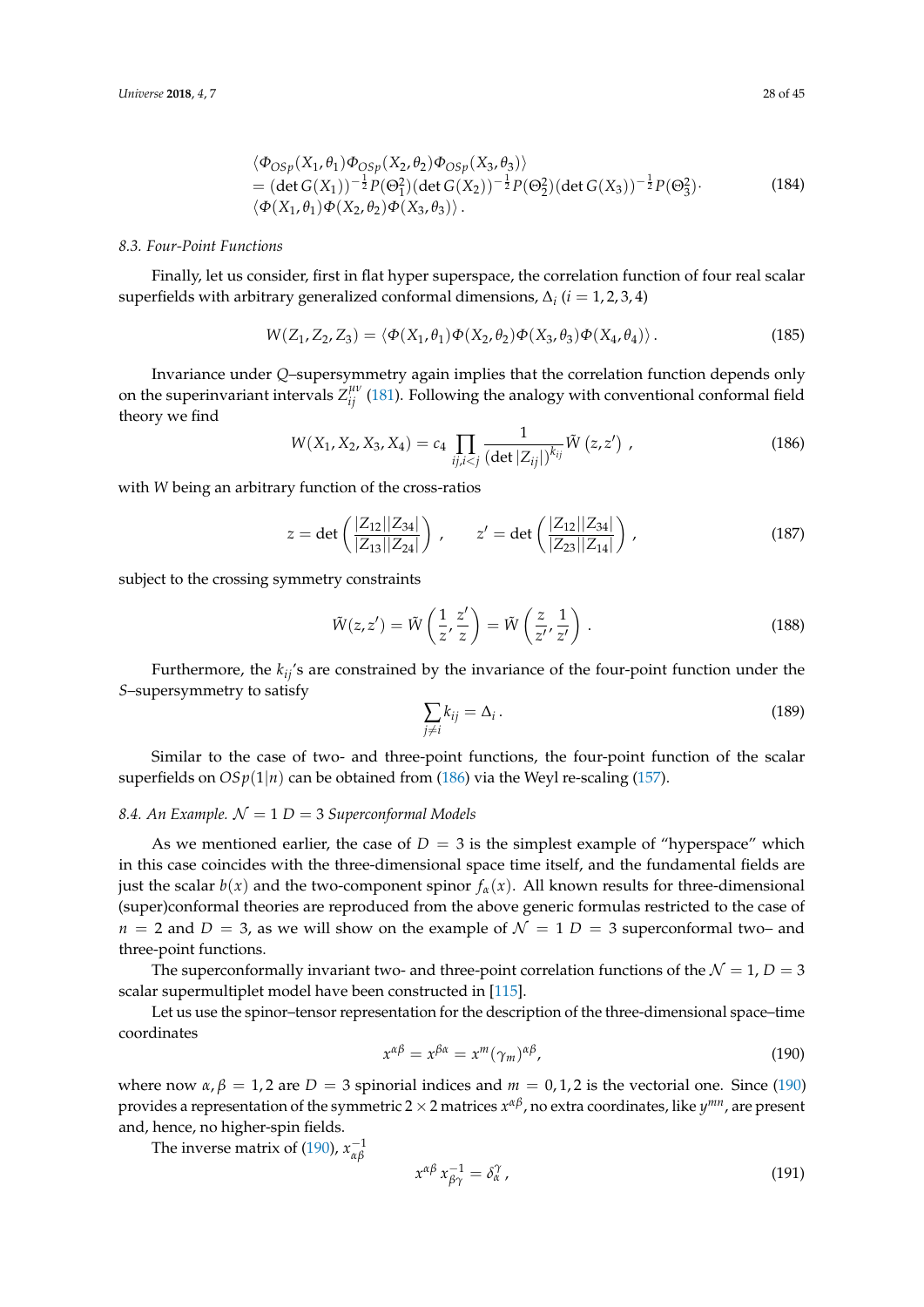*Universe* **2018**, *4*, 7 29 of 45

takes the simple form

$$
x_{\alpha\beta}^{-1} = -\frac{1}{x^m x_m} x^n (\gamma_n)_{\alpha\beta} = -\frac{1}{x^2} x_{\alpha\beta} \,.
$$
 (192)

We may now consider a real scalar superfield in  $D = 3$ 

<span id="page-28-0"></span>
$$
\Phi(x,\theta) = \phi(x) + i\theta^{\alpha} f_{\alpha}(x) + \theta^{\alpha} \theta_{\alpha} F(x), \qquad (193)
$$

with  $\phi(x)$  being a physical scalar,  $f_\alpha(x)$  a physical fermion and  $F(x)$  an auxiliary field.

If [\(193\)](#page-28-0) satisfies the free equation of motion [\(131\)](#page-20-1), which in the  $D = 3$  case reduces to

<span id="page-28-1"></span>
$$
D^{\alpha}D_{\alpha}\Phi(x,\theta) = 0. \tag{194}
$$

This equation implies that on the mass shell the auxiliary field  $F(x)$  vanishes, the scalar field  $\phi(x)$ satisfies the massless Klein–Gordon equation and  $f_\alpha(x)$  satisfies the massless Dirac equation. The field Equation [\(194\)](#page-28-1) is superconformally invariant if the superfield  $\Phi(x,\theta)$  has the canonical conformal weight  $\Delta = \frac{1}{2}$ .

Let us consider a superconformal transformation of [\(193\)](#page-28-0). The Poincaré supersymmetry transformations of *Φ* are

$$
\delta\Phi(x,\theta) = \epsilon^{\alpha} \left(\frac{\partial}{\partial\theta^{\alpha}} - i\theta^{\beta} \frac{\partial}{\partial x^{\alpha\beta}}\right) \Phi(x,\theta) = \epsilon^{\alpha} Q_{\alpha} \Phi(x,\theta). \tag{195}
$$

They encode the supersymmetry transformations of the component fields

$$
\delta\phi(x) = i\epsilon^{\alpha} f_{\alpha}(x) \tag{196}
$$

$$
\delta f_{\alpha}(x) = -2i\epsilon_{\alpha}F(x) - \epsilon^{\beta}\partial_{\alpha\beta}\phi(x), \qquad (197)
$$

$$
\delta F(x) = \frac{1}{2} \epsilon^{\alpha} \partial_{\alpha\beta} f^{\beta}(x) \,, \tag{198}
$$

where we have made use of the identity

$$
\theta^{\alpha}\theta^{\beta} = \frac{1}{2}C^{\alpha\beta}(\theta^{\gamma}\theta_{\gamma}).
$$
\n(199)

Under conformal supersymmetry,  $\Phi(x, \theta)$  transforms as follows

$$
\delta\Phi(x,\theta) = \xi_{\alpha}(x^{\alpha\beta} + \frac{i}{2}\theta^{\alpha}\theta^{\beta})Q_{\beta}\Phi(x,\theta) - i(\xi_{\alpha}\theta^{\alpha})\Delta\Phi(x,\theta), \qquad (200)
$$

where ∆ is the conformal weight of the superfield. The superconformal transformations of the component fields are

$$
\delta\phi(x) = i\xi_\alpha \; x^{\alpha\beta} f_\beta(x),\tag{201}
$$

$$
\delta f_{\alpha}(x) = -2i\xi_{\beta} x^{\beta}{}_{\alpha}F(x) + \xi_{\beta} x^{\beta\gamma} \partial_{\gamma\alpha}\phi(x) + \xi_{\alpha}\Delta\phi(x), \tag{202}
$$

$$
\delta F(x) = \frac{1}{2} \xi_{\alpha} x^{\alpha \beta} \partial_{\beta \gamma} f^{\gamma}(x) - \frac{1}{2} \xi_{\alpha} \left( \frac{1}{2} - \Delta \right) f^{\alpha}(x). \tag{203}
$$

The conformal weights of  $\phi$ ,  $f_{\alpha}$  and  $F$  are  $\Delta$ ,  $\Delta + \frac{1}{2}$  and  $\Delta + 1$ , respectively.

As we have already seen, the two-point function for a superfield of an arbitrary noncannonical dimension has the form [\(178\)](#page-26-3). Expanding the expression on the right hand side of [\(178\)](#page-26-3) in powers of *θ*, we obtain

<span id="page-28-2"></span>
$$
(\det|z_{12}|)^{-\Delta} = (\det|x_{12}|)^{-\Delta} - i\partial_{\alpha\beta}(\det|x_{12}|)^{-\Delta}\theta_1^{(\alpha}\theta_2^{\beta)} -\frac{1}{2}\partial_{\gamma\delta}\partial_{\alpha\beta}(\det|x_{12}|)^{-\Delta}\theta_1^{(\alpha}\theta_2^{\beta)}\theta_1^{(\gamma}\theta_2^{\delta)}.
$$
\n(204)

(*α*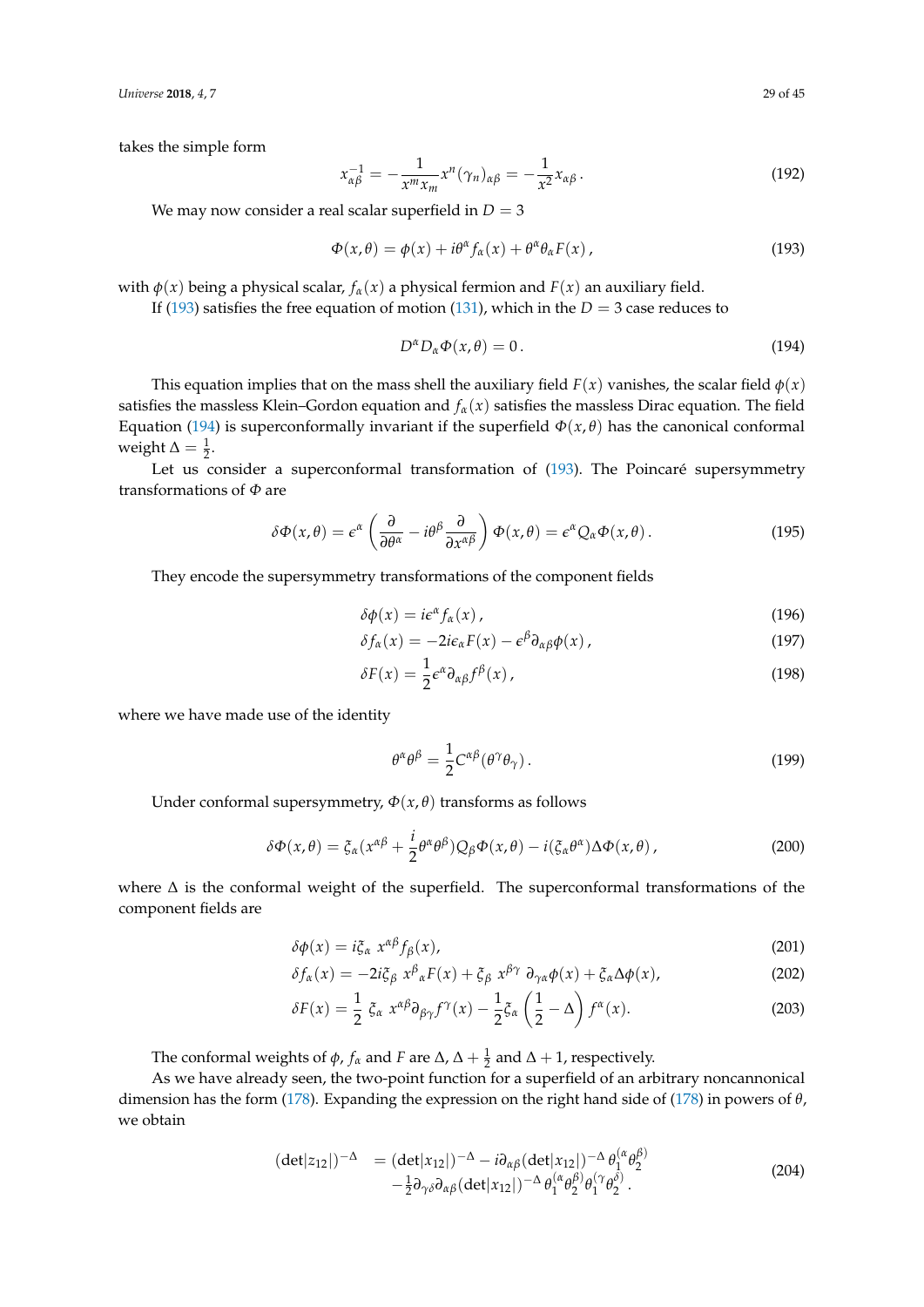*Universe* **2018**, *4*, 7 30 of 45

Using the identities

$$
\partial_{\alpha\beta} (\det |x|)^{-\Delta} = -\Delta x_{\alpha\beta}^{-1} \det |x|^{-\Delta}, \qquad (205)
$$

and

$$
\partial_{\alpha\beta}\partial_{\gamma\delta}(\det|x|)^{-\Delta} = \Delta \left( \Delta x_{\alpha\beta}^{-1} x_{\gamma\delta}^{-1} + \frac{1}{2} x_{\alpha\gamma}^{-1} x_{\beta\delta}^{-1} + \frac{1}{2} x_{\beta\gamma}^{-1} x_{\alpha\delta}^{-1} \right) (\det|x|)^{-\Delta},\tag{206}
$$

one may rewrite the expression [\(204\)](#page-28-2) as

<span id="page-29-0"></span>
$$
(\det|z_{12}|)^{-\Delta} = (\det|x_{12}|)^{-\Delta} \left(1 - i\Delta \frac{x_{12}^m(\gamma_m)_{\alpha\beta}}{x_{12}^2} \theta_1^{\alpha} \theta_2^{\beta} - \frac{(2\Delta - 1)\Delta}{4} \frac{1}{x_{12}^2} \theta_1^2 \theta_2^2\right).
$$
 (207)

Thus, from Equation [\(204\)](#page-28-2) or [\(207\)](#page-29-0), one may immediately read off the expressions for the correlation functions of the component fields of the superfield [\(193\)](#page-28-0)

$$
\langle \phi(x_1)\phi(x_2)\rangle = c_2(\det|x_{12}|)^{-\frac{1}{2}},\tag{208}
$$

$$
\langle f_{\alpha}(x_1)f_{\beta}(x_2)\rangle = -ic_2\partial_{\alpha\beta}(\det|x_{12}|)^{-\frac{1}{2}},\tag{209}
$$

$$
\langle \phi(x_1) f_\alpha(x_2) \rangle = 0, \qquad \langle F(x_1) \phi(x_2) \rangle = 0, \qquad \langle F(x_1) f_\alpha(x_2) \rangle = 0, \tag{210}
$$

$$
\langle F(x_1)F(x_2)\rangle = -\frac{c_2}{8}\partial^{\alpha\beta}\partial_{\alpha\beta}(\det|x|)^{-\Delta}.
$$
 (211)

Let us note that when the superfield  $\Phi(x,\theta)$  has the canonical conformal dimension  $\Delta = \frac{1}{2}$ , due to the identity

$$
C^{\alpha\gamma}C^{\beta\delta}\partial_{\alpha\beta}^{1}\partial_{\gamma\delta}^{1}(det|x_{12}|)^{-\frac{1}{2}}=-\frac{1}{2}\eta^{mn}\frac{\partial}{\partial x_{1}^{m}}\frac{\partial}{\partial x_{1}^{n}}(det|x_{12}|)^{-\frac{1}{2}},\qquad (212)
$$

the last term in [\(204\)](#page-28-2) is proportional to the *δ*–function if one moves to the Euclidean signature. Then, one has for the two-point function for the auxiliary field

$$
\langle F(x_1)F(x_2) \rangle = -\frac{\pi}{4}c_2\delta^{(3)}(x_1 - x_2). \tag{213}
$$

Note that the correlation functions of the auxiliary field *F* with the physical fields and with itself (for  $x_1^m \neq x_2^m$ ) vanish.

On the other hand, if the conformal weight of the superfield [\(193\)](#page-28-0) is anomalous, i.e.,  $\Delta \neq \frac{1}{2}$ , the correlators of the auxiliary field with the physical ones still vanish (in agreement with the fact that their conformal weights are different), but the  $\langle FF \rangle$  correlator is

$$
\langle F(x_1)F(x_2) \rangle = -c_2 \frac{(2\Delta - 1)\Delta}{4} \frac{1}{x_{12}^2} (\det |x_{12}|)^{-\Delta}
$$
  
= -c\_2 \frac{(2\Delta - 1)\Delta}{4} (\det |x\_{12}|)^{-\Delta - 1}. (214)

This situation may correspond to an interacting quantum  $\mathcal{N} = 1$  superconformal field theory [\[116\]](#page-44-4), where the auxiliary field is non-zero, and fields acquire anomalous dimensions due to quantum corrections.

The consideration of three-point functions is analogous. Using the expression for the three-point function [\(182\)](#page-26-4) and expanding it in series of the  $\theta_i^{\mu}$  $\int_{i}^{\mu}$  variables, we get for the component fields whose labels of scaling dimension we skip for simplicity

$$
\langle \phi(x_1)\phi(x_2)\phi(x_3)\rangle = c_3(\det|x_{12}|)^{-k_1}(\det|x_{23}|)^{-k_2}(\det|x_{31}|)^{-k_3},\tag{215}
$$

$$
\langle f_{\alpha}(x_1) f_{\beta}(x_2) \phi(x_3) \rangle \n= -ic_3 \frac{k_1 x_{12}^m(\gamma_m)_{\alpha\beta}}{x_{12}^2} (\det |x_{12}|)^{-k_1} (\det |x_{23}|)^{-k_2} (\det |x_{31}|)^{-k_3} \n= -ic_3 k_1 x_{12}^m(\gamma_m)_{\alpha\beta} (\det |x_{12}|)^{-k_1-1} (\det |x_{23}|)^{-k_2} (\det |x_{31}|)^{-k_3},
$$
\n(216)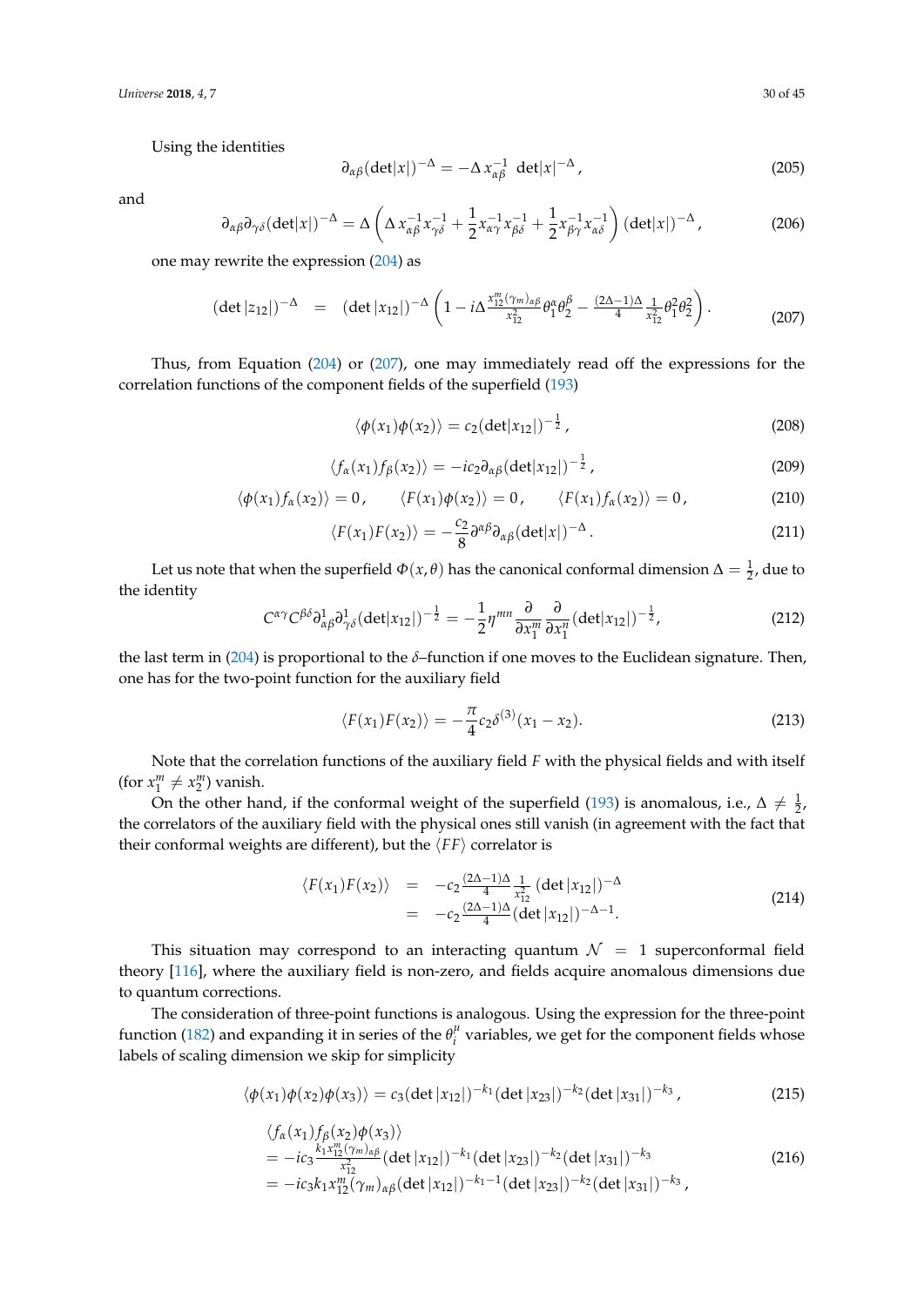$$
\langle f_{\alpha}(x_1) F(x_2) f_{\beta}(x_3) \rangle
$$
  
=  $c_3 \frac{k_1 k_2}{2 x_{12}^2 x_{23}^2} (\gamma_m)_{\alpha}^{\delta} (\gamma_n)_{\delta \beta} (x_{12}^m) (x_{23}^n) (\det |x_{12}|)^{-k_1} (\det |x_{23}|)^{-k_2} (\det |x_{31}|)^{-k_3}$  (217)  
=  $c_3 \frac{k_1 k_2}{2} (\gamma_m)_{\alpha}^{\delta} (\gamma_n)_{\delta \beta} (x_{12}^m) (x_{23}^n) (\det |x_{12}|)^{-k_1-1} (\det |x_{23}|)^{-k_2-1} (\det |x_{31}|)^{-k_3},$ 

$$
\langle F(x_1)F(x_2)\phi(x_3)\rangle = -\frac{c_3}{8}\partial^m\partial_m((\det|x_{12}|)^{-k_1})(\det|x_{23}|)^{-k_2}(\det|x_{31}|)^{-k_3}.
$$
 (218)

The remaining three-point functions containing an odd number of fermions, as well as the correlator  $\langle F\phi\phi\rangle$ , vanish. Note that, dimensional arguments would allow for a non-zero  $\langle F\phi\phi\rangle$  correlator, but supersymmetry forces it to vanish. The correlator  $\langle F(x_1)F(x_2)F(x_3)\rangle$  is zero as well, since it is proportional to  $(\gamma_m \gamma_n \gamma_p) x_{12}^m x_{23}^n x_{31}^p = 2i\epsilon_{mnp} x_{12}^m x_{23}^n x_{31}^p = 0$ .

Moreover, from the above expressions we see that superconformal symmetry does not fix the values of the scaling dimensions ∆*<sup>i</sup>* . This indicates that quantum operators may acquire anomalous dimensions and the quantum  $\mathcal{N} = 1$ ,  $D = 3$  superconformal theory of scalar superfields can be non-trivial, in agreement e.g., with the results of [\[116\]](#page-44-4).

If the value of ∆ were restricted by superconformal symmetry to its canonical value and no anomalous dimensions were allowed (for all the operators which are not protected by supersymmetry) one would conclude that the conformal fixed point is that of the free theory. This is the case, for instance, for the  $\mathcal{N} = 1$ ,  $D = 4$  Wess-Zumino model in which the chirality of  $\mathcal{N} = 1$  matter multiplets and their three-point functions restricts the scaling dimensions of the chiral scalar supermultiplets to be canonical. This implies that in the conformal fixed point the coupling constant is zero, i.e., the theory is free [\[117,](#page-44-5)[118\]](#page-44-6).

#### <span id="page-30-0"></span>**9. Generalized CFT. Part II**

In this Section, we shall continue our consideration of the generalized CFT based on the symmetries of the generalized conformal group *Sp*(2*n*). We shall mainly follow [\[27\]](#page-41-9).

## *9.1. Conserved Currents*

In Section [2,](#page-2-0) we introduced the bosonic and fermionic fields in hyperspace which play the role of the scalar and fermionic fields in ordinary conformal field theory. In order to continue the analogy with CFTs let us consider the fields  $b^A_\Delta(X)$  and  $f^A_{\mu\Delta}(X)$  where now  $A=1,...N$  is an index of an internal  $O(N)$  group (not to be confused with the Weyl spinor indices of the previous Sections) and  $\Delta$  are corresponding generalized conformal weights.

The two point functions of these fields are similar to those obtained in the previous section, with an obvious generalization including the "color" indexes

<span id="page-30-3"></span>
$$
\langle b_{\Delta_1}^A(X_1), b_{\Delta_2}^B(X_2) \rangle = c_{bb} (det|X_{12}|)^{-\Delta} \delta^{AB}, \qquad (219)
$$

<span id="page-30-4"></span>
$$
\langle f_{\alpha(\Delta_1)}^A(X_1), f_{\beta(\Delta_2)}^B(X_2) \rangle = c_{ff} (det|X_{12}|)^{-\Delta} (X_{12})_{\alpha\beta}^{-1} \delta^{AB}, \qquad (220)
$$

where  $\Delta_1 = \Delta_2 = \Delta$ , and  $(X_{12})_{\alpha\beta} = (X_1)_{\alpha\beta} - (X_2)_{\alpha\beta}$ .

Having introduced global *O*(*N*) symmetry, one can construct bosonic and fermionic biliniears

<span id="page-30-1"></span>
$$
J_{\mu\nu}^{AB}(X) = b^A(X)\partial_{\mu\nu}b^B(X) - b^B(X)\partial_{\mu\nu}b^A(X),
$$
\n(221)

<span id="page-30-2"></span>
$$
J_{\mu\nu}^{AB}(X) = f_{\mu}^{A}(X)f_{\nu}^{B}(X) + f_{\nu}^{A}(X)f_{\mu}^{B}(X).
$$
 (222)

These bilinears correspond to conserved  $O(N)$  currents. Indeed one can check that the currents [\(221\)](#page-30-1) and [\(222\)](#page-30-2) satisfy the generalized conservation conditions (first introduced in [\[6\]](#page-40-11))

<span id="page-30-5"></span>
$$
\partial_{\mu\nu} J_{\alpha\beta}^{AB}(X) - \partial_{\mu\alpha} J_{\nu\beta}^{AB}(X) - \partial_{\beta\nu} J_{\alpha\mu}^{AB}(X) + \partial_{\beta\alpha} J_{\nu\mu}^{AB}(X) = 0
$$
\n(223)

provided that the fields  $b^A$ (*X*) and  $f^A_\mu$ (*X*) satisfy the free equations of motion [\(14\)](#page-4-2) and [\(15\)](#page-4-2).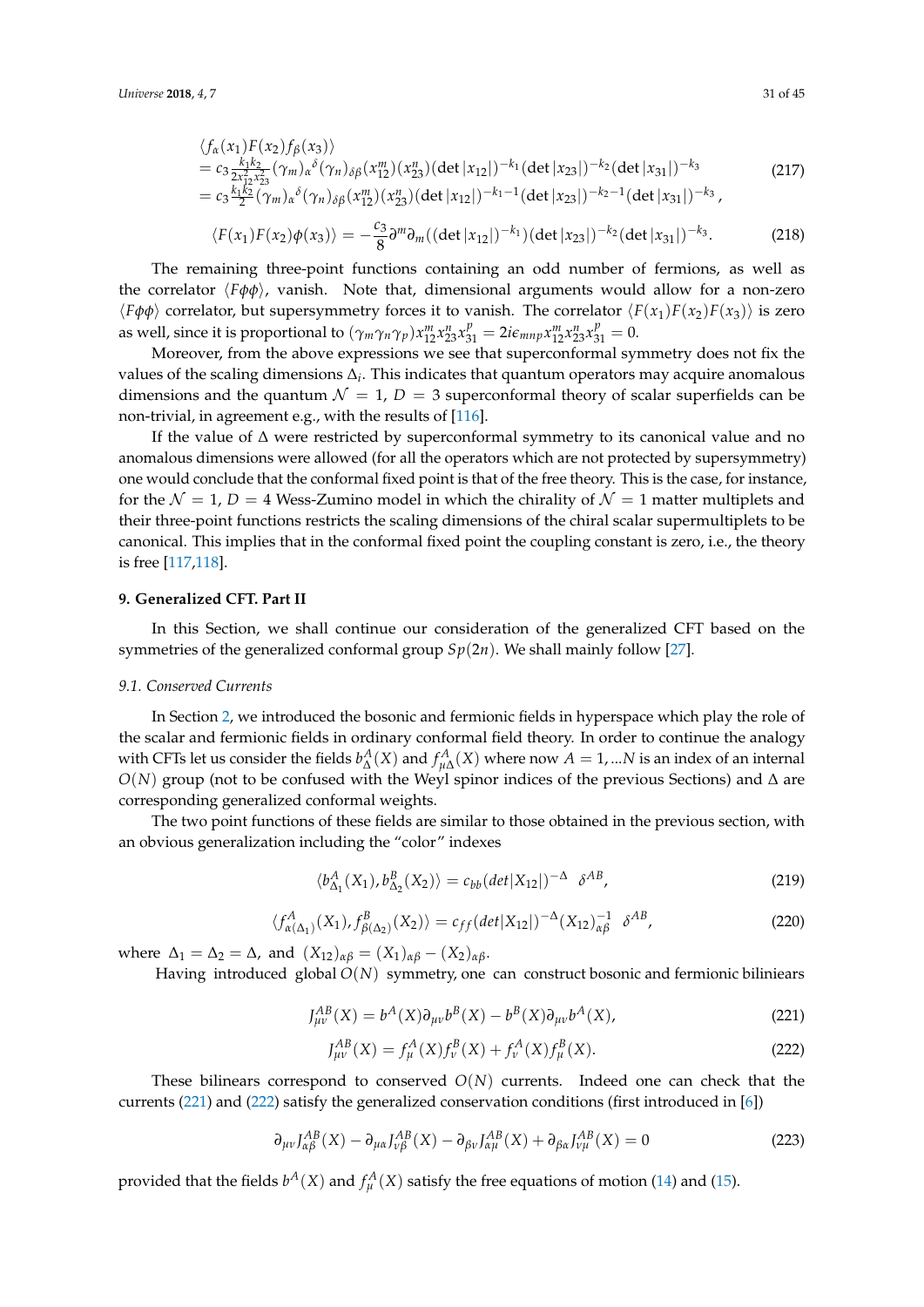Knowing the  $Sp(2n)$  transformations [\(42\)](#page-9-1) and [\(43\)](#page-9-2) of the fields  $b^A(X)$  and  $f^A_\mu(X)$  and using Equations [\(221\)](#page-30-1) and [\(222\)](#page-30-2), one can derive the  $Sp(2n)$  transformations of the conserved currents

<span id="page-31-0"></span>
$$
\delta_a J_{\mu\nu}^{AB}(X) = -a^{\alpha\beta} \partial_{\alpha\beta} J_{\mu\nu}^{AB}(X) \tag{224}
$$

$$
\delta_g J_{\mu\nu}^{AB}(X) = -\left(g_\alpha{}^\alpha + 2g_\alpha{}^\beta X^{\alpha\gamma}\partial_{\beta\gamma}\right)J_{\mu\nu}^{AB}(X) - 2g_{(\mu}{}^\rho J_{\rho\nu)}^{AB}(X) \tag{225}
$$

$$
\delta_k J_{\mu\nu}^{AB}(X) = (k_{\alpha\beta}X^{\alpha\beta} + k_{\alpha\beta}X^{\alpha\gamma}X^{\beta\delta}\partial_{\gamma\delta})J_{\mu\nu}^{AB}(X) + 2k_{(\mu\alpha}X^{\alpha\beta}J_{\beta\nu)}^{AB}(X)
$$
(226)

From this transformation laws i.e, from the coefficients in front of the terms  $g_\alpha{}^\alpha$  and  $k_{\alpha\beta}X^{\alpha\beta}$  one can conclude that the generalized conformal dimension ∆*<sup>J</sup>* of the currents [\(221\)](#page-30-1) and [\(222\)](#page-30-2) is equal to 1. The same conclusion can be reached from the fact that [\(221\)](#page-30-1) and [\(222\)](#page-30-2) correspond to free currents and the generalized conformal dimension of the fields  $b(X)$  and  $f_{\mu}(X)$  is equal to  $\frac{1}{2}$ . Using the general expression [\(136\)](#page-21-0), one can see that the generalized conformal dimension is related to the usual scaling dimension as follows. Recall (see Section [2.3\)](#page-8-5) that *SL*(*n*) subalgebra of *GL*(*n*) algebra is parameterized by  $l_{\mu}^{\ \nu} = g_{\mu}^{\ \nu} - \frac{1}{n} \delta_{\mu}^{\nu} g_{\rho}^{\ \rho}$ . Let us rewrite Equation [\(225\)](#page-31-0) as

$$
\delta_g J_{\mu\nu}^{AB}(X) = -\left(\frac{n+2}{n}g_\alpha{}^\alpha + 2g_\alpha{}^\beta X^{\alpha\gamma}\partial_{\beta\gamma}\right)J_{\mu\nu}^{AB}(X) - 2l_{(\mu}{}^\rho J_{\rho\nu)}^{AB}(X) \tag{227}
$$

and define a weight  $\Delta_1$  as follows

<span id="page-31-4"></span>
$$
\Delta_1 = 1 + \frac{2}{n}.\tag{228}
$$

Then using the relations [\(136\)](#page-21-0) one can see that

$$
\Delta_{\mathbb{D},1} = D - 1 \tag{229}
$$

which is the canonical conformal weight of a spin-1 field.

## *9.2. Stress Tensor*

Since we are considering a generalized CFT it is natural to define a generalized stress tensor, which contains a usual CFT stress tensor when projected to the *x*-subspace. Taking

<span id="page-31-2"></span>
$$
\tilde{T}_{\mu\nu,\rho\sigma}(X) = (\partial_{\mu\nu}b(X))(\partial_{\rho\sigma}b(X)) - \frac{1}{3}b(X)(\partial_{\mu\nu}\partial_{\rho\sigma}b(X))
$$
\n(230)

and

<span id="page-31-3"></span>
$$
\tilde{T}_{\mu\nu,\rho\sigma}(X) = f_{\rho}(X)\partial_{\mu\nu}f_{\sigma}(X)
$$
\n(231)

we define the generalized stress tensor as a symmetrized combination

<span id="page-31-1"></span>
$$
T_{\mu\nu,\rho\sigma}(X) = \tilde{T}_{\mu\nu,\rho\sigma}(X) + \tilde{T}_{\mu\rho,\nu\sigma}(X) + \tilde{T}_{\mu\sigma,\nu\rho}(X)
$$
\n(232)

The reason of taking the expression [\(232\)](#page-31-1) as a definition for the generalized stress tensor instead of [\(230\)](#page-31-2) and [\(231\)](#page-31-3) is that [\(232\)](#page-31-1) transforms properly under the *Sp*(2*n*) transformations

$$
\delta_a T_{\mu\nu\rho\sigma}(X) = -a^{\alpha\beta} \partial_{\alpha\beta} T_{\mu\nu,\rho\sigma}(X),\tag{233}
$$

$$
\delta_{g} T_{\mu\nu\rho\sigma}(X) = -(g_{\alpha}{}^{\alpha} + 2g_{\alpha\beta}X^{\alpha\gamma}\partial_{\beta\gamma})T_{\mu\nu\rho\sigma}(X) -g_{\mu}{}^{\alpha}T_{\alpha\nu\rho\sigma}(X) - ... - g_{\sigma}{}^{\alpha}T_{\mu\nu\rho\alpha}(X),
$$
\n(234)

$$
\delta_k T_{\mu\nu\rho\sigma}(X) = (k_{\alpha\beta}X^{\alpha\beta} + k_{\alpha\beta}X^{\alpha\gamma}X^{\beta\delta}\partial_{\gamma\delta})T_{\mu\nu\rho\sigma}(X) \n+ k_{\mu\alpha}X^{\alpha\beta}T_{\beta\nu\rho\sigma}(X) + ... + k_{\sigma\alpha}X^{\alpha\beta}T_{\mu\nu\rho\beta}(X).
$$
\n(235)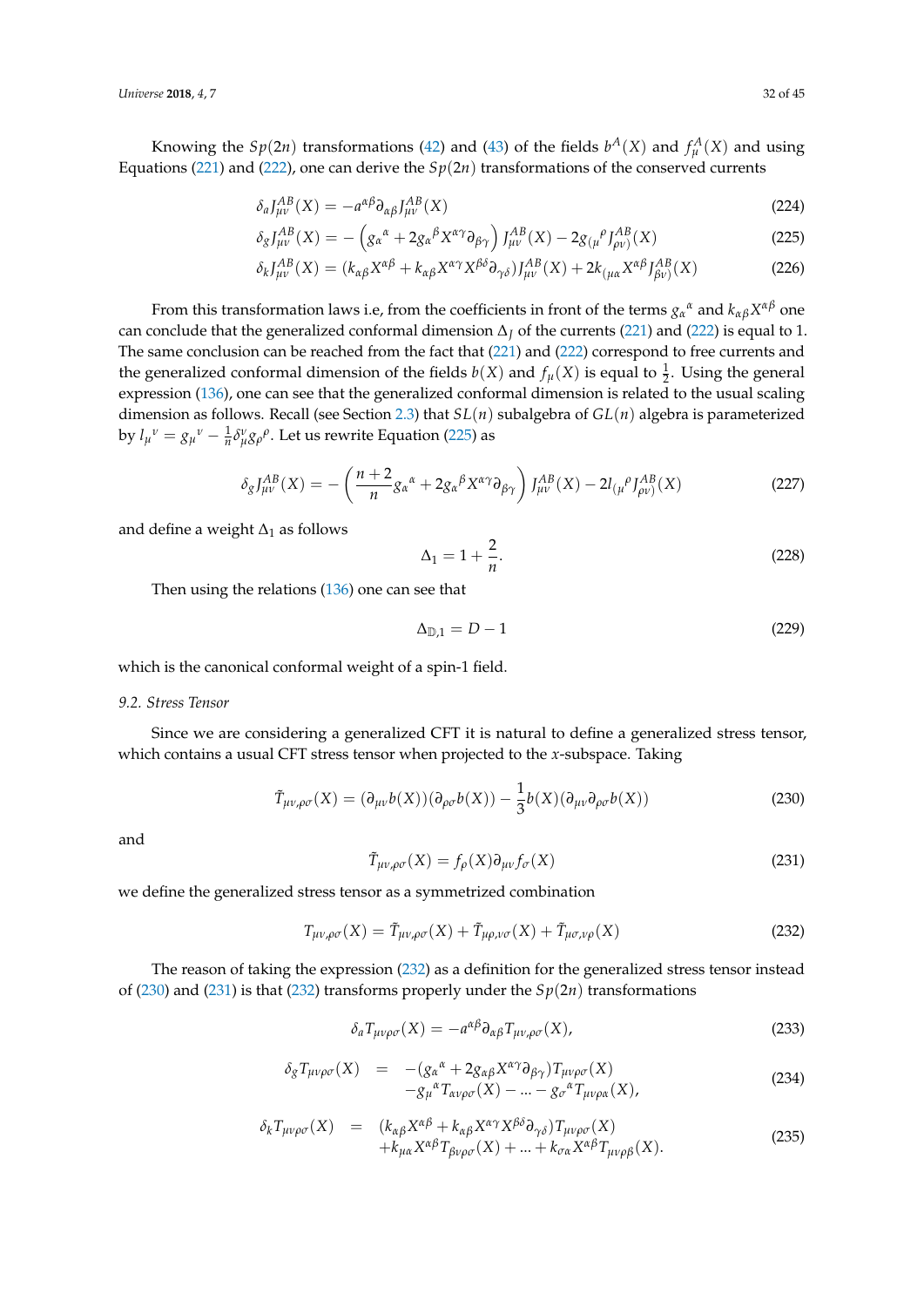The transformations above are again derived using the transformations for the free fields [\(42\)](#page-9-1) and [\(43\)](#page-9-2) and the explicit form of the stress energy tensor [\(232\)](#page-31-1). Again, using [\(136\)](#page-21-0), one can see that the generalized conformal dimension of the stress tensor is  $\Delta_T = 1$ , whereas the conformal dimension  $\Delta_2$ (analogous to the expression  $(228)$  for  $s = 1$  current) is

$$
\Delta_2 = 1 + \frac{4}{n} \tag{236}
$$

and the canonical spin-2 field weight is

$$
\Delta_{D,2}=D
$$

in compliance with the general formula  $\Delta_{D,s} = D + s - 2$ .

Like the conserved current  $J_{\mu\nu}^{AB}$ , the stress energy tensor satisfies the generalized conservation conditions

<span id="page-32-1"></span>
$$
\partial_{\mu\nu} T_{\alpha\beta\gamma\delta}(X) - \partial_{\mu\alpha} T_{\nu\beta\gamma\delta}(X) - \partial_{\beta\nu} T_{\alpha\mu\gamma\delta}(X) + \partial_{\beta\alpha} T_{\nu\mu\gamma\delta}(X) = 0 \tag{237}
$$

provided the fields satisfy the free equations of motion [\(14\)](#page-4-2) and [\(15\)](#page-4-2).

## *9.3. Higher Spin Conserved Currents*

By analogy with  $J_{\alpha\beta}(X)$  and  $T_{\alpha\beta\gamma\delta}(X)$  one can introduce [\[6\]](#page-40-11) higher-spin conserved currents  $T_{\alpha_1...\alpha_{2s}}(X)$  (2*s* = 1, 2, 3, . . .) which transform under  $Sp(2n)$  as follows

$$
\delta_a T_{\alpha_1 \dots \alpha_{2s}}(X) = -a^{\mu \nu} \partial_{\mu \nu} T_{\alpha_1 \dots \alpha_{2s}}(X), \tag{238}
$$

$$
\delta_{g} T_{\alpha_{1}...\alpha_{2s}}(X) = -(\Delta_{s} g_{\mu}^{\ \mu} + 2g_{\nu}^{\ \mu} X^{\nu\rho} \partial_{\mu\rho}) T_{\alpha_{1}...\alpha_{2s}}(X) -2sl_{(\alpha_{1}}^{\ \mu} T_{\alpha_{2}...\alpha_{2s})\mu}(X), \qquad (239)
$$

$$
\delta_k T_{\alpha_1...\alpha_{2s}}(X) = (k_{\mu\nu}X^{\mu\nu} + k_{\mu\nu}X^{\mu\rho}X^{\nu\lambda}\partial_{\rho\lambda})T_{\alpha_1...\alpha_{2s}}(X) \n+4k_{\mu(\alpha_1}X^{\mu\nu}T_{\alpha_2...\alpha_{2s})\nu}(X),
$$
\n(240)

where

$$
\Delta_s = 1 + \frac{2s}{n} \,. \tag{241}
$$

Again, using the relations [\(136\)](#page-21-0), one can see that

$$
\Delta_{\mathbb{D},s} = D + s - 2 \tag{242}
$$

which is a conventional expression for a canonical conformal weight for a field with spin *s*.

The higher spin currents obey  $Sp(2n)$  conservation conditions [\[6\]](#page-40-11)

<span id="page-32-3"></span>
$$
\partial_{\mu\nu} T_{\alpha\beta\gamma(2s-2)}(X) - \partial_{\mu\alpha} T_{\nu\beta\gamma(2s-2)}(X) - \partial_{\beta\nu} T_{\alpha\mu\gamma(2s-2)}(X) + \partial_{\alpha\beta} T_{\mu\nu\gamma(2s-2)}(X) = 0. \tag{243}
$$

#### *9.4. Two-Point Correlation Functions of the Currents*

We have already considered two-point functions for scalar and spinorial hyperfields [\(219\)](#page-30-3) and [\(220\)](#page-30-4). Using these expressions as well as the expressions for the generalized conserved currents [\(221\)](#page-30-1) and [\(222\)](#page-30-2), it is straightforward to compute the two-point functions of two currents

<span id="page-32-0"></span>
$$
\langle J_{\alpha\beta}^{AB}(X_1), J_{\mu\nu}^{CD}(X_2) \rangle = C_{JJ} (\det |X_{12}|)^{-1} (P_{12})_{\alpha\beta,\mu\nu} (\delta^{AC} \delta^{BD} - \delta^{AD} \delta^{BC}). \tag{244}
$$

Here, we introduced an *Sp*(2*n*)-invariant tensor structure (When checking the invariance under the generalized conformal boosts notice that the first pair of the indices of (*P*12)*αβ*,*γδ* gets rotated with the matrix  $k_{\alpha\sigma}X_1^{\sigma\delta}$  and the second pair gets rotated with  $k_{\mu\sigma}X_2^{\sigma\delta}$ ) (which we call *P*–structure)

<span id="page-32-2"></span>
$$
(P_{ab})_{\alpha\beta,\mu\nu} = (X_{ab}^{-1})_{\mu\alpha} (X_{ab}^{-1})_{\nu\beta} + (X_{ab}^{-1})_{\nu\alpha} (X_{ab}^{-1})_{\mu\beta} \tag{245}
$$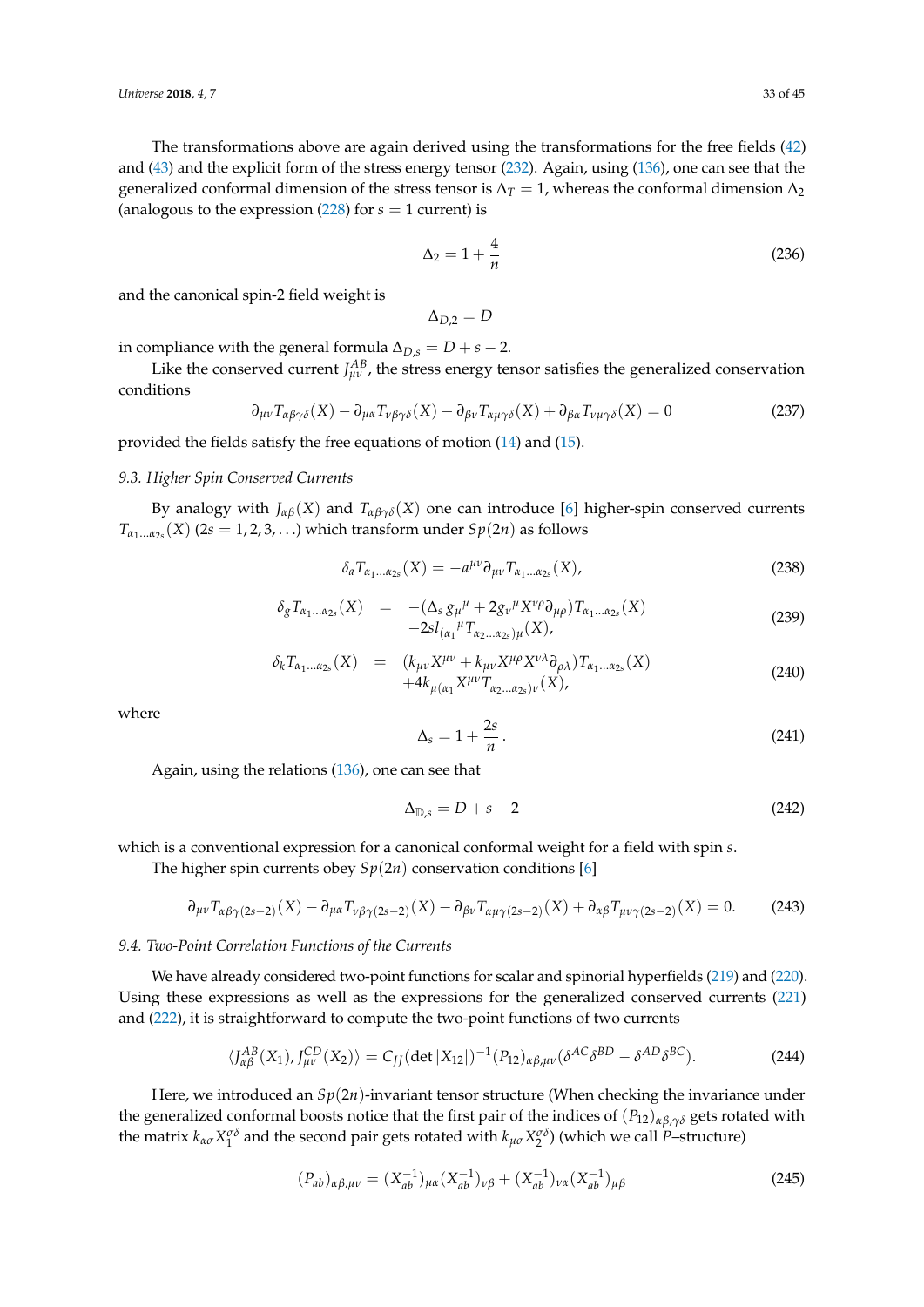$a, b = 1, 2$  and  $a \neq b$ . which will be one of the building blocks for higher point correlation functions as well.

One more building block for the correlation functions is  $(X_{12})_{\alpha\beta}^{-1}$  which is  $Sp(2n)$  invariant when considered as a bilocal tensor

<span id="page-33-0"></span>
$$
\delta_{tot}(X_{12}^{-1})_{\alpha\beta} = -(X_{12}^{-1})_{\alpha\gamma}(\delta X_1 - \delta X_2)^{\gamma\delta}(X_{12}^{-1})_{\delta\beta} + 2g_{(\alpha}^{\gamma}(X_{12}^{-1})_{\beta)\gamma}k_{\alpha\gamma}X_1^{\gamma\delta}(X_{12}^{-1})_{\delta\beta} - (X_{12}^{-1})_{\alpha\delta}X_2^{\delta\gamma}k_{\gamma\beta} = 0.
$$

Similarly, for the two stress tensors one finds

$$
\langle T_{\alpha\beta\gamma\delta}(X_1), T_{\mu\nu\rho\sigma}(X_2) \rangle = C_{TT} \frac{1}{\det|X_{12}|} \left( (P_{12})_{\alpha\beta,\mu\nu} (P_{12})_{\gamma\delta,\rho\sigma} + symm. \right), \tag{246}
$$

where the total symmetrization of the both sets of indices ( $\alpha\beta\gamma\delta$ ) and ( $\mu\nu\rho\sigma$ ) is assumed.

It is instructive to recall the similar expressions for two-point functions in the usual CFT

$$
\langle T_{\mu_1,\dots,\mu_n}^{(1)}(x_1), T_{\nu_1,\dots,\nu_n}^{(1)}(x_2) \rangle = c_{TT} \frac{g_{\mu_1\nu_1}(x_{12})...g_{\mu_n\nu_n}(x_{12})}{(x_{12})^l} - \text{traces}
$$
\n(247)

with

$$
g_{\mu\nu} = \delta_{\mu\nu} - \frac{x_{\mu}x_{\nu}}{x^2}.
$$
\n(248)

Obviously, the  $Sp(2n)$ -invariant structure  $(P_{12})_{\alpha\beta,\gamma\delta}$  is a generalization of  $g_{\mu\nu}$ . Notice also that the expressions for two-point functions [\(244\)](#page-32-0)–[\(246\)](#page-33-0) can be obtained from solving generalized Ward identities, as it has been done for the case of scalar and spinor hyperfields. The generalized Ward identity for an *n*-point function

$$
\langle \Phi_{\alpha_1...\alpha_{r_1}}^{\Delta^{(1)}}(X_1)\dots \Phi_{\beta_1...\beta_{r_k}}^{\Delta^{(k)}}(X_k)\rangle \equiv G_{\alpha_1...\alpha_{r_1},...\beta_1...\beta_{r_k}}(X_1,\dots,X_k)\,. \tag{249}
$$

is as follows

<span id="page-33-1"></span>
$$
\sum_{i=1}^{k} \left[ \Delta_{i} (g_{\mu}^{\mu} - k_{\mu\nu} X_{i}^{\mu\nu}) + \delta X_{i}^{\mu\nu} \frac{\partial}{\partial X_{i}^{\mu\nu}} \right] G_{\alpha_{1}...\alpha_{r_{1}},...,\beta_{1}...\beta_{r_{k}}} (X_{1},...,X_{k}) \n+ \sum_{j=1}^{1} (g_{\alpha_{j}}^{\mu_{j}} - k_{\alpha_{j}\nu} X_{1}^{\nu\mu_{j}}) G_{\mu_{1}...\mu_{j}...\mu_{r_{1}},...,\beta_{1}...\beta_{r_{k}}} (X_{1},...,X_{k}) + \cdots \n+ \sum_{j=1}^{r_{k}} (g_{\beta_{j}}^{\mu_{j}} - k_{\beta_{j}\nu} X_{k}^{\nu\mu_{j}}) G_{\alpha_{1}...\alpha_{r_{k}},...,\mu_{1}...\mu_{j}...\mu_{r_{k}}} (X_{1},...,X_{k}) = 0,
$$
\n(250)

It is straightforward to check that the two-point functions solve Equations [\(250\)](#page-33-1).

## *9.5. Three Point Functions: bbb and f f b*

Three-point functions for three scalars and for two fermions and a scalar (computed firstly in [\[11\]](#page-40-10)) have been given in Section [8.2](#page-26-5) in the supersymmetric form and as a particular example for  $D = 3$ were given in Section [8.4.](#page-27-2) The only difference with the case without supersymmetry is that the overall constants in front of the non-supersymmetric ones are independent of each other

$$
\langle b_{\Delta_1}(X_1)b_{\Delta_2}(X_2)b_{\Delta_3}(X_3)\rangle = C_{bbb} (\det |X_{12}|)^{-k_3} (\det |X_{23}|)^{-k_1} (\det |X_{13}|)^{-k_2}, \qquad (251)
$$

$$
\langle f_{\alpha}(X_1)f_{\beta}(X_2)b(X_3)\rangle = c_{ffb}(X_{12}^{-1})_{\alpha\beta}(\det|X_{12}|)^{-k_3}(\det|X_{23}|)^{-k_1}(\det|X_{13}|)^{-k_2}.
$$
 (252)

<span id="page-33-2"></span>
$$
k_a = \frac{1}{2} (\Delta^{(a+1)} + \Delta^{(a+2)} - \Delta^{(a)}), \quad cycl. \quad (a = 1, 2, 3).
$$
 (253)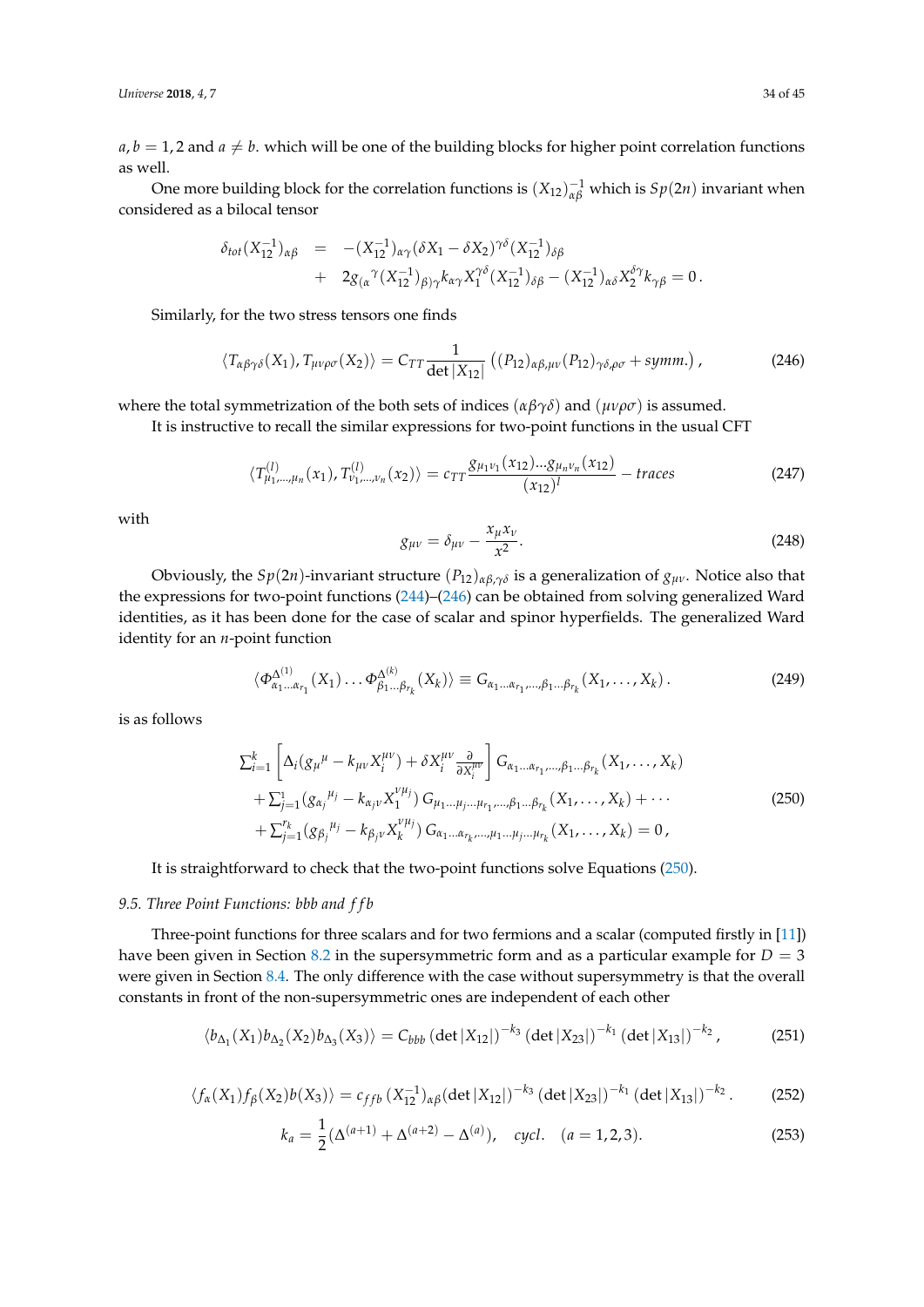#### *9.6. Three-Point Functions with J and T*

Now, we would like to consider three-point functions which include the generalized conserved current  $J_{\alpha\beta}^{AB}(X)$  and generalized stress tensor  $T_{\alpha\beta\gamma\delta}(X)$ . These can give us an answer whether an interacting generalized conformal field theory based on *Sp*(2*n*) symmetry exists. As we shall see below, the answer to this question is negative.

Our strategy is as follows. As we have seen the generalized conformal weighs of  $J_{\alpha\beta}^{AB}(X)$  and  $T_{\alpha\beta\gamma\delta}(X)$  are equal to one,  $\Delta_I = \Delta_T = 1$ . If we assume that the corresponding symmetries are not broken by interactions, then the values of  $\Delta_I$  and  $\Delta_T$  will remain the same. Therefore, we would like to construct  $Sp(2n)$ -invariant three- and higher-order correlation functions which include  $J_{\alpha\beta}^{AB}(X)$ ,  $T_{\alpha\beta\gamma\delta}(X)$  and other operators  $\mathcal O$  and see if the conservation conditions [\(223\)](#page-30-5) and [\(237\)](#page-32-1) along with  $Sp(2n)$  invariance allow for the operators  $O$  to have anomalous dimensions. We will find that this is unfortunately not the case for  $n > 2$ .

First let us introduce one more  $Sp(2n)$ -invariant tensor structure (which we call *Q*–structure)

$$
(Q_{ab}^c)_{\alpha\beta} = (X_{ac}^{-1})_{\alpha\beta} - (X_{bc}^{-1})_{\alpha\beta}, \quad a, b, c = 1, 2, 3
$$
 (254)

This structure, along with [\(245\)](#page-32-2) and

$$
(p_{ab})_{\alpha\beta} = (X_a^{\alpha\beta} - X_b^{\alpha\beta})^{-1}, \quad a, b = 1, 2, \quad a \neq b. \tag{255}
$$

is a building block for all the  $Sp(2n)$ -invariant correlation functions. In other words, the most general multi-point function can be written as a sum over all possible polynomials of a required rank of the three structures  $p_{ab} = X_{ab}^{-1}$  ,  $P_{ab}$  and  $Q_{ab}^c$  times a pre-factor

$$
\langle \Phi \dots \Phi \rangle = G(p_{ab}, P_{ab}, Q_{ab}^c | X_{ab}). \tag{256}
$$

Following this prescription one can immediately write the simplest three-point function of two scalars (with generalized conformal dimensions  $\Delta_1 = \Delta_2 = \Delta$ ) and a conserved current (with  $\Delta_l = 1$ )

$$
\langle b_{\Delta_1}(X_1)b_{\Delta_2}(X_2)J_{\alpha\beta}(X_3)\rangle =
$$
  
=  $C_{bbJ}(\det|X_{12}|)^{-k_3}(\det|X_{13}|)^{-k_2}(\det|X_{23}|)^{-k_1}(Q_{12}^3)_{\alpha\beta}$ , (257)

and a three-point function of the two scalars (with  $\Delta_1 = \Delta_2 = \Delta$ ) and the stress tensor (with  $\Delta_T = 1$ )

$$
\langle b(X_1)b(X_2)T_{\alpha\beta\gamma\delta}(X_3)\rangle = C_{b b T} (\det|X_{12}|)^{-k_3} (\det|X_{13}|)^{-k_2} \times
$$
  
\n
$$
(\det|X_{23}|)^{-k_1} ((Q_{12}^3)_{\alpha\beta}(Q_{12}^3)_{\gamma\delta} + (Q_{12}^3)_{\alpha\gamma}(Q_{12}^3)_{\beta\delta} + (Q_{12}^3)_{\alpha\delta}(Q_{12}^3)_{\beta\gamma}),
$$
\n(258)

where  $k_a$  are restricted according to [\(253\)](#page-33-2). One can see that  $Sp(2n)$  invariance alone does not impose any requirement on the generalized conformal dimension ∆ of the scalar field.

The next step is to require the conservation of the current  $J^{AB}_{\alpha\beta}(X)$  and the stress tensor  $T_{\alpha\beta\gamma\delta}(X)$ according to Equations [\(223\)](#page-30-5) and [\(237\)](#page-32-1). This implies

$$
k_1 = k_2 = \frac{1}{2}
$$
, and any  $k_3$ . (259)

Therefore, in this case, no restriction on generalized conformal dimension of the scalar field appears i.e., anomalous dimension and therefore interactions are allowed. At this, the current and the stress tensor remain conserved, and their dimensions remain canonical  $\Delta$ *J* =  $\Delta$ *T* = 1.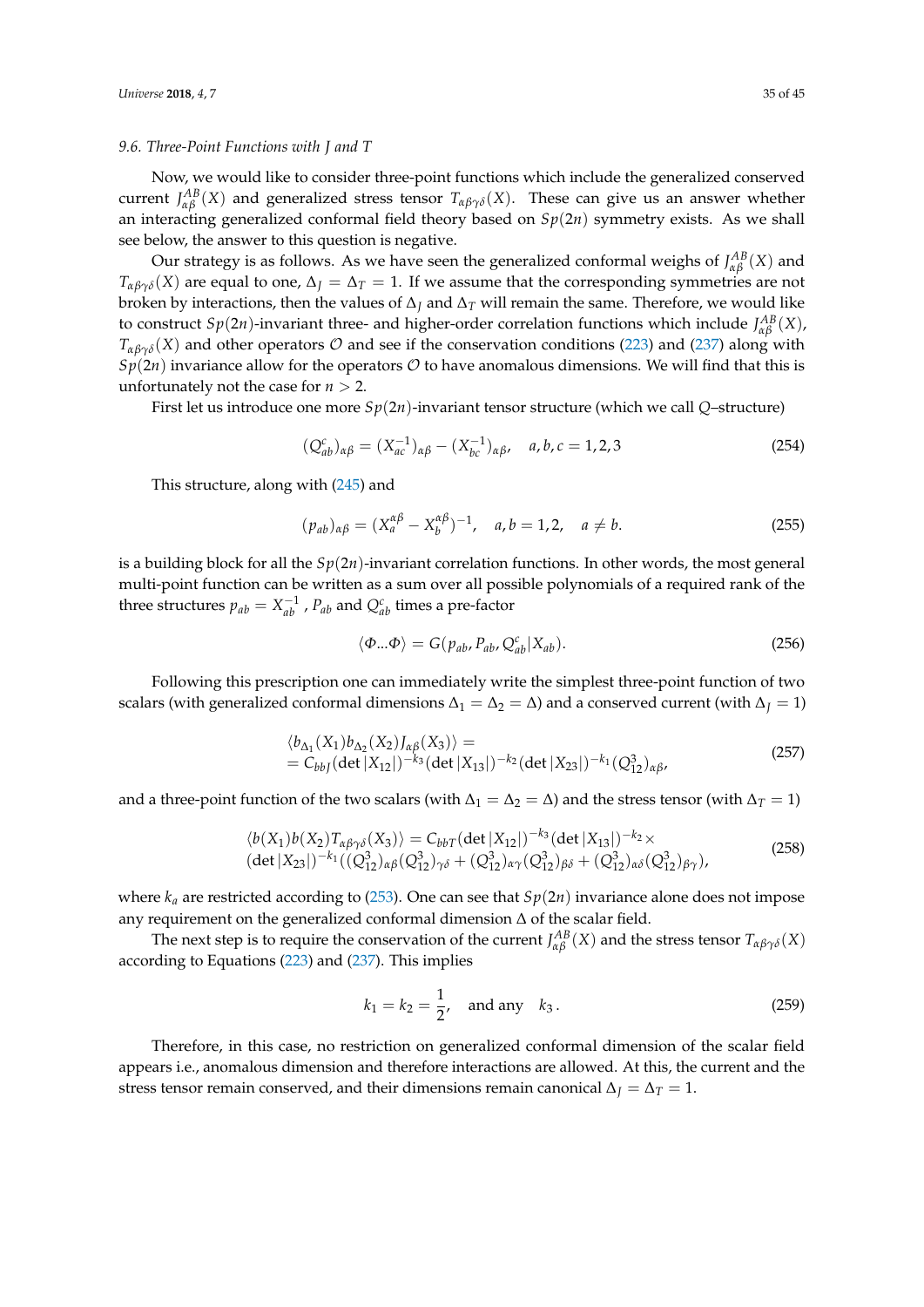The next nontrivial example is a three point-function of two conserved currents and one scalar operator O(*X*) of dimension ∆. From the *Sp*(2*n*)-invariance condition we have

$$
\langle J_{\mu\nu}(X_1)\mathcal{O}(X_2)J_{\alpha\beta}(X_3)\rangle = (det|X_{12}|)^{-\frac{\Delta}{2}}(det|X_{13}|)^{-\frac{2-\Delta}{2}}(det|X_{23}|)^{-\frac{\Delta}{2}}\times (\mathcal{A}[(Q_{12}^2)_{\alpha\beta}(Q_{23}^1)_{\mu\nu}]+\mathcal{B}(P_{13})_{\mu\nu,\alpha\beta})
$$
(260)

where A and B are some constants. Again, one can see that  $Sp(2n)$  symmetry alone does not impose any restriction on the generalized conformal dimension of  $\mathcal{O}(X)$ .

However, imposing the current conservation condition [\(223\)](#page-30-5), one gets

<span id="page-35-0"></span>
$$
\mathcal{A} = \mathcal{B}, \quad \text{and} \quad \Delta = 1, \tag{261}
$$

that is the dimension of the operator  $\mathcal{O}(X)$  is fixed (Since the canonical dimension of the field  $b(X)$ ) is equal to  $\frac{1}{2}$  it is natural to assume that the operator  $\mathcal{O}(X)$  is a composite one  $O(X) = b^2(X)$ . by the current conservation condition. Let us note that from the point of view of the *x*-space the current *J AB αβ* (*X*) contains higher spin currents as a result of its expansion in series of *<sup>y</sup>* coordinates. Therefore, this result is in accordance with the theorem of [\[119\]](#page-44-7) stating that the conformal field theories which contain conserved higher-spin currents should be free.

Let us note, however, that in the simplest case of  $n = 2$ , i.e.,  $D = 3$  CFTs with the  $Sp(4)$  conformal group the two conditions [\(261\)](#page-35-0) are reduced to one (see [\[27\]](#page-41-9) for technical details)

$$
\mathcal{A}(D - 1 - \Delta) - \mathcal{B}\Delta = 0. \tag{262}
$$

This means that the conformal dimension  $\Delta$  of the operator  $\mathcal{O}(X)$  remains undetermined, and hence this analysis does not ban the existence of interacting *D* = 3 CFTs, as is well known.

#### *9.7. General Case*

Let us now discuss the general structure of the three-point correlators of conserved currents which are symmetric tensors of rank *r* = 2 *s* with *s* being an integer "spin". To this end, it is convenient to hide the tensor indices away by contracting them with auxiliary variables  $\lambda_a^{\alpha}$ , where *a* refers to the point of the operator insertion:

$$
(p_{ab})_{\alpha\beta} \Rightarrow p_{ab} = (X_{ab}^{-1})_{\alpha\beta} \lambda_a^{\alpha} \lambda_b^{\beta} \quad \text{no summation over } a, b \,. \tag{263}
$$

$$
(P_{bc})_{\alpha\beta,\gamma\delta} \Rightarrow P_{ab} = 2p_{ab}p_{ba} = (P_{ab})_{\alpha\beta,\gamma\delta} \lambda_a^{\alpha} \lambda_b^{\beta} \lambda_b^{\gamma} \lambda_b^{\delta} \quad \text{no summation over } a, b \,, \tag{264}
$$

$$
(Q_{bc}^a)_{\alpha\beta} \Rightarrow Q_{bc}^a = (Q_{bc}^a)_{\alpha\beta} \lambda_a^{\alpha} \lambda_a^{\beta} \quad \text{no summation over } a \,. \tag{265}
$$

For instance, the correlator of two scalar operators  $\mathcal O$  of the same dimension  $\Delta$  with a conserved current of an integer spin-*s* obeying [\(243\)](#page-32-3) is

$$
\langle O(X_1)O(X_2)J_s(X_3)\rangle = C(\det|X_{12}|)^{-\frac{2-\Delta}{2}}(\det|X_{13}|)^{-\frac{1}{2}}(\det|X_{23}|)^{-\frac{1}{2}}(Q_{12}^3)^s.
$$
 (266)

The current conservation condition leads to the same result as for the case of  $s = 1, 2$ , i.e.,  $k_1 = k_2 = \frac{1}{2}$ , which means that the dimensions of the scalar operators are arbitrary.

However, if we consider a three-point function of a scalar operator and two conserved currents

$$
J_s(X) = J_{\alpha_1 \dots \alpha_{2s}}(X) \lambda^{\alpha_1} \cdots \lambda^{\alpha_{2s}} \tag{267}
$$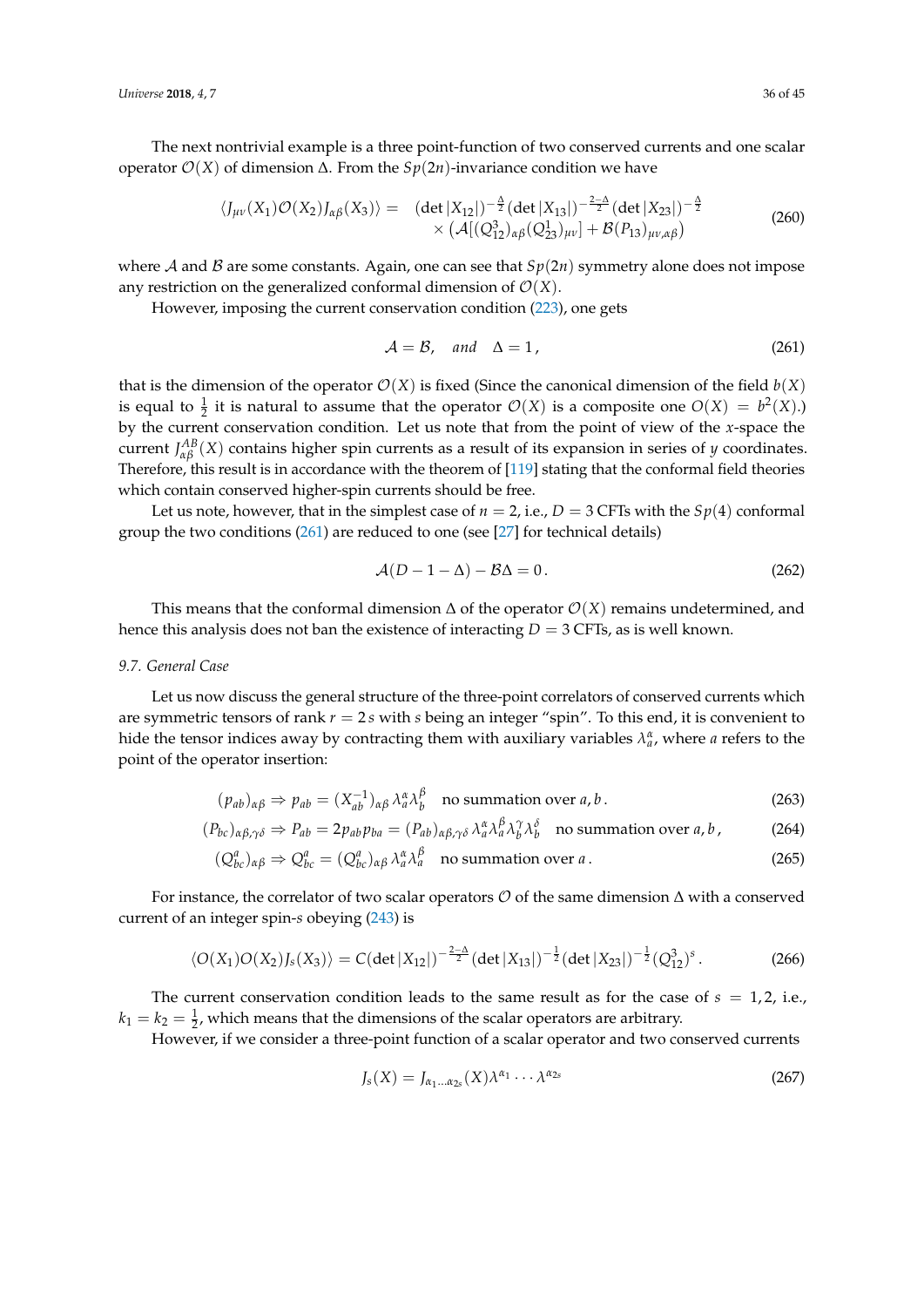of ranks  $2s_1$  and  $2s_2$  with  $s \geq 1$ , we will again find that, up to an overall factor, all the free parameters in the correlator are fixed. For example,

$$
\langle J_3(X_1)J_1(X_2)O(X_3)\rangle = C\frac{(Q_{23}^1)^3Q_{13}^2 - 3(Q_{23}^1)^2P_{12}}{\left(\det|X_{12}|\det|X_{13}|\det|X_{23}|\right)^{1/2}}.
$$
\n(268)

From the discussion above, one can conclude that in order to describe the  $Sp(2n)$ -invariant three-point functions, we can borrow the generating functions of 3-point correlators of free symmetric higher-spin fields in conventional conformal theories [\[114](#page-44-2)[,120](#page-44-8)[–123\]](#page-44-9) simply because the *Sp*(2*n*) group contains the corresponding conformal group *SO*(2, *D*) as a subgroup, or, in other words, the correlators in the free CFTs can be covariantly embedded into the  $Sp(2n)$  invariant correlators. For example, a generating function of the three-point functions of currents built out of free scalars *b*(*X*) is

$$
\langle J(X_1)J(X_2)J(X_3)\rangle = \frac{\cos(p_{12})\cos(p_{13})\cos(p_{23})\exp\left(\frac{1}{2}[Q_{23}^1 + Q_{13}^2 + Q_{12}^3]\right)}{(\det|X_{12}|\det|X_{23}|\det|X_{13}|)^{1/2}}.
$$
 (269)

It contains the operators  $J_s(X)$ ,  $s = 0, 1, 2, ...$  and the correlator  $\langle J_{s_1} J_{s_2} J_{s_3} \rangle$  is obtained as the coefficient in front of  $(\lambda_1)^{2s_1}(\lambda_2)^{2s_2}(\lambda_3)^{2s_3}$ .

The generating function obtained from the currents built out of the free fermions  $f_\alpha(X)$  is

$$
\langle J(X_1)J(X_2)J(X_3)\rangle = \frac{\sin(p_{12})\sin(p_{13})\sin(p_{23})\exp\left(\frac{1}{2}[Q_{23}^1 + Q_{13}^2 + Q_{12}^3]\right)}{(\det|X_{12}|\det|X_{23}|\det|X_{13}|)^{1/2}}.
$$
 (270)

The generating function of multi-point correlators can be found in [\[114,](#page-44-2)[122](#page-44-10)[–125\]](#page-44-11).

The above expressions deal with the bosonic symmetric tensor currents of even rank. The generating function which produces three-point correlators involving two fermionic currents of odd ranks is similar, see e.g., [\[119\]](#page-44-7).

As a further development of this subject, it would be of interest to carry out the study of other aspects of the *Sp*(2*n*)-invariant higher-spin systems, in particular, to explore their links to recent results on conformal higher-spin theories in *AdS<sup>D</sup>* backgrounds (see e.g., [\[126](#page-44-12)[–130\]](#page-44-13)) and to *Sp*(2*n*)-invariant unfolded higher-spin structures discussed in [\[131\]](#page-44-14).

## *9.8. Breaking Sp*(2*n*) *Symmetry*

As it follows from the discussion above, to have an interacting generalized conformal field theory based on *Sp*(2*n*) symmetry, one has to break this symmetry down to a subgroup. Obviously, to still use  $Sp(2n)$  symmetry as a symmetry of the theory, it should be broken spontaneously rather then explicitly. On the other hand, the question whether a symmetry is broken spontaneously or explicitly could be simpler to address if one had the corresponding Lagrangian, which would produce the field Equations [\(14\)](#page-4-2) and [\(15\)](#page-4-2) (and/or their possible nonlinear or massive deformations). Unfortunately, such a Lagrangian is still lacking.

In this respect, let us mention that the issue of breaking *Sp*(8) symmetry via current interactions in the unfolded formulation has been addressed in [\[26\]](#page-41-18). In particular, analyzing the system of equations

$$
DC(x, \mu, \overline{\mu}) = F(\omega, J(x, \mu, \overline{\mu})), \qquad D_2J(x, \mu, \overline{\mu}) = 0,
$$
 (271)

where  $D = d + \omega$  is a spin connection, *J* is a current which is billinear in the higher-spin functional *C* and  $D_2$  is the corresponding kinetic operator (see the discussion around the Equation  $(27)$ ), the authors showed that the *Sp*(8) symmetry is broken to the four-dimensional conformal group *SO*(2, 4).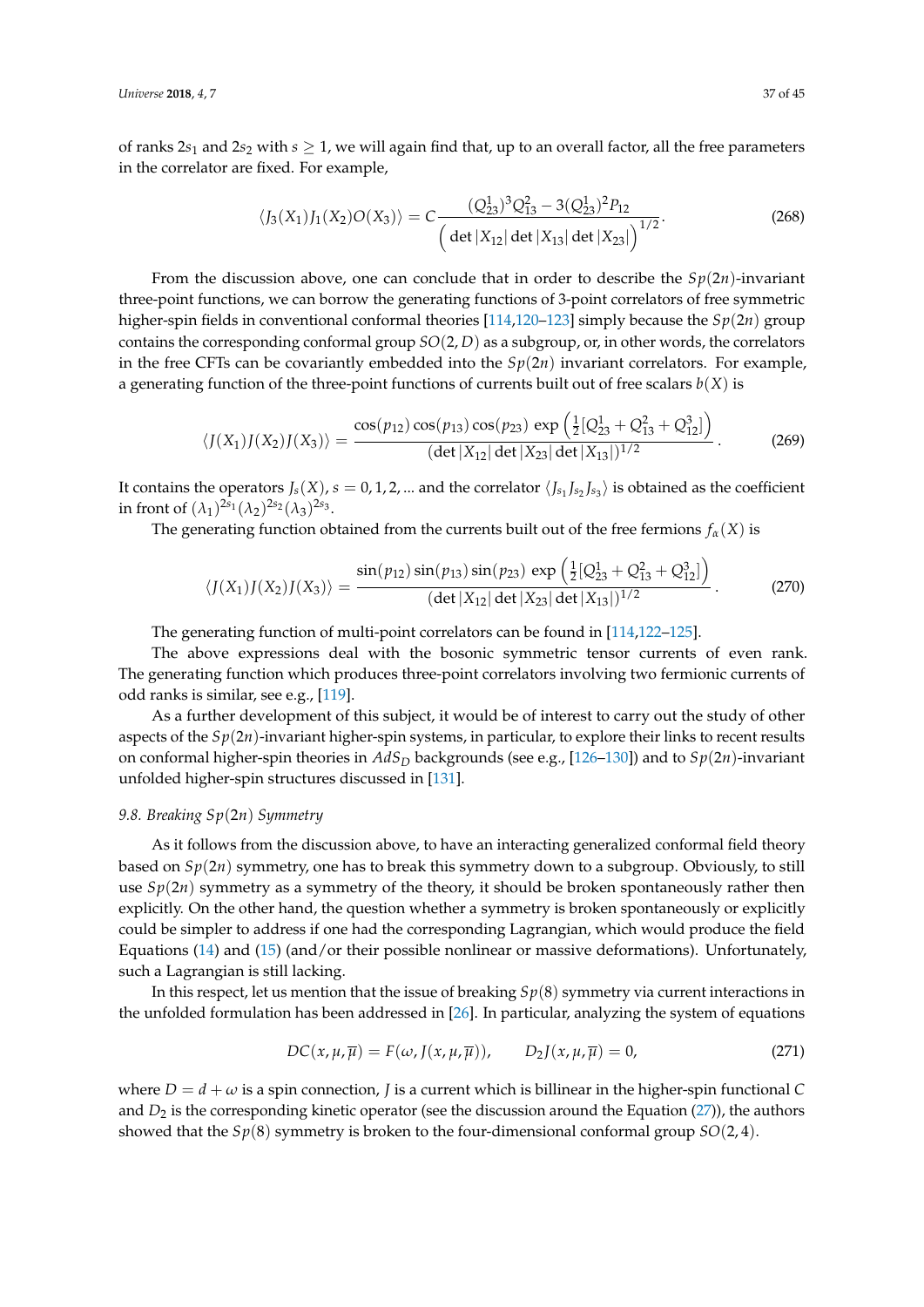In the hyperspace framework, one may try to approach this problem as follows. First, one should construct a nonlinear deformation of Equations [\(14\)](#page-4-2) and [\(15\)](#page-4-2)

<span id="page-37-0"></span>
$$
\partial_{\alpha\beta}\partial_{\gamma\delta}b(X) - \partial_{\alpha\gamma}\partial_{\beta\delta}b(X) = F_b(b, f, A), \qquad (272)
$$

$$
\partial_{\alpha\beta} f_{\gamma}(X) - \partial_{\alpha\gamma} f_{\beta}(X) = F_f(b, f, A). \tag{273}
$$

with some unknown functions  $F_b(b, f, A)$  and  $F_f(b, f, A)$ . It is natural to expect that these functions depend also on higher-spin potentials *A*, in addition to the higher-spin curvatures contained in the hyperfields  $b(X)$  and  $f_\mu(X)$ . Note that, in the unfolded description of the  $Sp(8)$ -invariant system, higher-spin gauge potentials were introduced, at the linearized level, in [\[16\]](#page-41-13). As a necessary step forward, one should understand whether and how the Equations [\(272\)](#page-37-0) may result from a (non-linear) generalization of the construction of [\[16\]](#page-41-13).

The right hand sides of the Equation [\(272\)](#page-37-0) should be chosen under the requirement that the analysis of the Equations [\(272\)](#page-37-0) and [\(273\)](#page-37-0), similar to the one carried out for the free equations in Section [2.1](#page-4-6) leads to a physically meaningful nonlinear equations in the *x*–space. This is an interesting open problem for a future study.

#### **10. Conclusions**

The idea to formulate higher-spin theories in an extended (super) space, where extra coordinates generate higher spins (by analogy with the Kaluza–Klein theories where compact extra dimensions generate "higher masses") seems to be very attractive, especially taking into account a level of complexity of higher-spin theories formulated in an ordinary space–time.

The underlying symmetry of this formulation is the  $Sp(2n)$  group, which contains the corresponding *D*-dimensional conformal group as a subgroup. This allows one to borrow, for the analysis of the  $Sp(2n)$ -invariant systems, an intuition and techniques from conventional Conformal Field Theories.

To summarize, the reviewed appraoch generalizes familiar concepts to higher-dimensional tensorial spaces and the correspondence looks schematically as follows

- Space–time coordinates  $x^m$  are extended to tensorial coordinates  $X^{\alpha\beta}$ .
- Cartan–Penrose relation  $P_{AA} = \lambda_A \overline{\lambda}_A$  gets extended to the hyperspace twistor-like relation  $P_{\alpha\beta} = \lambda_{\alpha}\lambda_{\beta}$  which determines free dynamics of fields in the tensorial space with the momentum *Pαβ* conjugate to *X αβ* .
- $AdS_D$  space is extended to the  $Sp(n)$  group manifold.
- Conformal scalar  $\phi(x)$  and conformal spinor  $\psi_u(x)$  become the "hyperscalar"  $b(X)$  and the "hyperspinor"  $f_\mu(X)$ .
- *D*-dimensional conformal group *SO*(2, *D*) is extended to the  $Sp(2n)$  group which underlies the Generalized Conformal Field Theory of the fields  $b(X)$  and  $f_{\mu}(X)$ .

We have shown that the hyperspace approach describes (in  $D = 3, 4, 6$  and 10) free dynamics of an infinite set of massless conformal higher-spin fields in an elegant compact form. An important and non-trivial problem is to find a non-linear generalization of this formulation which would correspond to an interacting higher-spin theory. This problem has been addressed by several authors. As we have seen, it is related to the necessity to break the  $Sp(2n)$  symmetry in an appropriate way. Attempts to construct such a generalization in the framework of hyperspace supergravity and a non-linear realization of the *OSp*(1|8) supergroup were undertaken, respectively, in [\[12,](#page-40-8)[14\]](#page-41-19). Obstacles encountered in these papers may be related to the fact that their constructions utilized only higher-spin field strengths but did not include couplings to higher-spin gauge potentials, while the consistent formulation of nonlinear equations of massless higher-spin fields contains both [\[37–](#page-41-10)[39\]](#page-41-20). Therefore, to successfully address the problem of interactions it is important to incorporate higher-spin potentials in the hyperspace approach, e.g., by further elaborating on the construction of [\[16\]](#page-41-13).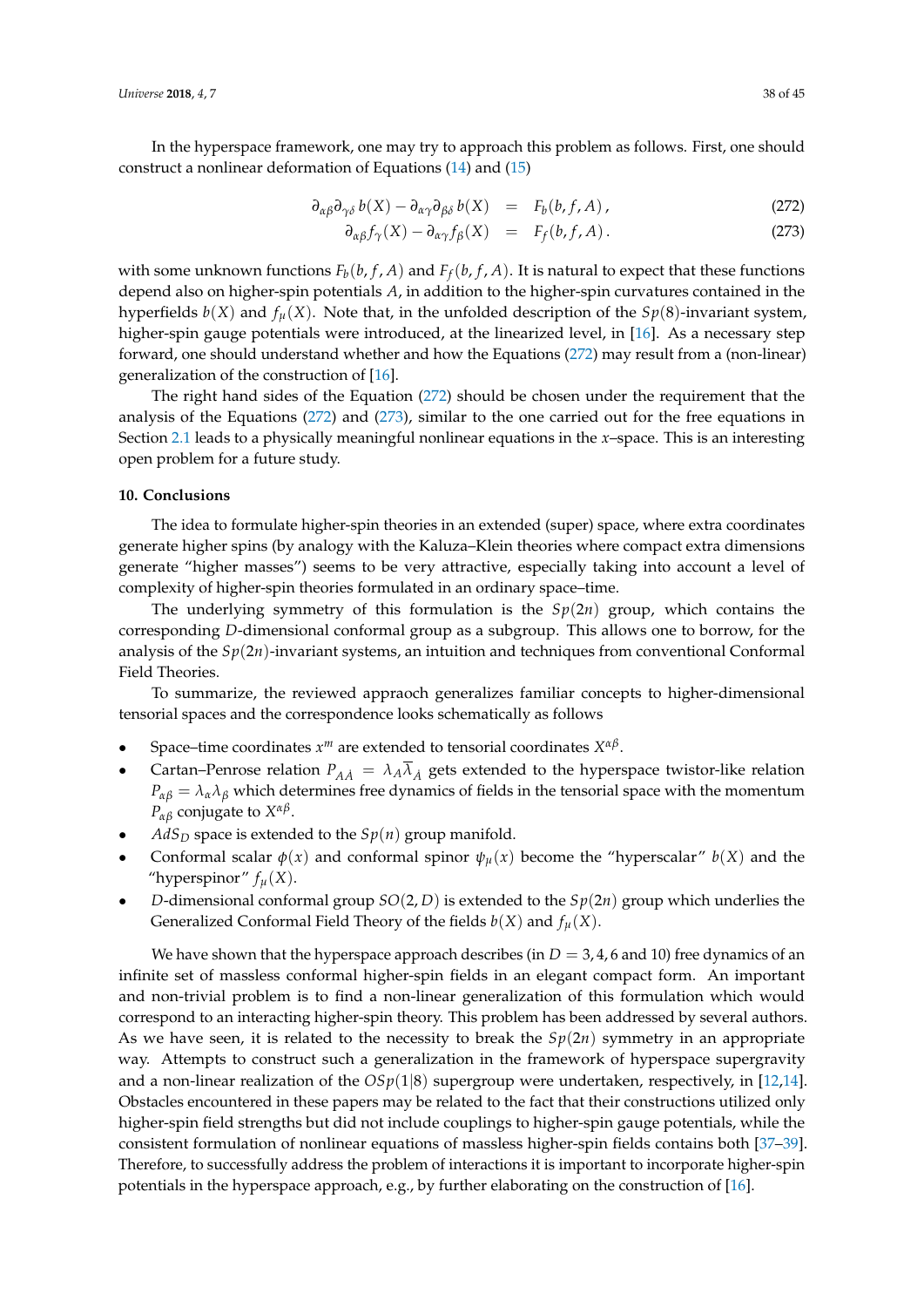Another issue, which can be related to the previous one, is a question of consistent breaking *Sp*(2*n*) symmetry. The manifestation of this breaking was observed e.g. in higher-spin current interactions [\[26\]](#page-41-18). As we have seen in Section [9,](#page-30-0) when considering generalized CFT based on global *Sp*(2*n*) invariance (see [\[27\]](#page-41-9)), the requirement of generalized current conservation turns out to be too strong to allow for the basic hyperfields to have anomalous conformal dimensions and again points at the necessity to (spontaneously) break  $Sp(2n)$  invariance.

Theories with spontaneously broken  $Sp(2n)$  symmetry might be also useful for studying massive higher-spin fields in hyperspaces. A consideration of theories with local *Sp*(*n*) invariance i.e., some sort of generalized gravity is yet another interesting and widely unexplored area.

Finally, let us mention that field Equations [\(14\)](#page-4-2) and [\(15\)](#page-4-2) for the fields in hyperspaces remind (a part of) weak section conditions of exceptional field theories (see [\[132\]](#page-44-15) for a review and references). This similarity can be relevant for higher-spin extensions of these theories, provided the section conditions can be properly relaxed (see e.g., [\[133](#page-44-16)[,134\]](#page-44-17) for a discussion of this point). It would be interesting to further elaborate on this issue, as a connection to the *E*<sup>11</sup> framework [\[18\]](#page-41-21).

**Acknowledgments:** We are grateful to I. Bandos, X. Bekaert, J.A. de Azcarraga, I. Florakis, J. Lukierski, P. Pasti, M. Plyushchay, E. Skvortsov and M. Tonin with whom we obtained the results reviewed in this article. We are thankful to P. Bouwknegt, O. Gelfond, A.R. Gover, S. Kuzenko, S. Sergeev, A.Tseytlin and especially to M. Vasiliev for many fruitful discussions. M.T. is grateful to the Department of Mathematics, the University of Auckland, New Zealand, where part of this work was done. Work of D.S. and M.T. was supported by the Australian Research Council grant DP160103633. Work of D.S. was also partially supported by the Russian Science Foundation grant 14-42-00047 in association with Lebedev Physical Institute.

**Author Contributions:** Both authors contributed to the article equally.

**Conflicts of Interest:** The authors declare no conflict of interest.

## <span id="page-38-0"></span>**Appendix A. Conventions**

The *γ*–matrices satisfy the following anti-commutation relations

$$
(\gamma^m)^{\alpha}{}_{\delta}(\gamma^n)^{\delta}{}_{\beta} + (\gamma^n)^{\alpha}{}_{\delta}(\gamma^m)^{\delta}{}_{\beta} = 2\eta^{mn}\delta^{\alpha}_{\beta},\tag{A1}
$$

where *m*, *n* and other Latin letters are space–time vector indices, and *α*, *β* and other Greek letters label spinorial indices. Throughout the paper " $($ , " denotes symmetrization and " $|$ , " denotes antisymmetrization with weight one. The symplectic matrix *C αβ* = −*C βα* is used to relate upper and lower spinorial indexes as follows

$$
\mu^{\alpha} = C^{\alpha\beta} \mu_{\beta}, \quad \mu_{\alpha} = -C_{\alpha\beta} \mu^{\beta}, \quad C^{\alpha\gamma} C_{\gamma\beta} = -\delta^{\alpha}_{\beta}.
$$
 (A2)

The differentiation by hypercoordinates *X αβ* is as follows

$$
\frac{dX^{\alpha\beta}}{dX^{\gamma\delta}} \equiv \partial_{\alpha\beta}X^{\gamma\delta} = \frac{1}{2} (\delta^{\alpha}_{\gamma}\delta^{\beta}_{\delta} + \delta^{\beta}_{\gamma}\delta^{\alpha}_{\delta}), \tag{A3}
$$

$$
\partial_{\mu\nu} X_{\alpha\beta}^{-1} = -\frac{1}{2} (X_{\mu\alpha}^{-1} X_{\nu\beta}^{-1} + X_{\mu\beta}^{-1} X_{\nu\alpha}^{-1})
$$
(A4)

and

$$
\partial_{\mu\nu}(\det X) = X_{\mu\nu}^{-1}(\det X)
$$
 (A5)

where

$$
X_{\mu\nu}^{-1}X^{\nu\alpha} = \delta_{\mu}^{\alpha}.\tag{A6}
$$

Let us note that the product of an even number of  $X^{\alpha\beta}$  matrices is antisymmetric in spinorial indexes, whereas the product of an odd number of *X αβ* is a symmetric matrix. For example,

$$
X^{\alpha\gamma}X_{\gamma}{}^{\beta} = -X^{\beta\gamma}X_{\gamma}{}^{\alpha}, \quad X^{\alpha}{}_{\gamma}X^{\gamma}{}_{\delta}X^{\delta}{}^{\beta} = +X^{\beta}{}_{\delta}X^{\delta}{}_{\gamma}X^{\gamma\alpha}, \quad \text{etc.}
$$
 (A7)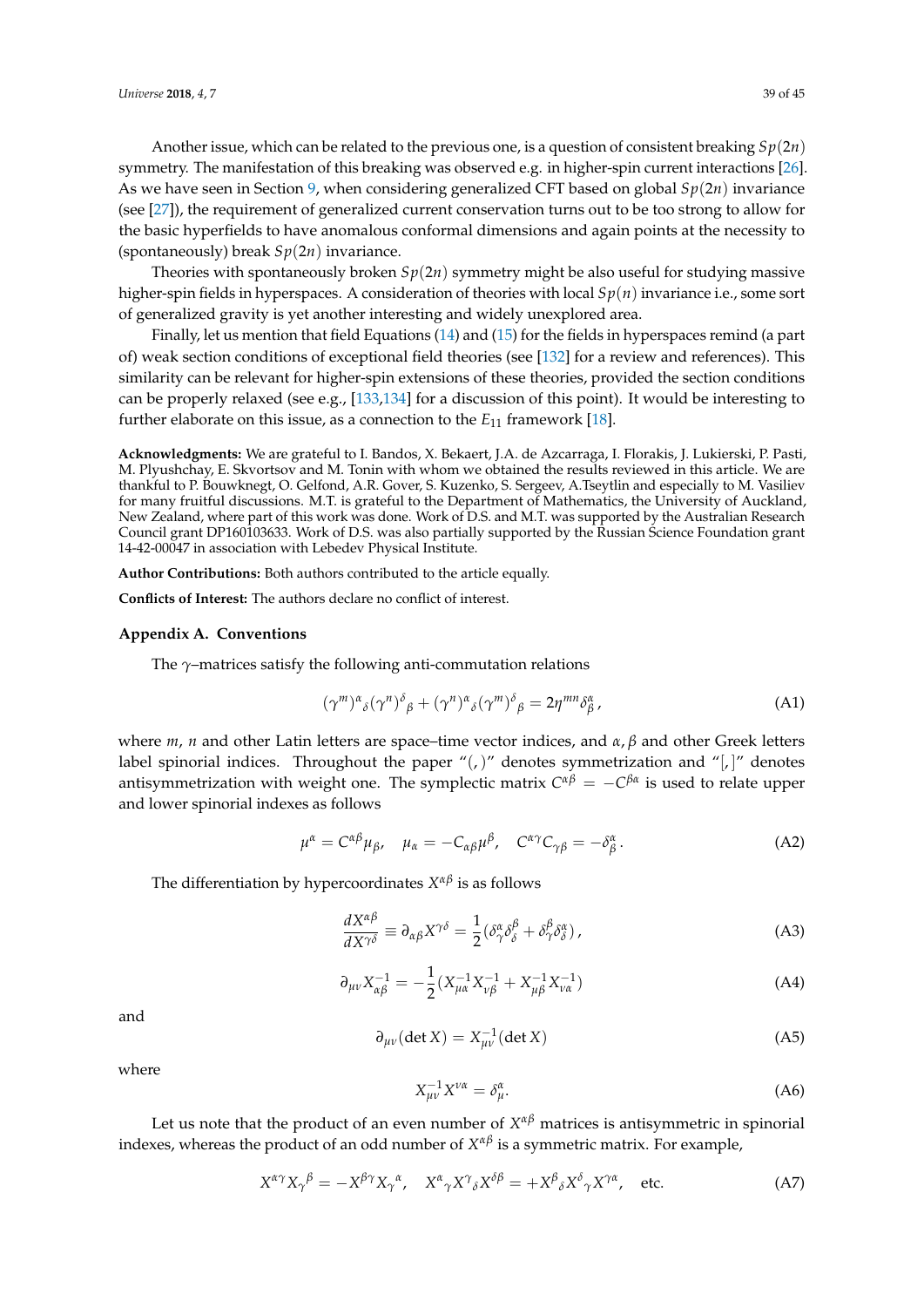## <span id="page-39-0"></span>Appendix B. Derivation of the field Equations on  $Sp(n)$

Let us evaluate the operator *Y*(*αYβ*) in [\(93\)](#page-16-4):

$$
\frac{1}{2}(Y_{\alpha}Y_{\beta} + Y_{\beta}Y_{\alpha}) \equiv Y_{(\alpha}Y_{\beta)} = (\frac{\xi}{8})^2 \mu_{\alpha}\mu_{\beta} + \frac{i\xi}{8} \left(\mu_{\alpha}\frac{\partial}{\partial\mu^{\beta}} + \mu_{\beta}\frac{\partial}{\partial\mu^{\alpha}}\right) - \frac{\partial}{\partial\mu^{\alpha}}\frac{\partial}{\partial\mu^{\beta}}.
$$
 (A8)

*Appendix B.1. Fermionic Equation*

Consider Equation [\(93\)](#page-16-4). Substituting into it the expansion [\(94\)](#page-16-6) one gets for the term linear in  $\mu^{\alpha}$ 

$$
\nabla_{\alpha\beta} F_{\gamma}(X) \mu^{\gamma} + \frac{\xi}{8} (C_{\gamma\alpha} F_{\beta}(X) + C_{\gamma\beta} F_{\alpha}(X)) \mu^{\gamma} = 0
$$
 (A9)

The second term comes from  $-\frac{i}{2}(Y_\alpha Y_\beta + Y_\alpha Y_\beta)$  acting on  $F_\gamma \mu^\gamma$ . From this equation, one gets [\(96\)](#page-16-2).

## *Appendix B.2. Bosonic Equation*

Equation [\(93\)](#page-16-4) to the zeroth order in  $\mu^{\alpha}$  becomes:

$$
\nabla_{\alpha\beta}B(X) = iY_{(\alpha}Y_{\beta)} \cdot \frac{1}{2}B_{\gamma\delta}(X)\mu^{\gamma}\mu^{\delta}.
$$
 (A10)

Obviously, only the double  $\mu$ -derivative in  $Y_{(\alpha}Y_{\beta)}$  will contribute to this order. Thus, we have:

$$
\nabla_{\alpha\beta}B(X) = -i\frac{\partial}{\partial\mu^{\alpha}}\frac{\partial}{\partial\mu^{\beta}} \cdot \frac{1}{2}B_{(\gamma\delta)}(X)\mu^{\gamma}\mu^{\delta}
$$
(A11)

Therefore,

<span id="page-39-1"></span>
$$
\nabla_{\alpha\beta}B(X) = -i B_{(\alpha\beta)}(X) \tag{A12}
$$

Which indicates that all the higher order components in the expansion [\(94\)](#page-16-6) are expressed in terms of *B*(*X*) and *F*<sub>*α*</sub>(*X*).

To zeroth order in  $\mu^{\alpha}$ , we compute:

$$
(\nabla_{\alpha\beta} - i\Upsilon_{(\alpha}\Upsilon_{\beta}))(\nabla_{\gamma\delta} - i\Upsilon_{(\gamma}\Upsilon_{\delta)}) \Big[ B(X) + \frac{1}{2}B_{\rho\sigma}(X)\mu^{\rho}\mu^{\sigma} + \frac{1}{4!}B_{\rho\sigma\tau\lambda}(X)\mu^{\rho}\mu^{\sigma}\mu^{\tau}\mu^{\lambda} + \ldots \Big] = 0 \ . \tag{A13}
$$

$$
0 = \nabla_{\alpha\beta} \nabla_{\gamma\delta} B(X) + (C_{\alpha\gamma} C_{\beta\delta} + C_{\beta\gamma} C_{\alpha\delta}) B(X) + (\frac{\xi}{8})^2 B_{(\alpha\beta\gamma\delta)}(X) + i(\frac{\xi}{8}) \Big[ C_{\alpha\gamma} B_{(\beta\delta)}(X) + C_{\alpha\delta} B_{(\beta\gamma)}(X) + C_{\beta\gamma} B_{(\alpha\delta)}(X) + C_{\beta\delta} B_{(\alpha\gamma)}(X) \Big] + i \Big[ \nabla_{\gamma\delta} B_{(\alpha\beta)}(X) + \nabla_{\alpha\beta} B_{(\gamma\delta)}(X) \Big].
$$
 (A14)

Now, using [\(A12\)](#page-39-1), this becomes:

<span id="page-39-2"></span>
$$
0 = \nabla_{\alpha\beta} \nabla_{\gamma\delta} B(X) + (\frac{\xi}{8})^2 (C_{\alpha\gamma} C_{\beta\delta} + C_{\beta\gamma} C_{\alpha\delta}) B(X) + B_{(\alpha\beta\gamma\delta)} (X)
$$
  
 
$$
- \frac{\xi}{8} \Big[ C_{\alpha\gamma} \nabla_{\beta\delta} + C_{\alpha\delta} \nabla_{\beta\gamma} + C_{\beta\gamma} \nabla_{\alpha\delta} + C_{\beta\delta} \nabla_{\alpha\gamma} \Big] B(X)
$$
  
 
$$
- \Big[ \nabla_{\gamma\delta} \nabla_{\alpha\beta} + \nabla_{\alpha\beta} \nabla_{\gamma\delta} \Big] B(X) .
$$
 (A15)

Using the algebra [\(155\)](#page-23-3) for the covariant derivatives  $\nabla_{\alpha\beta}$ , we can write:

$$
\nabla_{\gamma\delta}\nabla_{\alpha\beta}B(X) = \left(\frac{\xi}{8}\right)^2 \left(C_{\alpha\gamma}C_{\beta\delta} + C_{\beta\gamma}C_{\alpha\delta}\right)B(X) + B_{\left(\alpha\beta\gamma\delta\right)}(X) - \frac{1}{2}\left[\nabla_{\alpha\beta}, \nabla_{\gamma\delta}\right]B(X) \,. \tag{A16}
$$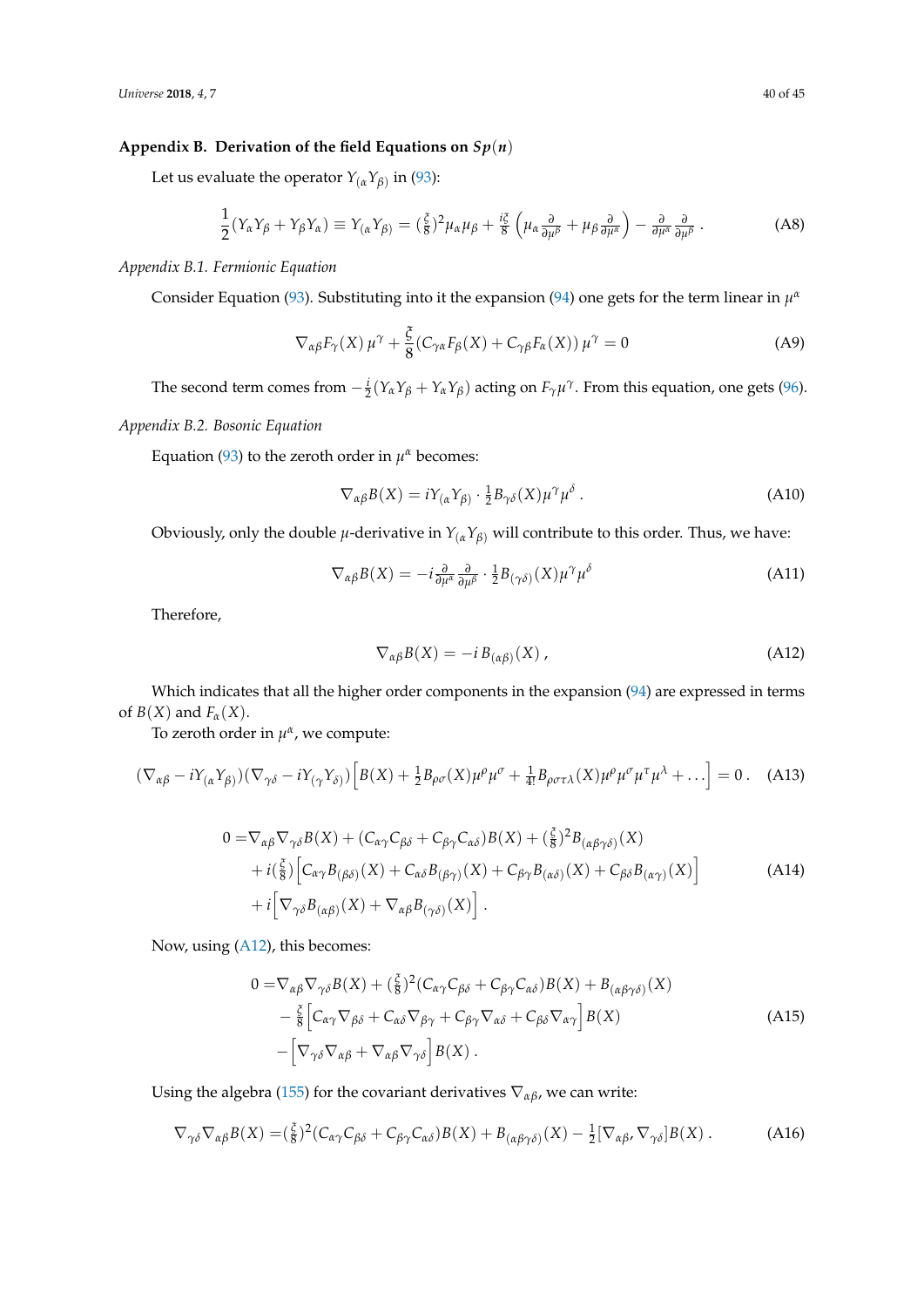From this equation, we obtain the bosonic Equation [\(95\)](#page-16-1). Let us note that exchange of indexes as  $\alpha \leftrightarrow \gamma$  and  $\beta \leftrightarrow \delta$  :

$$
\nabla_{\alpha\beta}\nabla_{\gamma\delta}B(X) = \left(\frac{\xi}{8}\right)^2 \left(C_{\alpha\gamma}C_{\beta\delta} + C_{\beta\gamma}C_{\alpha\delta}\right)B(X) + B_{\left(\alpha\beta\gamma\delta\right)}(X) + \frac{1}{2}\left[\nabla_{\alpha\beta}, \nabla_{\gamma\delta}\right]B(X) \,. \tag{A17}
$$

and subtraction of [\(A16\)](#page-39-2) and [\(A17\)](#page-40-12) leads to an identity.

## <span id="page-40-9"></span>**Appendix C. Some Identities for Supercoordinates on** *OSp*(**1**|*n*) **Group Manifold**

The supercoordinates on *OSp*(1|*n*) group manifold obey some useful relations in particular

<span id="page-40-12"></span>
$$
\theta^{\alpha} \mathcal{G}_{\alpha}{}^{\beta} = \Theta^{\beta} P(\Theta^2), \qquad \theta^{\alpha} = \Theta^{\beta} \mathcal{G}_{\beta}^{-1\alpha} P(\Theta^2) \,, \tag{A18}
$$

$$
Q_{\beta} \Theta^{\alpha} = P^{-1} (\Theta^2) \left( G_{\beta}{}^{\alpha} + \frac{i\xi}{8} \Theta_{\beta} \Theta^{\alpha} + \frac{i\xi}{8} G_{\beta}{}^{\sigma} \Theta_{\sigma} \Theta^{\alpha} + \left( \frac{i\xi}{8} \right)^2 \Theta^2 \Theta_{\beta} \Theta^{\alpha} \right), \tag{A19}
$$

$$
(Q_{\beta}\Theta^{\alpha})\Theta_{\alpha} = P(\Theta^2) \left(G_{\beta}{}^{\sigma} + \frac{i\xi}{8}\Theta_{\beta}\Theta^{\sigma}\right)\Theta_{\sigma},\tag{A20}
$$

$$
\partial_{\alpha\beta}\Theta^{\gamma} = \frac{\xi}{4}\Theta_{(\alpha}G_{\beta)}{}^{\delta}(\delta_{\delta}^{\gamma} + \frac{i\xi}{8}\Theta_{\delta}\Theta^{\gamma}), \qquad (A21)
$$

$$
D_{\beta} \mathcal{G}_{\alpha}{}^{\gamma} = \frac{i\xi}{4} P(\Theta^2) \left( \Theta_{\alpha} - 2G_{\alpha}{}^{\rho} \Theta_{\rho} \right) \mathcal{G}_{\beta}{}^{\gamma} \tag{A22}
$$

$$
\partial_{\alpha\beta}\mathcal{G}_{\gamma}{}^{\delta} = \frac{\xi}{4}\mathcal{G}_{\gamma(\alpha}\mathcal{G}_{\beta)}{}^{\delta},\tag{A23}
$$

and

$$
Q_{\alpha}G_{\mu\nu} = -\frac{i\xi}{4}P(\Theta^2)\Theta_{\nu}G_{\mu\alpha}.
$$
 (A24)

#### **References**

- <span id="page-40-0"></span>1. Fronsdal, C. Massless particles, orthosymplectic symmetry and another type of Kaluza–Klein theory. In *Essays on Supersymmetry*; Frosndal, C., Ed.; Reidel: Dordrecht, The Netherlands, 1986; pp. 163–265, ISBN 978-9401085557.
- <span id="page-40-1"></span>2. Bandos, I.A.; Lukierski, J. Tensorial central charges and new superparticle models with fundamental spinor coordinates. *Mod. Phys. Lett. A* **1999** *14*, 1257–1272.
- <span id="page-40-2"></span>3. Bandos, I.A.; Lukierski, J.; Sorokin, D.P. Superparticle models with tensorial central charges. *Phys. Rev. D* **2000**, *61*, 045002.
- <span id="page-40-5"></span>4. Vasiliev, M.A. Conformal higher spin symmetries of 4-d massless supermultiplets and osp(L,2M) invariant equations in generalized (super)space. *Phys. Rev. D* **2002**, *66*, 066006.
- <span id="page-40-7"></span>5. Vasiliev, M.A. Relativity, causality, locality, quantization and duality in the S(p)(2M) invariant generalized space-time. In *Multiple Facets of Quantization and Supersymmetry*; World Scientific: Singapore, 2002; pp. 826–872.
- <span id="page-40-11"></span>6. Vasiliev, M.A. Higher spin conserved currents in Sp(2M) symmetric space-time. *Russ. Phys. J.* **2002**, *45*, 670–681.
- 7. Didenko, V.E.; Vasiliev, M.A. Free field dynamics in the generalized AdS (super)space. *J. Math. Phys.* **2004**, *45*, 197–215.
- <span id="page-40-3"></span>8. Plyushchay, M.; Sorokin, D.; Tsulaia, M. Higher spins from tensorial charges and OSp(N|2n) symmetry. *J. High Energy Phys.* **2003**, *2003*, 013.
- <span id="page-40-6"></span>9. Gelfond, O.A.; Vasiliev, M.A. Higher rank conformal fields in the Sp(2M) symmetric generalized space-time. *Theor. Math. Phys.* **2005**, *145*, 1400–1424.
- <span id="page-40-4"></span>10. Plyushchay, M.; Sorokin, D.; Tsulaia, M. GL flatness of OSp(1|2n) and higher spin field theory from dynamics in tensorial spaces. *arXiv* **2003**, arXiv:hep-th/0310297.
- <span id="page-40-10"></span>11. Vasiliev, M.A.; Zaikin, V.N. On Sp(2M) invariant Green functions. *Phys. Lett. B* **2004**, *587*, 225–229.
- <span id="page-40-8"></span>12. Bandos, I.; Pasti, P.; Sorokin, D.; Tonin, M. Superfield theories in tensorial superspaces and the dynamics of higher spin fields. *J. High Energy Phys.* **2004**, *2004*, 023.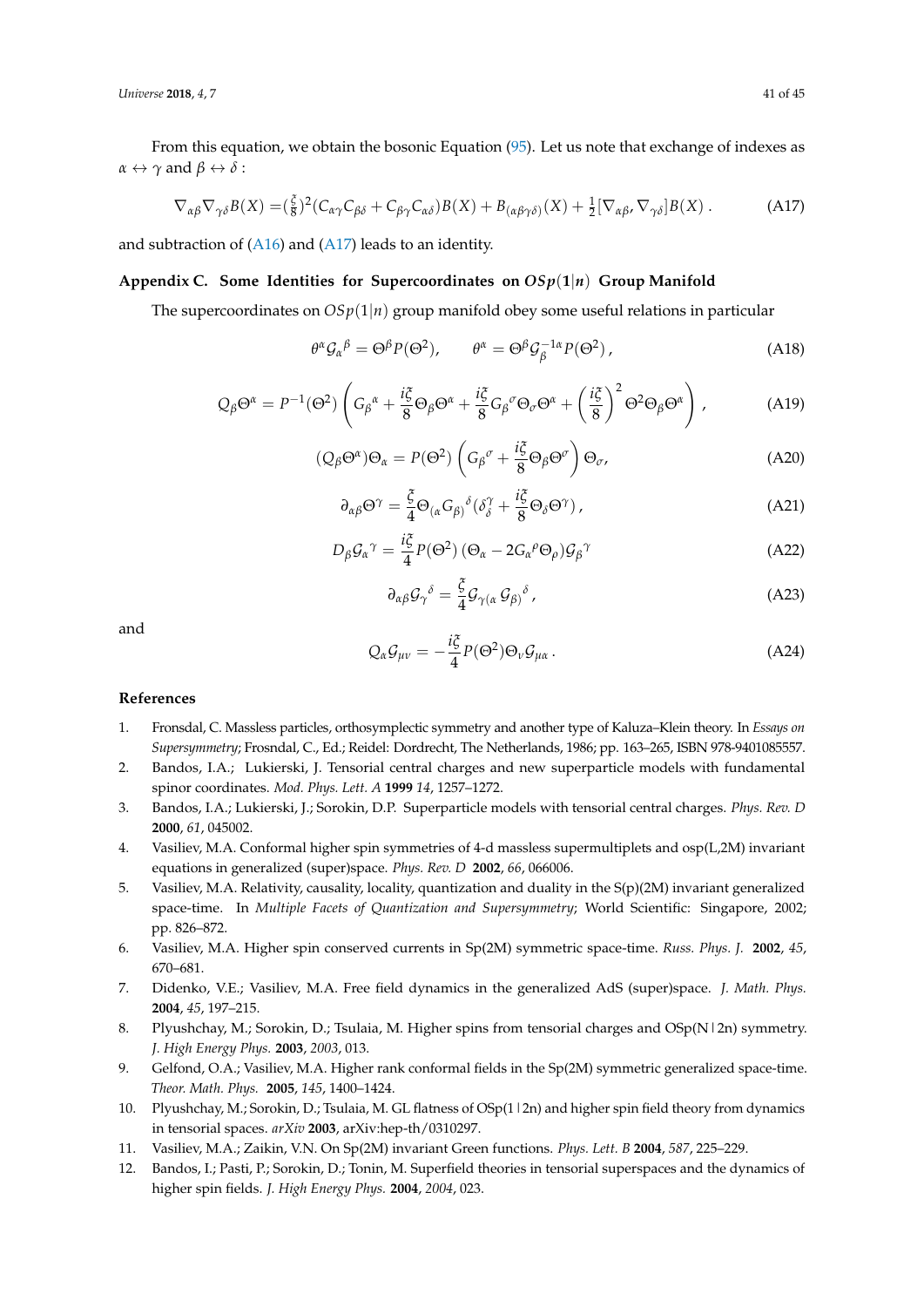- <span id="page-41-6"></span>13. Bandos, I.; Bekaert, X.; de Azcarraga, J.A.; Sorokin, D.; Tsulaia, M. Dynamics of higher spin fields and tensorial space. *J. High Energy Phys.* **2005**, *2005*, 031.
- <span id="page-41-19"></span>14. Ivanov, E.; Lukierski, J. Higher spins from nonlinear realizations of OSp(1|8). *Phys. Lett. B* **2005**, *624*, 304–315.
- 15. Gelfond, O.A.; Skvortsov, E.D.; Vasiliev, M.A. Higher spin conformal currents in Minkowski space. *Theor. Math. Phys.* **2008**, *154*, 294–302.
- <span id="page-41-13"></span>16. Vasiliev, M.A. On Conformal, SL(4,R) and Sp(8,R) Symmetries of 4d Massless Fields. *Nucl. Phys. B* **2008**, *793*, 469–526.
- 17. Ivanov, E. Nonlinear Realizations in Tensorial Superspaces and Higher Spins. *arXiv* **2007**, arXiv:hep-th/0703056.
- <span id="page-41-21"></span>18. West, P.C. E(11) and higher spin theories. *Phys. Lett. B* **2007**, *650*, 197–202.
- <span id="page-41-15"></span>19. Gelfond, O.A.; Vasiliev, M.A. Higher Spin Fields in Siegel Space, Currents and Theta Functions. *J. High Energy Phys.* **2009**, *2009*, 125.
- 20. Gelfond, O.A.; Vasiliev, M.A. Sp(8) invariant higher spin theory, twistors and geometric BRST formulation of unfolded field equations. *J. High Energy Phys.* **2009**, *2009*, 021.
- <span id="page-41-14"></span>21. Gelfond, O.A.; Vasiliev, M.A. Unfolded Equations for Current Interactions of 4d Massless Fields as a Free System in Mixed Dimensions. *J. Exp. Theor. Phys.* **2015**, *120*, 484–508.
- 22. Bandos, I.A.; de Azcarraga, J.A.; Meliveo, C. Extended supersymmetry in massless conformal higher spin theory. *Nucl. Phys. B* **2011**, *853*, 760–776.
- <span id="page-41-8"></span><span id="page-41-7"></span>23. Florakis, I.; Sorokin, D.; Tsulaia, M. Higher Spins in Hyperspace. *J. High Energy Phys.* **2014**, *2014*, 105.
- 24. Florakis, I.; Sorokin, D.; Tsulaia, M. Higher Spins in Hyper-Superspace. *Nucl. Phys. B* **2014**, *890*, 279–301.
- 25. Fedoruk, S.; Lukierski, J. New spinorial particle model in tensorial space-time and interacting higher spin fields. *J. High Energy Phys.* **2013**, *2013*, 128.
- <span id="page-41-18"></span>26. Gelfond, O.A.; Vasiliev, M.A. Symmetries of higher-spin current interactions in four dimensions. *Theor. Math. Phys.* **2016**, *187*, 797–812.
- <span id="page-41-9"></span>27. Skvortsov, E.; Sorokin, D.; Tsulaia, M. Correlation Functions of Sp(2n) Invariant Higher-Spin Systems. *J. High Energy Phys.* **2016**, *2016*, 128.
- <span id="page-41-0"></span>28. Goncharov, Y.O.; Vasiliev, M.A. Higher-spin fields and charges in the periodic spinor space. *J. Phys. A* **2017**, *50*, 275401.
- <span id="page-41-1"></span>29. Vasiliev, M.A. Equations of Motion of Interacting Massless Fields of All Spins as a Free Differential Algebra. *Phys. Lett. B* **1988**, *209*, 491–497.
- 30. Vasiliev, M.A. Consistent Equations for Interacting Massless Fields of All Spins in the First Order in Curvatures. *Ann. Phys.* **1989**, *190*, 59–106.
- 31. Vasiliev, M.A. Progress in higher spin gauge theories. In Proceedings of the MGIX MM Meeting, Roma, Italy, 2–8 July 2000.
- 32. Vasiliev, M.A. Higher spin gauge theories in various dimensions. *Fortschr. Phys.* **2004**, *52*, 702–717.
- <span id="page-41-2"></span>33. Vasiliev, M.A. Holography, Unfolding and Higher-Spin Theory. *J. Phys. A* **2013**, *46*, 214013.
- <span id="page-41-3"></span>34. Giombi, S.; Yin, X. The Higher Spin/Vector Model Duality. *J. Phys. A* **2013**, *46*, 214003.
- <span id="page-41-4"></span>35. Gaberdiel, M.R.; Gopakumar, R. Minimal Model Holography. *J. Phys. A* **2013**, *46*, 214002.
- <span id="page-41-5"></span>36. Flato, M.; Fronsdal, C. One Massless Particle Equals Two Dirac Singletons: Elementary Particles in a Curved Space. 6. *Lett. Math. Phys.* **1978**, *2*, 421–426.
- <span id="page-41-10"></span>37. Vasiliev, M.A. Higher spin gauge theories in four-dimensions, three-dimensions, and two-dimensions. *Int. J. Mod. Phys. D* **1996**, *5*, 763–797.
- <span id="page-41-16"></span>38. Vasiliev, M.A. Higher spin gauge theories: Star product and AdS space. In *The Many Faces of the Superworld*; World Scientific: Singapore, 2000; pp. 533–610.
- <span id="page-41-20"></span>39. Bekaert, X.; Cnockaert, S.; Iazeolla, C.; Vasiliev, M.A. Nonlinear higher spin theories in various dimensions. *arXiv* **2005**, arXiv:hep-th/0503128.
- <span id="page-41-17"></span>40. Sezgin, E.; Sundell, P. Supersymmetric Higher Spin Theories. *J. Phys. A* **2013**, *46*, 214022.
- 41. Didenko, V.E.; Skvortsov, E.D. Elements of Vasiliev theory. *arXiv* **2014**, arXiv:hep-th1401.2975.
- <span id="page-41-11"></span>42. Arias, C.; Bonezzi, R.; Boulanger, N.; Sezgin, E.; Sundell, P.; Torres-Gomez, A.; Valenzuela, M. Action principles for higher and fractional spin gravities. In *Higher Spin Gauge Theories*; World Scientific: Singapore, 2017; pp. 213-253.
- <span id="page-41-12"></span>43. Bekaert, X.; Buchbinder, I.L.; Pashnev, A.; Tsulaia, M. On higher spin theory: Strings, BRST, dimensional reductions. *Class. Quantum Gravity* **2004**, *21*, S1457.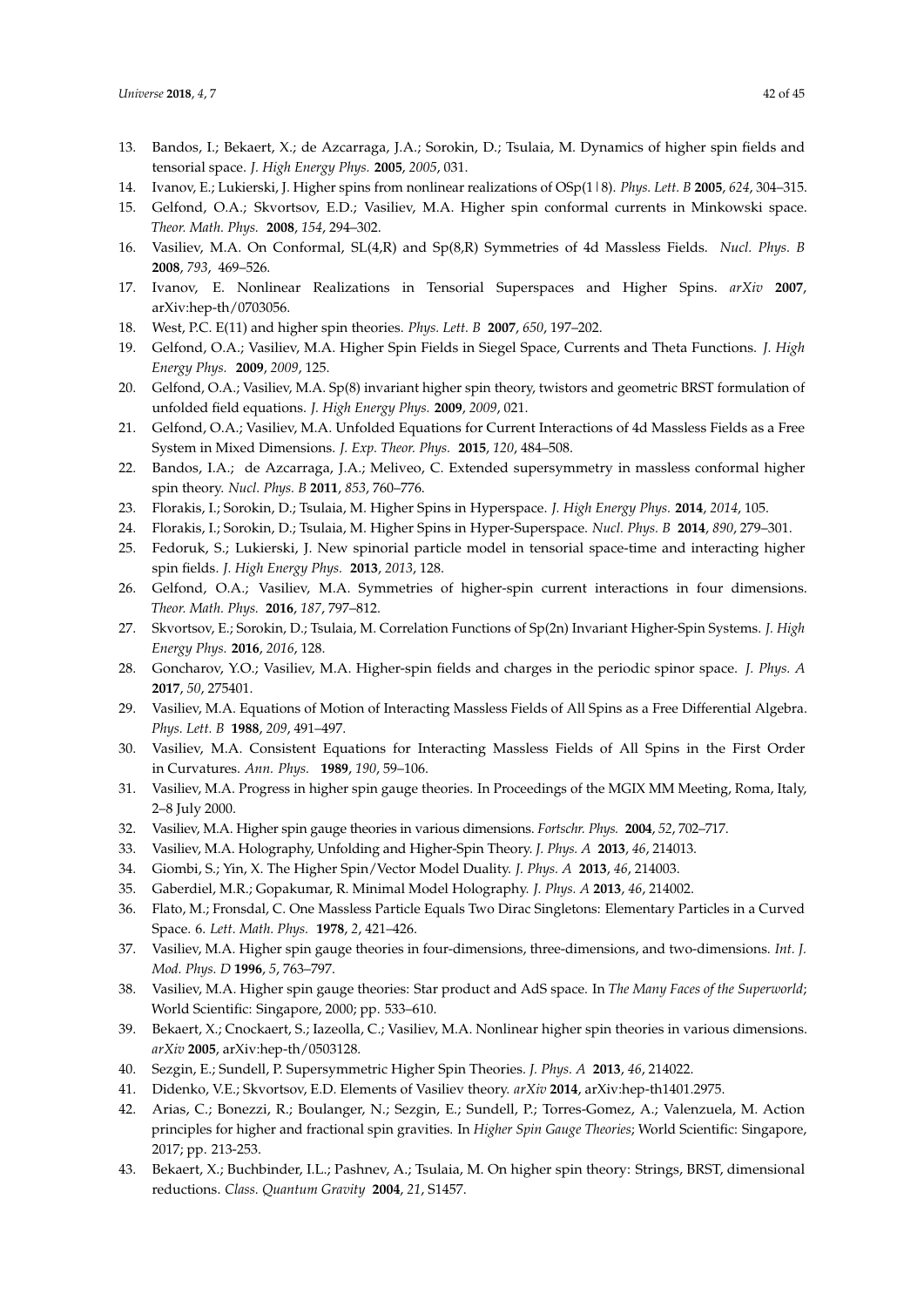- 44. Bouatta, N.; Compere, G.; Sagnotti, A. An Introduction to free higher-spin fields. *arXiv* **2004**, arXiv:hep-th/0409068.
- 45. Francia, D.; Sagnotti, A. Higher-spin geometry and string theory. *J. Phys. Conf. Ser.* **2006**, *33*, 57.
- <span id="page-42-14"></span>46. Fotopoulos, A.; Tsulaia, M. Gauge Invariant Lagrangians for Free and Interacting Higher Spin Fields. A Review of the BRST formulation. *Int. J. Mod. Phys. A* **2009**, *24*, 1–60.
- 47. Campoleoni, A. Metric-like Lagrangian Formulations for Higher-Spin Fields of Mixed Symmetry. *Riv. Nuovo Cim.* **2010**, *33*, 123–253.
- 48. Francia, D. On the Relation between Local and Geometric Lagrangians for Higher spins. *J. Phys. Conf. Ser.* **2010**, *222*, 012002.
- 49. Bekaert, X.; Boulanger, N.; Sundell, P. How higher-spin gravity surpasses the spin two barrier: No-go theorems versus yes-go examples. *Rev. Mod. Phys.* **2012**, *84*, 987–1009.
- 50. Taronna, M. Higher Spins and String Interactions. *arXiv* **2010**, arXiv:hep-th1005.3061.
- 51. Sagnotti, A. Notes on Strings and Higher Spins. *J. Phys. A* **2013**, *46*, 214006.
- 52. Joung, E.; Lopez, L.; Taronna, M. Solving the Noether procedure for cubic interactions of higher spins in (A)dS. *J. Phys. A* **2013**, *46*, 214020.
- 53. Taronna, M. Higher-Spin Interactions: Three-point functions and beyond. *arXiv* **2012**, arXiv:hep-th1209.5755.
- 54. Lucena Gómez, G. Aspects of Higher-Spin Theory with Fermions. *arXiv* **2014**, arXiv:hep-th1406.5319.
- <span id="page-42-0"></span>55. Leonard, A. Aspects of higher spin Hamiltonian dynamics: Conformal geometry, duality and charges. *arXiv* **2017**, arXiv:math-ph1709.00719.
- <span id="page-42-1"></span>56. Rahman, R.; Taronna, M. From Higher Spins to Strings: A Primer. *arXiv* **2015**, arXiv:hep-th1512.07932.
- <span id="page-42-2"></span>57. Sleight, C. Interactions in Higher-Spin Gravity: A Holographic Perspective. *J. Phys. A* **2017**, *50*, 383001.
- <span id="page-42-3"></span>58. Sleight, C. Metric-like Methods in Higher Spin Holography. *arXiv* **2017**, arXiv:1701.08360.
- <span id="page-42-4"></span>59. Sorokin, D. Introduction to the classical theory of higher spins. *AIP Conf. Proc.* **2006**, *767*, 172–202.
- <span id="page-42-5"></span>60. Tsulaia, M. On Tensorial Spaces and BCFW Recursion Relations for Higher Spin Fields. *Int. J. Mod. Phys. A* **2012**, *27*, 1230011.
- <span id="page-42-6"></span>61. Bandos, I.A. BPS preons in supergravity and higher spin theories. An Overview from the hill of twistor appraoch. *AIP Conf. Proc.* **2005**, *767,* 141–171.
- <span id="page-42-7"></span>62. Vasiliev, M.A. Higher-Spin Theory and Space-Time Metamorphoses. *Lect. Notes Phys.* **2015**, *892*, 227–264.
- <span id="page-42-9"></span><span id="page-42-8"></span>63. Angelopoulos, E.; Laoues, M. Masslessness in n-dimensions. *Rev. Math. Phys.* **1998**, *10*, 271–300.
- 64. Bandos, I.A.; Lukierski, J.; Sorokin, D.P. The OSp(1|4) superparticle and exotic BPS states. *arXiv* **1999**, arXiv:hep-th/9912264.
- <span id="page-42-10"></span>65. Bandos, I.A.; de Azcarraga, J.A.; Izquierdo, J.M.; Lukierski, J. BPS states in M theory and twistorial constituents. *Phys. Rev. Lett.* **2001**, *86*, 4451–4454.
- <span id="page-42-11"></span>66. Bandos, I.A.; Lukierski, J.; Preitschopf, C.; Sorokin, D.P. OSp supergroup manifolds, superparticles and supertwistors. *Phys. Rev. D* **2000**, *61*, 065009.
- <span id="page-42-12"></span>67. Bandos, I.A.; de Azcarraga, J.A.; Izquierdo, J.M.; Picon, M.; Varela, O. On BPS preons, generalized holonomies and D = 11 supergravities. *Phys. Rev. D* **2004**, *69*, 105010.
- <span id="page-42-13"></span>68. Ferber, A. Supertwistors and Conformal Supersymmetry. *Nucl. Phys. B* **1978**, *132*, 55–64.
- 69. Shirafuji, T. Lagrangian Mechanics of Massless Particles With Spin. *Prog. Theor. Phys.* **1983**, *70*, 18–35.
- 70. Bengtsson, A.K.H.; Bengtsson, I.; Cederwall, M.; Linden, N. Particles, Superparticles and Twistors. *Phys. Rev. D* **1987**, *36*, 1766–1772.
- 71. Bengtsson, I.; Cederwall, M. Particles, Twistors and the Division Algebras. *Nucl. Phys. B* **1988**, *302*, 81–103.
- 72. Sorokin, D.P.; Tkach, V.I.; Volkov, D.V. Superparticles, Twistors and Siegel Symmetry. *Mod. Phys. Lett. A* **1989**, *4*, 901–908.
- 73. Volkov, D.V.; Zheltukhin, A.A. Extension of the Penrose Representation and Its Use to Describe Supersymmetric Models. *J. Exp. Theor. Phys. Lett.* **1988**, *48*, 63–66.
- 74. Plyushchay, M.S. Covariant Quantization of Massless Superparticle in Four-dimensional Space-time: Twistor Approach. *Mod. Phys. Lett. A* **1989**, *4*, 1827–1837.
- 75. Gumenchuk, A.I.; Sorokin, D.P. Relativistic superparticle dynamics and twistor correspondence. *Sov. J. Nucl. Phys.* **1990**, *51*, 350–355. (In Russian)
- 76. Sorokin, D.P. Double Supersymmetric Particle Theories. *Fortschr. Phys.* **1990**, *38*, 923–943.
- 77. Bandos, I.A. Superparticle in Lorentz harmonic superspace. *Sov. J. Nucl. Phys.* **1990**, *51*, 906–914. (In Russian)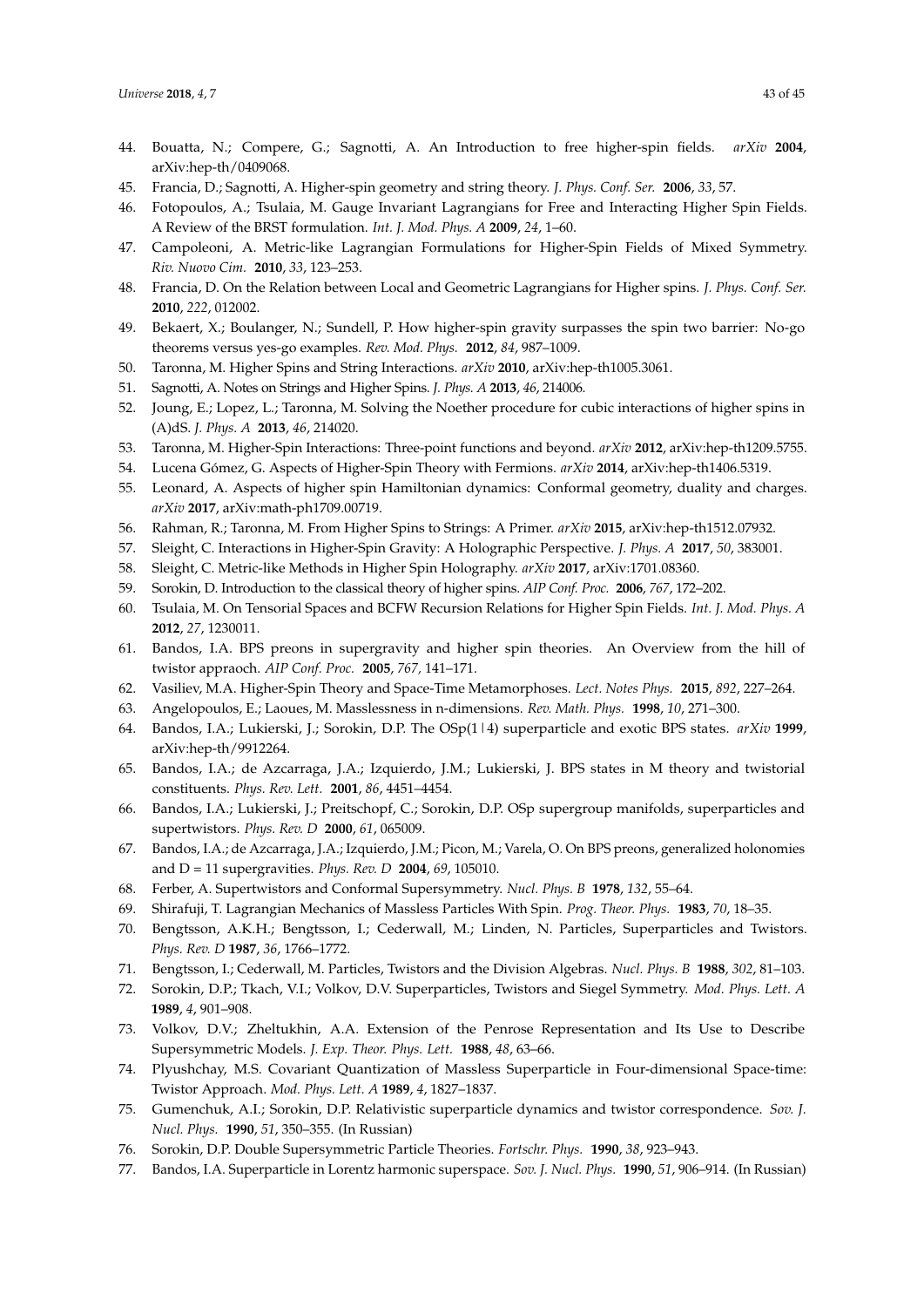- 78. Bandos, I.A. Multivalued action functionals, Lorentz harmonics, and spin. *J. Exp. Theor. Phys. Lett.* **1990**, *52*, 205–207.
- <span id="page-43-0"></span>79. Plyushchay, M.S. Lagrangian formulation for the massless (super)particles in (super)twistor approach. *Phys. Lett. B* **1990**, *240*, 133–136.
- <span id="page-43-1"></span>80. Fronsdal, C. Elementary Particles in a Curved Space. 4. Massless Particles. *Phys. Rev. D* **1975**, *12*, 3819–3830.
- <span id="page-43-2"></span>81. Metsaev, R.R. Lowest eigenvalues of the energy operator for totally (anti)symmetric massless fields of the n-dimensional anti-de Sitter group. *Class. Quantum Gravity* **1994**, *11*, L141–L145.
- 82. Metsaev, R.R. Massless mixed symmetry bosonic free fields in d-dimensional anti-de Sitter space-time. *Phys. Lett. B* **1995**, *354*, 78–84.
- 83. Metsaev, R.R. Arbitrary spin massless bosonic fields in d-dimensional anti-de Sitter space. *Lect. Notes Phys.* **1999**, *524*, 331–340.
- 84. Metsaev, R.R. Fermionic fields in the d-dimensional anti-de Sitter space-time. *Phys. Lett. B* **1995**, *419*, 49–56.
- 85. Fotopoulos, A.; Panigrahi, K.L.; Tsulaia, M. Lagrangian formulation of higher spin theories on AdS space. *Phys. Rev. D* **2006**, *74*, 085029.
- 86. Bekaert, X.; Grigoriev, M. Notes on the ambient approach to boundary values of AdS gauge fields. *J. Phys. A* **2013**, *46*, 214008.
- <span id="page-43-3"></span>87. Bekaert, X.; Grigoriev, M. Higher order singletons, partially massless fields and their boundary values in the ambient approach. *Nucl. Phys. B* **2013**, *876*, 667–714.
- <span id="page-43-4"></span>88. Bolotin, K.I.; Vasiliev, M.A. Star product and massless free field dynamics in AdS(4). *Phys. Lett. B* **2000**, *479*, 421–428.
- <span id="page-43-5"></span>89. Gates, S.J., Jr.; Koutrolikos, K. On 4D, N = 1 massless gauge superfields of arbitrary superhelicity. *J. High Energy Phys.* **2014**, *2014*, 098.
- 90. Gates, S.J., Jr.; Koutrolikos, K. On 4D, N = 1 Massless Gauge Superfields of Higher Superspin: Half-Odd-Integer Case. *arXiv* **2013**, arXiv:1310.7386.
- 91. Candu, C.; Peng, C.; Vollenweider, C. Extended supersymmetry in AdS<sub>3</sub> higher spin theories. *J. High Energy Phys.* **2014**, *2014*, 113.
- 92. Kuzenko, S.M.; Ogburn, D.X. Off-shell higher spin N = 2 supermultiplets in three dimensions. *Phys. Rev. D* **2016**, *94*, 106010.
- 93. Buchbinder, I.L.; Snegirev, T.V.; Zinoviev, Y.M. Unfolded equations for massive higher spin supermultiplets in AdS3. *J. High Energy Phys.* **2016**, *2016*, 075.
- 94. Kuzenko, S.M.; Tsulaia, M. Off-shell massive N = 1 supermultiplets in three dimensions. *Nucl. Phys. B* **2017**, *914*, 160–200.
- 95. Buchbinder, I.L.; Snegirev, T.V.; Zinoviev, Y.M. Lagrangian description of massive higher spin supermultiplets in AdS<sup>3</sup> space. *J. High Energy Phys.* **2017**, *2017*, 021.
- 96. Buchbinder, I.L.; Gates, S.J.; Koutrolikos, K. Higher Spin Superfield interactions with the Chiral Supermultiplet: Conserved Supercurrents and Cubic Vertices. *arXiv* **2017**, arXiv:1708.06262.
- 97. Kuzenko, S.M.; Sibiryakov, A.G. Massless gauge superfields of higher integer superspins. *J. Exp. Theor. Phys. Lett.* **1993**, *57*, 539–542.
- 98. Kuzenko, S.M.; Sibiryakov, A.G. Free massless higher superspin superfields on the anti-de Sitter superspace. *Phys. Atom. Nucl.* **1994**, *57*, 1257–1267.
- 99. Buchbinder, I.L.; Kuzenko, S.M.; Sibiryakov, A.G. Quantization of higher spin superfields in the anti-De Sitter superspace. *Phys. Lett. B* **1995**, *352*, 29–36.
- 100. Gates, S.J., Jr.; Kuzenko, S.M.; Sibiryakov, A.G. N = 2 supersymmetry of higher superspin massless theories. *Phys. Lett. B* **1997**, *412*, 59–68.
- 101. Gates, S.J., Jr.; Kuzenko, S.M.; Sibiryakov, A.G. Towards a unified theory of massless superfields of all superspins. *Phys. Lett. B* **1997**, *394*, 343–353.
- 102. Sezgin, E.; Sundell, P. Higher spin N = 8 supergravity. *J. High Energy Phys.* **1998**, *1998*, 016.
- 103. Alkalaev, K.B.; Vasiliev, M.A.  $N = 1$  supersymmetric theory of higher spin gauge fields in AdS(5) at the cubic level. *Nucl. Phys. B* **2003**, *655*, 57–92.
- 104. Engquist, J.; Sezgin, E.; Sundell, P. Superspace formulation of 4-D higher spin gauge theory. *Nucl. Phys. B* **2003**, *664*, 439–456.
- 105. Zinoviev, Y.M. Massive N = 1 supermultiplets with arbitrary superspins. *Nucl. Phys. B* **2007**, *785*, 98–114.
- 106. Curtright, T. Massless Field Supermultiplets With Arbitrary Spin. *Phys. Lett. B* **1979**, *85*, 219–224.